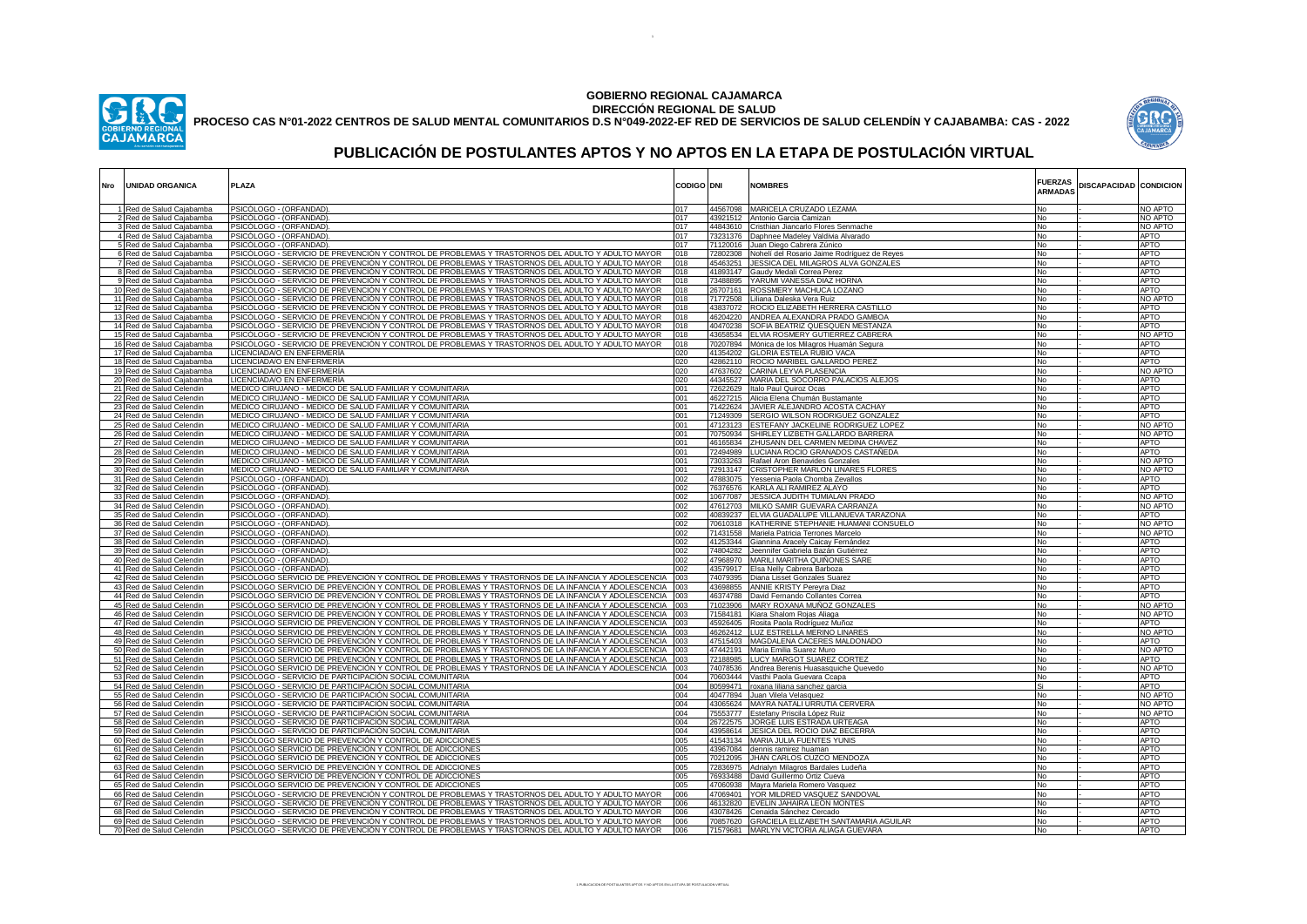| PSICÓLOGO - SERVICIO DE PREVENCIÓN Y CONTROL DE PROBLEMAS Y TRASTORNOS DEL ADULTO Y ADULTO MAYOR<br>006<br><b>APTO</b><br>71 Red de Salud Celendin<br>71982457 SISSEL ALMENDRA HOYOS CHIGUALA<br>No<br>006<br>PSICÓLOGO - SERVICIO DE PREVENCIÓN Y CONTROL DE PROBLEMAS Y TRASTORNOS DEL ADULTO Y ADULTO MAYOR<br><b>APTO</b><br>No<br>72 Red de Salud Celendin<br>45314152<br>Brenda Mamani Guzmán<br>LICENCIADA/O EN ENFERMERÍA<br>007<br>45688039 CESAR GUZMAN LLAURI CONTRERAS<br><b>No</b><br>NO APTO<br>73 Red de Salud Celendin<br>LICENCIADA/O EN ENFERMERÍA<br>74 Red de Salud Celendin<br>007<br>40255011 Carmen Jaqueline Chávez Rodríguez<br>No<br><b>APTO</b><br>75 Red de Salud Celendin<br>LICENCIADA/O EN ENFERMERÍA<br>Violeta Angela Gloria Vives Casusol<br><b>APTO</b><br>007<br>40103573<br><b>No</b><br>76 Red de Salud Celendin<br>LICENCIADA/O EN ENFERMERÍA<br>007<br>45012338 ELCIRA RIMARACHÍN DÍAZ<br>No<br><b>APTO</b><br>77 Red de Salud Celendin<br>LICENCIADA/O EN ENFERMERÍA<br>70480244   LIZ JUDITH JACINTA SALDARRIAGA DELGADO<br>007<br><b>APTO</b><br>No<br>LICENCIADA/O EN ENFERMERÍA<br>78 Red de Salud Celendin<br>007<br>47410246 gloria anali altamirano cueva<br>No<br>NO APTO<br>LICENCIADA/O EN ENFERMERÍA<br>NO APTO<br>79 Red de Salud Celendin<br>007<br>72878388 Diana Isabel Ibarra Aliaga<br>No<br>LICENCIADA/O EN ENFERMERÍA<br>HEIBI MASSIEL BALCAZAR VIDAURRE<br>80 Red de Salud Celendin<br>47617397<br>No<br>APTO<br>007<br>81 Red de Salud Celendin<br>LICENCIADA/O EN ENFERMERÍA<br>007<br>72761899 DIANA MARGARITA GALLARDO COJAL<br>No<br>NO APTO<br>LICENCIADA/O EN ENFERMERÍA<br>43508496   DIANA LIZETH DEL CARMEN MUÑOZ CHAVEZ<br>82 Red de Salud Celendin<br>007<br><b>APTO</b><br><b>No</b><br>LICENCIADA/O EN ENFERMERÍA<br>10502044 ADELAIDA GLORIA DIAZ RUIZ<br><b>APTO</b><br>83 Red de Salud Celendin<br>007<br><b>No</b><br>LICENCIADA/O EN ENFERMERÍA<br><b>APTO</b><br>84 Red de Salud Celendin<br>007<br>72780852 CARLA DENYS SILVA BAZÁN<br>No<br>45739620 DEISY MARICELA SANTA CRUZ DEISY MARICELA SANTA CRUZ CACERES<br>85 Red de Salud Celendin<br>LICENCIADA/O EN ENFERMERÍA<br><b>APTO</b><br>007<br><b>No</b><br>86 Red de Salud Celendin<br>LICENCIADA/O EN ENFERMERÍA<br>007<br>47465958 Yuri Lizet Palomino García<br>No<br><b>APTO</b><br>87 Red de Salud Celendin<br>LICENCIADA/O EN ENFERMERÍA<br>007<br>43288534 elizabeth araceli aponte suclupe<br><b>APTO</b><br>No<br>LICENCIADA/O EN ENFERMERÍA<br><b>APTO</b><br>88 Red de Salud Celendin<br>007<br>32986512 Sandra Jhuliana Lezcano Clemente<br>No<br>LICENCIADA/O EN ENFERMERÍA<br><b>APTO</b><br>89 Red de Salud Celendin<br>007<br>72742611 Carmen Thalia Salazar Abanto<br>No<br>LICENCIADA/O EN ENFERMERÍA<br>13548577 Mary luz Calsin Pacompia<br>NO APTO<br>90 Red de Salud Celendin<br><b>No</b><br>007<br>91 Red de Salud Celendin<br><b>TRABAJADOR SOCIAL</b><br>008<br>44742606 MELISSA IRENE ZAMUDIO BURGOS<br>No<br><b>APTO</b><br><b>TRABAJADOR SOCIAL</b><br>41613689 VILMA ESPERANZA MECHAN TIMANA<br><b>APTO</b><br>92 Red de Salud Celendin<br>008<br><b>No</b><br>93 Red de Salud Celendin<br>TRABAJADOR SOCIAL<br>42777285 NANCY JANET TAFUR PISCO<br><b>APTO</b><br>008<br><b>No</b><br>42928692 MAGALY ESTHER LOBATO SANCHEZ<br><b>APTO</b><br>94 Red de Salud Celendin<br><b>TRABAJADOR SOCIAL</b><br>008<br><b>No</b><br>95 Red de Salud Celendin<br>TRABAJADOR SOCIAL<br>008<br>40790926<br>WILLIAM QUISPE MARTINEZ<br><b>APTO</b><br><b>No</b><br>96 Red de Salud Celendin<br><b>TRABAJADOR SOCIAL</b><br>008<br>48003923<br>ANGELA YANET QUIROZ CORREA<br><b>APTO</b><br><b>No</b><br>80494238 RENZO VALERY SANCHEZ VELASQUEZ SANCHEZ VELASQUEZ<br>97 Red de Salud Celendin<br>TRABAJADOR SOCIAL<br><b>APTO</b><br>008<br><b>No</b><br>98 Red de Salud Celendin<br>TRABAJADOR SOCIAL<br>008<br>77355375<br>Cristel Xuleidy Broncano Brito<br>No<br><b>APTO</b><br>TRABAJADOR SOCIAL<br>47707902 LUIS ROMEL RAYMUNDO SANCHEZ<br><b>APTO</b><br>99 Red de Salud Celendin<br>008<br>No<br>100 Red de Salud Celendin<br>TECNÓLOGO MÉDICO - TERAPISTA DE LENGÜAJE<br>009<br>47453696 Abigail Cristina Machuca Nuflo<br>No<br><b>APTO</b><br>010<br>TECNÓLOGO MÉDICO - TERAPISTA OCUPACIONAL<br><b>APTO</b><br>101 Red de Salud Celendin<br>40310615 kely Roxana Mechan Vega<br>No<br>TECNÓLOGO MÉDICO - TERAPISTA OCUPACIONAL<br>102 Red de Salud Celendin<br>010<br>72928735 Lucia Del Carmen Villalobos Veliz<br><b>APTO</b><br><b>No</b><br>103 Red de Salud Celendin<br>TECNÓLOGO MÉDICO - TERAPISTA OCUPACIONAL<br>010<br>71788524 Marylin Milagros Cubas Herrera<br>No<br>NO APTO<br>TECNÓLOGO MÉDICO - TERAPISTA OCUPACIONAL<br><b>APTO</b><br>104 Red de Salud Celendin<br>46802409 Diana Betty Saltachin Exebio<br>010<br>No<br>QUIMICO FARMACEUTICO<br>105 Red de Salud Celendin<br>011<br>27080215<br>Jeannine del Pilar Rodríguez Díaz<br>No<br><b>APTO</b><br>QUIMICO FARMACEUTICO<br>106 Red de Salud Celendin<br>011<br><b>APTO</b><br>41918543 Kely Rosario Barboza Cayotopa<br><b>No</b><br>107 Red de Salud Celendin<br>QUIMICO FARMACEUTICO<br>011<br>47103841 Lady Estefany Zafra Rabanal<br><b>APTO</b><br><b>No</b><br>108 Red de Salud Celendin<br>QUIMICO FARMACEUTICO<br>011<br>45950223 LONY JUDITH ACOSTA CACHAY<br>No<br><b>APTO</b><br>QUIMICO FARMACEUTICO<br><b>APTO</b><br>109 Red de Salud Celendin<br>47148814 BETHZABE SAYDA QUISPE SILVERA<br>011<br>No<br>110 Red de Salud Celendin<br>QUIMICO FARMACEUTICO<br>011<br>43010724 ELIZABETH SALAZAR TELLO<br><b>APTO</b><br>No<br>QUIMICO FARMACEUTICO<br>011<br>44744264 MARIA RAQUEL VASQUEZ Mayta<br>111 Red de Salud Celendin<br><b>APTO</b><br>No<br>QUIMICO FARMACEUTICO<br>72316110 TANIA MAGALY MEDINA ESPINOZA<br>112 Red de Salud Celendin<br>011<br>NO APTO<br><b>No</b><br>113 Red de Salud Celendin<br>QUIMICO FARMACEUTICO<br>011<br>40827168 EFRAIN JOAQUIN DAVILA COSME<br>No<br><b>APTO</b><br>QUIMICO FARMACEUTICO<br>45611531 JOHANA LORENA FLORES REBAZA<br>114 Red de Salud Celendin<br><b>APTO</b><br>011<br><b>No</b><br>115 Red de Salud Celendin<br>QUIMICO FARMACEUTICO<br>011<br>ANA MARIA BARTOLO BARTOLO<br><b>APTO</b><br>45582180<br>No<br>011<br>QUIMICO FARMACEUTICO<br>116 Red de Salud Celendin<br>43645238 Yhasmina del carmen Velasquez Zegarra<br><b>APTO</b><br><b>No</b><br>117 Red de Salud Celendin<br>QUIMICO FARMACEUTICO<br>011<br>48029061 Kelvin José Heras Tineo<br><b>APTO</b><br>No<br>70282387 VANESA AMIGAIL BECERRA SUAREZ<br>118 Red de Salud Celendin<br>QUIMICO FARMACEUTICO<br>011<br>No<br><b>APTO</b><br>QUIMICO FARMACEUTICO<br>119 Red de Salud Celendin<br>NO APTO<br>011<br>73235497<br>maricela lizbeth legua alvites<br><b>No</b><br>120 Red de Salud Celendin<br>QUIMICO FARMACEUTICO<br>011<br>Ana Aracely Delgado Rodriguez<br><b>APTO</b><br>40963332<br>No<br>121 Red de Salud Celendin<br>QUIMICO FARMACEUTICO<br>011<br>70194055 BRANDO RAFAEL QUISPE RODRIGUEZ<br>NO APTO<br><b>No</b><br>QUIMICO FARMACEUTICO<br><b>APTO</b><br>122 Red de Salud Celendin<br>011<br>41671422 Paúl Vásquez Chávez<br>No<br><b>APTO</b><br>123 Red de Salud Celendin<br>TÉCNICO DE ENFERMERIA<br>012<br>41938854 Rosa Maribel Chávez Acuña<br>No<br>TÉCNICO DE ENFERMERIA<br>46045157 MARIA MARIBEL RONCAL DIAZ<br>NO APTO<br>124 Red de Salud Celendin<br>012<br><b>No</b><br>125 Red de Salud Celendin<br>TÉCNICO DE ENFERMERIA<br>012<br>27074473 LUCRECIA ROJAS ABANTO<br>No<br><b>APTO</b><br>TÉCNICO DE ENFERMERIA<br>012<br>NO APTO<br>126 Red de Salud Celendin<br>41675152 María Aimme de los Ángeles Santisteban Reaño<br>No<br>TÉCNICO DE ENFERMERIA<br>42453205 JOSE CAMILO VASQUEZ ZAFRA<br>NO APTO<br>127 Red de Salud Celendin<br>012<br>No<br><b>TÉCNICO DE ENFERMERIA</b><br>128 Red de Salud Celendin<br>012<br>45932502 José Alejandro Hernández Perez<br>Si<br>NO APTO<br>129 Red de Salud Celendin<br>TÉCNICO DE ENFERMERIA<br>61608366 Flor Lili Vasquez Guevara<br>NO APTO<br>No.<br>012<br>130 Red de Salud Celendin<br>TÉCNICO DE ENFERMERIA<br>012<br>41181359<br>No<br><b>APTO</b><br>luisa marivel goicochea silva<br>TÉCNICO DE ENFERMERIA<br>012<br><b>APTO</b><br>131 Red de Salud Celendin<br>47252896 alcides olano vega<br>No<br>132 Red de Salud Celendin<br>TÉCNICO DE ENFERMERIA<br><b>APTO</b><br>012<br>46340775 María Lilia Chávez Altamirano<br>No<br>TÉCNICO DE ENFERMERIA<br>NO APTO<br>133 Red de Salud Celendin<br>012<br>44685422 Vanessa massiell Cespedes Diaz<br>No<br>134 Red de Salud Celendin<br>TÉCNICO DE ENFERMERIA<br>NO APTO<br>012<br>71785913 maria evely medrano huaman<br><b>No</b><br>135 Red de Salud Celendin<br><b>TÉCNICO DE ENFERMERIA</b><br>012<br>73113769 Rut Noemi Fernandez Rodriguez<br>No<br>NO APTO<br>136 Red de Salud Celendin<br>TÉCNICO DE ENFERMERIA<br>012<br>NO APTO<br>46985628 José Luis Sandoval Chileno<br><b>No</b><br>TÉCNICO DE ENFERMERIA<br><b>APTO</b><br>137 Red de Salud Celendin<br>012<br>76302528 Jose luis Villanueva diaz<br>No<br>TÉCNICO DE ENFERMERIA<br><b>APTO</b><br>138 Red de Salud Celendin<br>012<br>45634707 nelly huaman malca<br>No<br>TÉCNICO DE ENFERMERIA<br>139 Red de Salud Celendin<br>10140119 CLOTILDE TERRONES MINÉZ<br><b>APTO</b><br><b>No</b><br>012<br>TÉCNICO DE ENFERMERIA<br>140 Red de Salud Celendin<br>012<br>28069256<br>Joile Amable Cáceres Lozano<br>No<br>NO APTO<br>141 Red de Salud Celendin<br>TÉCNICO DE ENFERMERIA<br>012<br><b>APTO</b><br>48762115 Fiorella Marice Goicochea Guevara<br><b>No</b><br>142 Red de Salud Celendin<br>TÉCNICO DE ENFERMERIA<br>48790278 Lidia Raquel Flores Castro<br><b>APTO</b><br>012<br>No<br>TÉCNICO DE ENFERMERIA<br>NO APTO<br>143 Red de Salud Celendin<br>012<br>72115984 Miriam elvira Silva Guevara<br>No<br><u>TÉCNICO DE ENFERMERIA</u><br>47470040 DORIS LILIANA GONZALES TERRONES<br><b>APTO</b><br>144 Red de Salud Celendin<br>012<br><b>No</b><br><b>TÉCNICO DE ENFERMERIA</b><br>145 Red de Salud Celendin<br>012<br>48539266 Rossmari Vera Comeca<br>No<br><b>APTO</b><br><b>TÉCNICO DE ENFERMERIA</b><br><b>APTO</b><br>146 Red de Salud Celendin<br>012<br>42110305 Dalila Maritza Chávez Rodríguez<br><b>No</b><br>147 Red de Salud Celendin<br>TÉCNICO DE ENFERMERIA<br>012<br><b>APTO</b><br>44915041 maria olga olivares torres<br>No<br>TÉCNICO DE ENFERMERIA<br><b>APTO</b><br>148 Red de Salud Celendin<br>48391006 Manuela Doriz Bernilla Carlos<br><b>No</b><br>012<br>TÉCNICO DE ENFERMERIA<br>149 Red de Salud Celendin<br>012<br>75703489 BILLY ANTONIO MORENO TEJADA<br>No<br><b>APTO</b><br>TÉCNICO DE ENFERMERIA<br>012<br><b>APTO</b><br>150 Red de Salud Celendin<br>40976977 Ayde chavez goicochea<br>No<br>151 Red de Salud Celendin<br>TÉCNICO DE ENFERMERIA<br>012<br>71586064 Anita Geovana Correa Mejia<br><b>APTO</b><br><b>No</b><br>152 Red de Salud Celendin<br>TÉCNICO DE ENFERMERIA<br>74759631 yenifer patricia collazos abanto<br>NO APTO<br>012<br><b>No</b><br>NO APTO<br>153 Red de Salud Celendin<br>TÉCNICO DE ENFERMERIA<br>012<br>71544066 Nataly Cachay Diaz<br><b>No</b> |  |  |  |  |  |
|-------------------------------------------------------------------------------------------------------------------------------------------------------------------------------------------------------------------------------------------------------------------------------------------------------------------------------------------------------------------------------------------------------------------------------------------------------------------------------------------------------------------------------------------------------------------------------------------------------------------------------------------------------------------------------------------------------------------------------------------------------------------------------------------------------------------------------------------------------------------------------------------------------------------------------------------------------------------------------------------------------------------------------------------------------------------------------------------------------------------------------------------------------------------------------------------------------------------------------------------------------------------------------------------------------------------------------------------------------------------------------------------------------------------------------------------------------------------------------------------------------------------------------------------------------------------------------------------------------------------------------------------------------------------------------------------------------------------------------------------------------------------------------------------------------------------------------------------------------------------------------------------------------------------------------------------------------------------------------------------------------------------------------------------------------------------------------------------------------------------------------------------------------------------------------------------------------------------------------------------------------------------------------------------------------------------------------------------------------------------------------------------------------------------------------------------------------------------------------------------------------------------------------------------------------------------------------------------------------------------------------------------------------------------------------------------------------------------------------------------------------------------------------------------------------------------------------------------------------------------------------------------------------------------------------------------------------------------------------------------------------------------------------------------------------------------------------------------------------------------------------------------------------------------------------------------------------------------------------------------------------------------------------------------------------------------------------------------------------------------------------------------------------------------------------------------------------------------------------------------------------------------------------------------------------------------------------------------------------------------------------------------------------------------------------------------------------------------------------------------------------------------------------------------------------------------------------------------------------------------------------------------------------------------------------------------------------------------------------------------------------------------------------------------------------------------------------------------------------------------------------------------------------------------------------------------------------------------------------------------------------------------------------------------------------------------------------------------------------------------------------------------------------------------------------------------------------------------------------------------------------------------------------------------------------------------------------------------------------------------------------------------------------------------------------------------------------------------------------------------------------------------------------------------------------------------------------------------------------------------------------------------------------------------------------------------------------------------------------------------------------------------------------------------------------------------------------------------------------------------------------------------------------------------------------------------------------------------------------------------------------------------------------------------------------------------------------------------------------------------------------------------------------------------------------------------------------------------------------------------------------------------------------------------------------------------------------------------------------------------------------------------------------------------------------------------------------------------------------------------------------------------------------------------------------------------------------------------------------------------------------------------------------------------------------------------------------------------------------------------------------------------------------------------------------------------------------------------------------------------------------------------------------------------------------------------------------------------------------------------------------------------------------------------------------------------------------------------------------------------------------------------------------------------------------------------------------------------------------------------------------------------------------------------------------------------------------------------------------------------------------------------------------------------------------------------------------------------------------------------------------------------------------------------------------------------------------------------------------------------------------------------------------------------------------------------------------------------------------------------------------------------------------------------------------------------------------------------------------------------------------------------------------------------------------------------------------------------------------------------------------------------------------------------------------------------------------------------------------------------------------------------------------------------------------------------------------------------------------------------------------------------------------------------------------------------------------------------------------------------------------------------------------------------------------------------------------------------------------------------------------------------------------------------------------------------------------------------------------------------------------------------------------------------------------------------------------------------------------------------------------------------------------------------------------------------------------------------------------------------------------------------------------------------------------------------------------------------------------------------------------------------------------------------------------------------------------------------------------------------------------------------------------------------------------------------------------------------------------------------------------------------------------------------------------------------------------------------------------------------------------------------------------------------------------------------------------------------------------------------------------------------------------------------------------------------------------------------------------------------------------------------------------------------------------------------------------------------------------------------------------------------------------------------------------------------------------------------------------------------------------------------------------------------------------------------------------------------------------------------------------------------------------------------------------------------------------------------------------------------------------------------------------------------------------------------------------------------------------------------------------------------------------------------------------------------------------------------------------------------------------------------------------------------------------------------------------------------------------------------------------------------------------------------------------------------------------------------------------------------------------------------------------------------------------------------------------------------------------------------------------------------------------------------------------------------------------------------------------------------------------------------------------------------------------------------------------------------------------------------------------------------------------------------------------------------------------------------------------------------------------------------------------------------------------------------------------------------------------------------------------------------------------------------------------------------------------------------------------------------------------------------------------------------------------------------------------------------------------------------------------------------------------------------------------------------------------------------------------------------------------------------------------------------------------------------------------------------------------------------------------------------------------------------------------------------------------------------------------------------------------------|--|--|--|--|--|
|                                                                                                                                                                                                                                                                                                                                                                                                                                                                                                                                                                                                                                                                                                                                                                                                                                                                                                                                                                                                                                                                                                                                                                                                                                                                                                                                                                                                                                                                                                                                                                                                                                                                                                                                                                                                                                                                                                                                                                                                                                                                                                                                                                                                                                                                                                                                                                                                                                                                                                                                                                                                                                                                                                                                                                                                                                                                                                                                                                                                                                                                                                                                                                                                                                                                                                                                                                                                                                                                                                                                                                                                                                                                                                                                                                                                                                                                                                                                                                                                                                                                                                                                                                                                                                                                                                                                                                                                                                                                                                                                                                                                                                                                                                                                                                                                                                                                                                                                                                                                                                                                                                                                                                                                                                                                                                                                                                                                                                                                                                                                                                                                                                                                                                                                                                                                                                                                                                                                                                                                                                                                                                                                                                                                                                                                                                                                                                                                                                                                                                                                                                                                                                                                                                                                                                                                                                                                                                                                                                                                                                                                                                                                                                                                                                                                                                                                                                                                                                                                                                                                                                                                                                                                                                                                                                                                                                                                                                                                                                                                                                                                                                                                                                                                                                                                                                                                                                                                                                                                                                                                                                                                                                                                                                                                                                                                                                                                                                                                                                                                                                                                                                                                                                                                                                                                                                                                                                                                                                                                                                                                                                                                                                                                                                                                                                                                                                                                                                                                                                                                                                                                                                                                                                                                                                                                                                                                                                                                                                                                                                                                                                                                                                                                                                                                                                                                                                                                                                                                                                                                                                                                                                                                     |  |  |  |  |  |
|                                                                                                                                                                                                                                                                                                                                                                                                                                                                                                                                                                                                                                                                                                                                                                                                                                                                                                                                                                                                                                                                                                                                                                                                                                                                                                                                                                                                                                                                                                                                                                                                                                                                                                                                                                                                                                                                                                                                                                                                                                                                                                                                                                                                                                                                                                                                                                                                                                                                                                                                                                                                                                                                                                                                                                                                                                                                                                                                                                                                                                                                                                                                                                                                                                                                                                                                                                                                                                                                                                                                                                                                                                                                                                                                                                                                                                                                                                                                                                                                                                                                                                                                                                                                                                                                                                                                                                                                                                                                                                                                                                                                                                                                                                                                                                                                                                                                                                                                                                                                                                                                                                                                                                                                                                                                                                                                                                                                                                                                                                                                                                                                                                                                                                                                                                                                                                                                                                                                                                                                                                                                                                                                                                                                                                                                                                                                                                                                                                                                                                                                                                                                                                                                                                                                                                                                                                                                                                                                                                                                                                                                                                                                                                                                                                                                                                                                                                                                                                                                                                                                                                                                                                                                                                                                                                                                                                                                                                                                                                                                                                                                                                                                                                                                                                                                                                                                                                                                                                                                                                                                                                                                                                                                                                                                                                                                                                                                                                                                                                                                                                                                                                                                                                                                                                                                                                                                                                                                                                                                                                                                                                                                                                                                                                                                                                                                                                                                                                                                                                                                                                                                                                                                                                                                                                                                                                                                                                                                                                                                                                                                                                                                                                                                                                                                                                                                                                                                                                                                                                                                                                                                                                                                     |  |  |  |  |  |
|                                                                                                                                                                                                                                                                                                                                                                                                                                                                                                                                                                                                                                                                                                                                                                                                                                                                                                                                                                                                                                                                                                                                                                                                                                                                                                                                                                                                                                                                                                                                                                                                                                                                                                                                                                                                                                                                                                                                                                                                                                                                                                                                                                                                                                                                                                                                                                                                                                                                                                                                                                                                                                                                                                                                                                                                                                                                                                                                                                                                                                                                                                                                                                                                                                                                                                                                                                                                                                                                                                                                                                                                                                                                                                                                                                                                                                                                                                                                                                                                                                                                                                                                                                                                                                                                                                                                                                                                                                                                                                                                                                                                                                                                                                                                                                                                                                                                                                                                                                                                                                                                                                                                                                                                                                                                                                                                                                                                                                                                                                                                                                                                                                                                                                                                                                                                                                                                                                                                                                                                                                                                                                                                                                                                                                                                                                                                                                                                                                                                                                                                                                                                                                                                                                                                                                                                                                                                                                                                                                                                                                                                                                                                                                                                                                                                                                                                                                                                                                                                                                                                                                                                                                                                                                                                                                                                                                                                                                                                                                                                                                                                                                                                                                                                                                                                                                                                                                                                                                                                                                                                                                                                                                                                                                                                                                                                                                                                                                                                                                                                                                                                                                                                                                                                                                                                                                                                                                                                                                                                                                                                                                                                                                                                                                                                                                                                                                                                                                                                                                                                                                                                                                                                                                                                                                                                                                                                                                                                                                                                                                                                                                                                                                                                                                                                                                                                                                                                                                                                                                                                                                                                                                                                     |  |  |  |  |  |
|                                                                                                                                                                                                                                                                                                                                                                                                                                                                                                                                                                                                                                                                                                                                                                                                                                                                                                                                                                                                                                                                                                                                                                                                                                                                                                                                                                                                                                                                                                                                                                                                                                                                                                                                                                                                                                                                                                                                                                                                                                                                                                                                                                                                                                                                                                                                                                                                                                                                                                                                                                                                                                                                                                                                                                                                                                                                                                                                                                                                                                                                                                                                                                                                                                                                                                                                                                                                                                                                                                                                                                                                                                                                                                                                                                                                                                                                                                                                                                                                                                                                                                                                                                                                                                                                                                                                                                                                                                                                                                                                                                                                                                                                                                                                                                                                                                                                                                                                                                                                                                                                                                                                                                                                                                                                                                                                                                                                                                                                                                                                                                                                                                                                                                                                                                                                                                                                                                                                                                                                                                                                                                                                                                                                                                                                                                                                                                                                                                                                                                                                                                                                                                                                                                                                                                                                                                                                                                                                                                                                                                                                                                                                                                                                                                                                                                                                                                                                                                                                                                                                                                                                                                                                                                                                                                                                                                                                                                                                                                                                                                                                                                                                                                                                                                                                                                                                                                                                                                                                                                                                                                                                                                                                                                                                                                                                                                                                                                                                                                                                                                                                                                                                                                                                                                                                                                                                                                                                                                                                                                                                                                                                                                                                                                                                                                                                                                                                                                                                                                                                                                                                                                                                                                                                                                                                                                                                                                                                                                                                                                                                                                                                                                                                                                                                                                                                                                                                                                                                                                                                                                                                                                                                     |  |  |  |  |  |
|                                                                                                                                                                                                                                                                                                                                                                                                                                                                                                                                                                                                                                                                                                                                                                                                                                                                                                                                                                                                                                                                                                                                                                                                                                                                                                                                                                                                                                                                                                                                                                                                                                                                                                                                                                                                                                                                                                                                                                                                                                                                                                                                                                                                                                                                                                                                                                                                                                                                                                                                                                                                                                                                                                                                                                                                                                                                                                                                                                                                                                                                                                                                                                                                                                                                                                                                                                                                                                                                                                                                                                                                                                                                                                                                                                                                                                                                                                                                                                                                                                                                                                                                                                                                                                                                                                                                                                                                                                                                                                                                                                                                                                                                                                                                                                                                                                                                                                                                                                                                                                                                                                                                                                                                                                                                                                                                                                                                                                                                                                                                                                                                                                                                                                                                                                                                                                                                                                                                                                                                                                                                                                                                                                                                                                                                                                                                                                                                                                                                                                                                                                                                                                                                                                                                                                                                                                                                                                                                                                                                                                                                                                                                                                                                                                                                                                                                                                                                                                                                                                                                                                                                                                                                                                                                                                                                                                                                                                                                                                                                                                                                                                                                                                                                                                                                                                                                                                                                                                                                                                                                                                                                                                                                                                                                                                                                                                                                                                                                                                                                                                                                                                                                                                                                                                                                                                                                                                                                                                                                                                                                                                                                                                                                                                                                                                                                                                                                                                                                                                                                                                                                                                                                                                                                                                                                                                                                                                                                                                                                                                                                                                                                                                                                                                                                                                                                                                                                                                                                                                                                                                                                                                                                     |  |  |  |  |  |
|                                                                                                                                                                                                                                                                                                                                                                                                                                                                                                                                                                                                                                                                                                                                                                                                                                                                                                                                                                                                                                                                                                                                                                                                                                                                                                                                                                                                                                                                                                                                                                                                                                                                                                                                                                                                                                                                                                                                                                                                                                                                                                                                                                                                                                                                                                                                                                                                                                                                                                                                                                                                                                                                                                                                                                                                                                                                                                                                                                                                                                                                                                                                                                                                                                                                                                                                                                                                                                                                                                                                                                                                                                                                                                                                                                                                                                                                                                                                                                                                                                                                                                                                                                                                                                                                                                                                                                                                                                                                                                                                                                                                                                                                                                                                                                                                                                                                                                                                                                                                                                                                                                                                                                                                                                                                                                                                                                                                                                                                                                                                                                                                                                                                                                                                                                                                                                                                                                                                                                                                                                                                                                                                                                                                                                                                                                                                                                                                                                                                                                                                                                                                                                                                                                                                                                                                                                                                                                                                                                                                                                                                                                                                                                                                                                                                                                                                                                                                                                                                                                                                                                                                                                                                                                                                                                                                                                                                                                                                                                                                                                                                                                                                                                                                                                                                                                                                                                                                                                                                                                                                                                                                                                                                                                                                                                                                                                                                                                                                                                                                                                                                                                                                                                                                                                                                                                                                                                                                                                                                                                                                                                                                                                                                                                                                                                                                                                                                                                                                                                                                                                                                                                                                                                                                                                                                                                                                                                                                                                                                                                                                                                                                                                                                                                                                                                                                                                                                                                                                                                                                                                                                                                                                     |  |  |  |  |  |
|                                                                                                                                                                                                                                                                                                                                                                                                                                                                                                                                                                                                                                                                                                                                                                                                                                                                                                                                                                                                                                                                                                                                                                                                                                                                                                                                                                                                                                                                                                                                                                                                                                                                                                                                                                                                                                                                                                                                                                                                                                                                                                                                                                                                                                                                                                                                                                                                                                                                                                                                                                                                                                                                                                                                                                                                                                                                                                                                                                                                                                                                                                                                                                                                                                                                                                                                                                                                                                                                                                                                                                                                                                                                                                                                                                                                                                                                                                                                                                                                                                                                                                                                                                                                                                                                                                                                                                                                                                                                                                                                                                                                                                                                                                                                                                                                                                                                                                                                                                                                                                                                                                                                                                                                                                                                                                                                                                                                                                                                                                                                                                                                                                                                                                                                                                                                                                                                                                                                                                                                                                                                                                                                                                                                                                                                                                                                                                                                                                                                                                                                                                                                                                                                                                                                                                                                                                                                                                                                                                                                                                                                                                                                                                                                                                                                                                                                                                                                                                                                                                                                                                                                                                                                                                                                                                                                                                                                                                                                                                                                                                                                                                                                                                                                                                                                                                                                                                                                                                                                                                                                                                                                                                                                                                                                                                                                                                                                                                                                                                                                                                                                                                                                                                                                                                                                                                                                                                                                                                                                                                                                                                                                                                                                                                                                                                                                                                                                                                                                                                                                                                                                                                                                                                                                                                                                                                                                                                                                                                                                                                                                                                                                                                                                                                                                                                                                                                                                                                                                                                                                                                                                                                                                     |  |  |  |  |  |
|                                                                                                                                                                                                                                                                                                                                                                                                                                                                                                                                                                                                                                                                                                                                                                                                                                                                                                                                                                                                                                                                                                                                                                                                                                                                                                                                                                                                                                                                                                                                                                                                                                                                                                                                                                                                                                                                                                                                                                                                                                                                                                                                                                                                                                                                                                                                                                                                                                                                                                                                                                                                                                                                                                                                                                                                                                                                                                                                                                                                                                                                                                                                                                                                                                                                                                                                                                                                                                                                                                                                                                                                                                                                                                                                                                                                                                                                                                                                                                                                                                                                                                                                                                                                                                                                                                                                                                                                                                                                                                                                                                                                                                                                                                                                                                                                                                                                                                                                                                                                                                                                                                                                                                                                                                                                                                                                                                                                                                                                                                                                                                                                                                                                                                                                                                                                                                                                                                                                                                                                                                                                                                                                                                                                                                                                                                                                                                                                                                                                                                                                                                                                                                                                                                                                                                                                                                                                                                                                                                                                                                                                                                                                                                                                                                                                                                                                                                                                                                                                                                                                                                                                                                                                                                                                                                                                                                                                                                                                                                                                                                                                                                                                                                                                                                                                                                                                                                                                                                                                                                                                                                                                                                                                                                                                                                                                                                                                                                                                                                                                                                                                                                                                                                                                                                                                                                                                                                                                                                                                                                                                                                                                                                                                                                                                                                                                                                                                                                                                                                                                                                                                                                                                                                                                                                                                                                                                                                                                                                                                                                                                                                                                                                                                                                                                                                                                                                                                                                                                                                                                                                                                                                                                     |  |  |  |  |  |
|                                                                                                                                                                                                                                                                                                                                                                                                                                                                                                                                                                                                                                                                                                                                                                                                                                                                                                                                                                                                                                                                                                                                                                                                                                                                                                                                                                                                                                                                                                                                                                                                                                                                                                                                                                                                                                                                                                                                                                                                                                                                                                                                                                                                                                                                                                                                                                                                                                                                                                                                                                                                                                                                                                                                                                                                                                                                                                                                                                                                                                                                                                                                                                                                                                                                                                                                                                                                                                                                                                                                                                                                                                                                                                                                                                                                                                                                                                                                                                                                                                                                                                                                                                                                                                                                                                                                                                                                                                                                                                                                                                                                                                                                                                                                                                                                                                                                                                                                                                                                                                                                                                                                                                                                                                                                                                                                                                                                                                                                                                                                                                                                                                                                                                                                                                                                                                                                                                                                                                                                                                                                                                                                                                                                                                                                                                                                                                                                                                                                                                                                                                                                                                                                                                                                                                                                                                                                                                                                                                                                                                                                                                                                                                                                                                                                                                                                                                                                                                                                                                                                                                                                                                                                                                                                                                                                                                                                                                                                                                                                                                                                                                                                                                                                                                                                                                                                                                                                                                                                                                                                                                                                                                                                                                                                                                                                                                                                                                                                                                                                                                                                                                                                                                                                                                                                                                                                                                                                                                                                                                                                                                                                                                                                                                                                                                                                                                                                                                                                                                                                                                                                                                                                                                                                                                                                                                                                                                                                                                                                                                                                                                                                                                                                                                                                                                                                                                                                                                                                                                                                                                                                                                                                     |  |  |  |  |  |
|                                                                                                                                                                                                                                                                                                                                                                                                                                                                                                                                                                                                                                                                                                                                                                                                                                                                                                                                                                                                                                                                                                                                                                                                                                                                                                                                                                                                                                                                                                                                                                                                                                                                                                                                                                                                                                                                                                                                                                                                                                                                                                                                                                                                                                                                                                                                                                                                                                                                                                                                                                                                                                                                                                                                                                                                                                                                                                                                                                                                                                                                                                                                                                                                                                                                                                                                                                                                                                                                                                                                                                                                                                                                                                                                                                                                                                                                                                                                                                                                                                                                                                                                                                                                                                                                                                                                                                                                                                                                                                                                                                                                                                                                                                                                                                                                                                                                                                                                                                                                                                                                                                                                                                                                                                                                                                                                                                                                                                                                                                                                                                                                                                                                                                                                                                                                                                                                                                                                                                                                                                                                                                                                                                                                                                                                                                                                                                                                                                                                                                                                                                                                                                                                                                                                                                                                                                                                                                                                                                                                                                                                                                                                                                                                                                                                                                                                                                                                                                                                                                                                                                                                                                                                                                                                                                                                                                                                                                                                                                                                                                                                                                                                                                                                                                                                                                                                                                                                                                                                                                                                                                                                                                                                                                                                                                                                                                                                                                                                                                                                                                                                                                                                                                                                                                                                                                                                                                                                                                                                                                                                                                                                                                                                                                                                                                                                                                                                                                                                                                                                                                                                                                                                                                                                                                                                                                                                                                                                                                                                                                                                                                                                                                                                                                                                                                                                                                                                                                                                                                                                                                                                                                                                     |  |  |  |  |  |
|                                                                                                                                                                                                                                                                                                                                                                                                                                                                                                                                                                                                                                                                                                                                                                                                                                                                                                                                                                                                                                                                                                                                                                                                                                                                                                                                                                                                                                                                                                                                                                                                                                                                                                                                                                                                                                                                                                                                                                                                                                                                                                                                                                                                                                                                                                                                                                                                                                                                                                                                                                                                                                                                                                                                                                                                                                                                                                                                                                                                                                                                                                                                                                                                                                                                                                                                                                                                                                                                                                                                                                                                                                                                                                                                                                                                                                                                                                                                                                                                                                                                                                                                                                                                                                                                                                                                                                                                                                                                                                                                                                                                                                                                                                                                                                                                                                                                                                                                                                                                                                                                                                                                                                                                                                                                                                                                                                                                                                                                                                                                                                                                                                                                                                                                                                                                                                                                                                                                                                                                                                                                                                                                                                                                                                                                                                                                                                                                                                                                                                                                                                                                                                                                                                                                                                                                                                                                                                                                                                                                                                                                                                                                                                                                                                                                                                                                                                                                                                                                                                                                                                                                                                                                                                                                                                                                                                                                                                                                                                                                                                                                                                                                                                                                                                                                                                                                                                                                                                                                                                                                                                                                                                                                                                                                                                                                                                                                                                                                                                                                                                                                                                                                                                                                                                                                                                                                                                                                                                                                                                                                                                                                                                                                                                                                                                                                                                                                                                                                                                                                                                                                                                                                                                                                                                                                                                                                                                                                                                                                                                                                                                                                                                                                                                                                                                                                                                                                                                                                                                                                                                                                                                                                     |  |  |  |  |  |
|                                                                                                                                                                                                                                                                                                                                                                                                                                                                                                                                                                                                                                                                                                                                                                                                                                                                                                                                                                                                                                                                                                                                                                                                                                                                                                                                                                                                                                                                                                                                                                                                                                                                                                                                                                                                                                                                                                                                                                                                                                                                                                                                                                                                                                                                                                                                                                                                                                                                                                                                                                                                                                                                                                                                                                                                                                                                                                                                                                                                                                                                                                                                                                                                                                                                                                                                                                                                                                                                                                                                                                                                                                                                                                                                                                                                                                                                                                                                                                                                                                                                                                                                                                                                                                                                                                                                                                                                                                                                                                                                                                                                                                                                                                                                                                                                                                                                                                                                                                                                                                                                                                                                                                                                                                                                                                                                                                                                                                                                                                                                                                                                                                                                                                                                                                                                                                                                                                                                                                                                                                                                                                                                                                                                                                                                                                                                                                                                                                                                                                                                                                                                                                                                                                                                                                                                                                                                                                                                                                                                                                                                                                                                                                                                                                                                                                                                                                                                                                                                                                                                                                                                                                                                                                                                                                                                                                                                                                                                                                                                                                                                                                                                                                                                                                                                                                                                                                                                                                                                                                                                                                                                                                                                                                                                                                                                                                                                                                                                                                                                                                                                                                                                                                                                                                                                                                                                                                                                                                                                                                                                                                                                                                                                                                                                                                                                                                                                                                                                                                                                                                                                                                                                                                                                                                                                                                                                                                                                                                                                                                                                                                                                                                                                                                                                                                                                                                                                                                                                                                                                                                                                                                                                     |  |  |  |  |  |
|                                                                                                                                                                                                                                                                                                                                                                                                                                                                                                                                                                                                                                                                                                                                                                                                                                                                                                                                                                                                                                                                                                                                                                                                                                                                                                                                                                                                                                                                                                                                                                                                                                                                                                                                                                                                                                                                                                                                                                                                                                                                                                                                                                                                                                                                                                                                                                                                                                                                                                                                                                                                                                                                                                                                                                                                                                                                                                                                                                                                                                                                                                                                                                                                                                                                                                                                                                                                                                                                                                                                                                                                                                                                                                                                                                                                                                                                                                                                                                                                                                                                                                                                                                                                                                                                                                                                                                                                                                                                                                                                                                                                                                                                                                                                                                                                                                                                                                                                                                                                                                                                                                                                                                                                                                                                                                                                                                                                                                                                                                                                                                                                                                                                                                                                                                                                                                                                                                                                                                                                                                                                                                                                                                                                                                                                                                                                                                                                                                                                                                                                                                                                                                                                                                                                                                                                                                                                                                                                                                                                                                                                                                                                                                                                                                                                                                                                                                                                                                                                                                                                                                                                                                                                                                                                                                                                                                                                                                                                                                                                                                                                                                                                                                                                                                                                                                                                                                                                                                                                                                                                                                                                                                                                                                                                                                                                                                                                                                                                                                                                                                                                                                                                                                                                                                                                                                                                                                                                                                                                                                                                                                                                                                                                                                                                                                                                                                                                                                                                                                                                                                                                                                                                                                                                                                                                                                                                                                                                                                                                                                                                                                                                                                                                                                                                                                                                                                                                                                                                                                                                                                                                                                                                     |  |  |  |  |  |
|                                                                                                                                                                                                                                                                                                                                                                                                                                                                                                                                                                                                                                                                                                                                                                                                                                                                                                                                                                                                                                                                                                                                                                                                                                                                                                                                                                                                                                                                                                                                                                                                                                                                                                                                                                                                                                                                                                                                                                                                                                                                                                                                                                                                                                                                                                                                                                                                                                                                                                                                                                                                                                                                                                                                                                                                                                                                                                                                                                                                                                                                                                                                                                                                                                                                                                                                                                                                                                                                                                                                                                                                                                                                                                                                                                                                                                                                                                                                                                                                                                                                                                                                                                                                                                                                                                                                                                                                                                                                                                                                                                                                                                                                                                                                                                                                                                                                                                                                                                                                                                                                                                                                                                                                                                                                                                                                                                                                                                                                                                                                                                                                                                                                                                                                                                                                                                                                                                                                                                                                                                                                                                                                                                                                                                                                                                                                                                                                                                                                                                                                                                                                                                                                                                                                                                                                                                                                                                                                                                                                                                                                                                                                                                                                                                                                                                                                                                                                                                                                                                                                                                                                                                                                                                                                                                                                                                                                                                                                                                                                                                                                                                                                                                                                                                                                                                                                                                                                                                                                                                                                                                                                                                                                                                                                                                                                                                                                                                                                                                                                                                                                                                                                                                                                                                                                                                                                                                                                                                                                                                                                                                                                                                                                                                                                                                                                                                                                                                                                                                                                                                                                                                                                                                                                                                                                                                                                                                                                                                                                                                                                                                                                                                                                                                                                                                                                                                                                                                                                                                                                                                                                                                                                     |  |  |  |  |  |
|                                                                                                                                                                                                                                                                                                                                                                                                                                                                                                                                                                                                                                                                                                                                                                                                                                                                                                                                                                                                                                                                                                                                                                                                                                                                                                                                                                                                                                                                                                                                                                                                                                                                                                                                                                                                                                                                                                                                                                                                                                                                                                                                                                                                                                                                                                                                                                                                                                                                                                                                                                                                                                                                                                                                                                                                                                                                                                                                                                                                                                                                                                                                                                                                                                                                                                                                                                                                                                                                                                                                                                                                                                                                                                                                                                                                                                                                                                                                                                                                                                                                                                                                                                                                                                                                                                                                                                                                                                                                                                                                                                                                                                                                                                                                                                                                                                                                                                                                                                                                                                                                                                                                                                                                                                                                                                                                                                                                                                                                                                                                                                                                                                                                                                                                                                                                                                                                                                                                                                                                                                                                                                                                                                                                                                                                                                                                                                                                                                                                                                                                                                                                                                                                                                                                                                                                                                                                                                                                                                                                                                                                                                                                                                                                                                                                                                                                                                                                                                                                                                                                                                                                                                                                                                                                                                                                                                                                                                                                                                                                                                                                                                                                                                                                                                                                                                                                                                                                                                                                                                                                                                                                                                                                                                                                                                                                                                                                                                                                                                                                                                                                                                                                                                                                                                                                                                                                                                                                                                                                                                                                                                                                                                                                                                                                                                                                                                                                                                                                                                                                                                                                                                                                                                                                                                                                                                                                                                                                                                                                                                                                                                                                                                                                                                                                                                                                                                                                                                                                                                                                                                                                                                                                     |  |  |  |  |  |
|                                                                                                                                                                                                                                                                                                                                                                                                                                                                                                                                                                                                                                                                                                                                                                                                                                                                                                                                                                                                                                                                                                                                                                                                                                                                                                                                                                                                                                                                                                                                                                                                                                                                                                                                                                                                                                                                                                                                                                                                                                                                                                                                                                                                                                                                                                                                                                                                                                                                                                                                                                                                                                                                                                                                                                                                                                                                                                                                                                                                                                                                                                                                                                                                                                                                                                                                                                                                                                                                                                                                                                                                                                                                                                                                                                                                                                                                                                                                                                                                                                                                                                                                                                                                                                                                                                                                                                                                                                                                                                                                                                                                                                                                                                                                                                                                                                                                                                                                                                                                                                                                                                                                                                                                                                                                                                                                                                                                                                                                                                                                                                                                                                                                                                                                                                                                                                                                                                                                                                                                                                                                                                                                                                                                                                                                                                                                                                                                                                                                                                                                                                                                                                                                                                                                                                                                                                                                                                                                                                                                                                                                                                                                                                                                                                                                                                                                                                                                                                                                                                                                                                                                                                                                                                                                                                                                                                                                                                                                                                                                                                                                                                                                                                                                                                                                                                                                                                                                                                                                                                                                                                                                                                                                                                                                                                                                                                                                                                                                                                                                                                                                                                                                                                                                                                                                                                                                                                                                                                                                                                                                                                                                                                                                                                                                                                                                                                                                                                                                                                                                                                                                                                                                                                                                                                                                                                                                                                                                                                                                                                                                                                                                                                                                                                                                                                                                                                                                                                                                                                                                                                                                                                                                     |  |  |  |  |  |
|                                                                                                                                                                                                                                                                                                                                                                                                                                                                                                                                                                                                                                                                                                                                                                                                                                                                                                                                                                                                                                                                                                                                                                                                                                                                                                                                                                                                                                                                                                                                                                                                                                                                                                                                                                                                                                                                                                                                                                                                                                                                                                                                                                                                                                                                                                                                                                                                                                                                                                                                                                                                                                                                                                                                                                                                                                                                                                                                                                                                                                                                                                                                                                                                                                                                                                                                                                                                                                                                                                                                                                                                                                                                                                                                                                                                                                                                                                                                                                                                                                                                                                                                                                                                                                                                                                                                                                                                                                                                                                                                                                                                                                                                                                                                                                                                                                                                                                                                                                                                                                                                                                                                                                                                                                                                                                                                                                                                                                                                                                                                                                                                                                                                                                                                                                                                                                                                                                                                                                                                                                                                                                                                                                                                                                                                                                                                                                                                                                                                                                                                                                                                                                                                                                                                                                                                                                                                                                                                                                                                                                                                                                                                                                                                                                                                                                                                                                                                                                                                                                                                                                                                                                                                                                                                                                                                                                                                                                                                                                                                                                                                                                                                                                                                                                                                                                                                                                                                                                                                                                                                                                                                                                                                                                                                                                                                                                                                                                                                                                                                                                                                                                                                                                                                                                                                                                                                                                                                                                                                                                                                                                                                                                                                                                                                                                                                                                                                                                                                                                                                                                                                                                                                                                                                                                                                                                                                                                                                                                                                                                                                                                                                                                                                                                                                                                                                                                                                                                                                                                                                                                                                                                                                     |  |  |  |  |  |
|                                                                                                                                                                                                                                                                                                                                                                                                                                                                                                                                                                                                                                                                                                                                                                                                                                                                                                                                                                                                                                                                                                                                                                                                                                                                                                                                                                                                                                                                                                                                                                                                                                                                                                                                                                                                                                                                                                                                                                                                                                                                                                                                                                                                                                                                                                                                                                                                                                                                                                                                                                                                                                                                                                                                                                                                                                                                                                                                                                                                                                                                                                                                                                                                                                                                                                                                                                                                                                                                                                                                                                                                                                                                                                                                                                                                                                                                                                                                                                                                                                                                                                                                                                                                                                                                                                                                                                                                                                                                                                                                                                                                                                                                                                                                                                                                                                                                                                                                                                                                                                                                                                                                                                                                                                                                                                                                                                                                                                                                                                                                                                                                                                                                                                                                                                                                                                                                                                                                                                                                                                                                                                                                                                                                                                                                                                                                                                                                                                                                                                                                                                                                                                                                                                                                                                                                                                                                                                                                                                                                                                                                                                                                                                                                                                                                                                                                                                                                                                                                                                                                                                                                                                                                                                                                                                                                                                                                                                                                                                                                                                                                                                                                                                                                                                                                                                                                                                                                                                                                                                                                                                                                                                                                                                                                                                                                                                                                                                                                                                                                                                                                                                                                                                                                                                                                                                                                                                                                                                                                                                                                                                                                                                                                                                                                                                                                                                                                                                                                                                                                                                                                                                                                                                                                                                                                                                                                                                                                                                                                                                                                                                                                                                                                                                                                                                                                                                                                                                                                                                                                                                                                                                                                     |  |  |  |  |  |
|                                                                                                                                                                                                                                                                                                                                                                                                                                                                                                                                                                                                                                                                                                                                                                                                                                                                                                                                                                                                                                                                                                                                                                                                                                                                                                                                                                                                                                                                                                                                                                                                                                                                                                                                                                                                                                                                                                                                                                                                                                                                                                                                                                                                                                                                                                                                                                                                                                                                                                                                                                                                                                                                                                                                                                                                                                                                                                                                                                                                                                                                                                                                                                                                                                                                                                                                                                                                                                                                                                                                                                                                                                                                                                                                                                                                                                                                                                                                                                                                                                                                                                                                                                                                                                                                                                                                                                                                                                                                                                                                                                                                                                                                                                                                                                                                                                                                                                                                                                                                                                                                                                                                                                                                                                                                                                                                                                                                                                                                                                                                                                                                                                                                                                                                                                                                                                                                                                                                                                                                                                                                                                                                                                                                                                                                                                                                                                                                                                                                                                                                                                                                                                                                                                                                                                                                                                                                                                                                                                                                                                                                                                                                                                                                                                                                                                                                                                                                                                                                                                                                                                                                                                                                                                                                                                                                                                                                                                                                                                                                                                                                                                                                                                                                                                                                                                                                                                                                                                                                                                                                                                                                                                                                                                                                                                                                                                                                                                                                                                                                                                                                                                                                                                                                                                                                                                                                                                                                                                                                                                                                                                                                                                                                                                                                                                                                                                                                                                                                                                                                                                                                                                                                                                                                                                                                                                                                                                                                                                                                                                                                                                                                                                                                                                                                                                                                                                                                                                                                                                                                                                                                                                                                     |  |  |  |  |  |
|                                                                                                                                                                                                                                                                                                                                                                                                                                                                                                                                                                                                                                                                                                                                                                                                                                                                                                                                                                                                                                                                                                                                                                                                                                                                                                                                                                                                                                                                                                                                                                                                                                                                                                                                                                                                                                                                                                                                                                                                                                                                                                                                                                                                                                                                                                                                                                                                                                                                                                                                                                                                                                                                                                                                                                                                                                                                                                                                                                                                                                                                                                                                                                                                                                                                                                                                                                                                                                                                                                                                                                                                                                                                                                                                                                                                                                                                                                                                                                                                                                                                                                                                                                                                                                                                                                                                                                                                                                                                                                                                                                                                                                                                                                                                                                                                                                                                                                                                                                                                                                                                                                                                                                                                                                                                                                                                                                                                                                                                                                                                                                                                                                                                                                                                                                                                                                                                                                                                                                                                                                                                                                                                                                                                                                                                                                                                                                                                                                                                                                                                                                                                                                                                                                                                                                                                                                                                                                                                                                                                                                                                                                                                                                                                                                                                                                                                                                                                                                                                                                                                                                                                                                                                                                                                                                                                                                                                                                                                                                                                                                                                                                                                                                                                                                                                                                                                                                                                                                                                                                                                                                                                                                                                                                                                                                                                                                                                                                                                                                                                                                                                                                                                                                                                                                                                                                                                                                                                                                                                                                                                                                                                                                                                                                                                                                                                                                                                                                                                                                                                                                                                                                                                                                                                                                                                                                                                                                                                                                                                                                                                                                                                                                                                                                                                                                                                                                                                                                                                                                                                                                                                                                                                     |  |  |  |  |  |
|                                                                                                                                                                                                                                                                                                                                                                                                                                                                                                                                                                                                                                                                                                                                                                                                                                                                                                                                                                                                                                                                                                                                                                                                                                                                                                                                                                                                                                                                                                                                                                                                                                                                                                                                                                                                                                                                                                                                                                                                                                                                                                                                                                                                                                                                                                                                                                                                                                                                                                                                                                                                                                                                                                                                                                                                                                                                                                                                                                                                                                                                                                                                                                                                                                                                                                                                                                                                                                                                                                                                                                                                                                                                                                                                                                                                                                                                                                                                                                                                                                                                                                                                                                                                                                                                                                                                                                                                                                                                                                                                                                                                                                                                                                                                                                                                                                                                                                                                                                                                                                                                                                                                                                                                                                                                                                                                                                                                                                                                                                                                                                                                                                                                                                                                                                                                                                                                                                                                                                                                                                                                                                                                                                                                                                                                                                                                                                                                                                                                                                                                                                                                                                                                                                                                                                                                                                                                                                                                                                                                                                                                                                                                                                                                                                                                                                                                                                                                                                                                                                                                                                                                                                                                                                                                                                                                                                                                                                                                                                                                                                                                                                                                                                                                                                                                                                                                                                                                                                                                                                                                                                                                                                                                                                                                                                                                                                                                                                                                                                                                                                                                                                                                                                                                                                                                                                                                                                                                                                                                                                                                                                                                                                                                                                                                                                                                                                                                                                                                                                                                                                                                                                                                                                                                                                                                                                                                                                                                                                                                                                                                                                                                                                                                                                                                                                                                                                                                                                                                                                                                                                                                                                                                     |  |  |  |  |  |
|                                                                                                                                                                                                                                                                                                                                                                                                                                                                                                                                                                                                                                                                                                                                                                                                                                                                                                                                                                                                                                                                                                                                                                                                                                                                                                                                                                                                                                                                                                                                                                                                                                                                                                                                                                                                                                                                                                                                                                                                                                                                                                                                                                                                                                                                                                                                                                                                                                                                                                                                                                                                                                                                                                                                                                                                                                                                                                                                                                                                                                                                                                                                                                                                                                                                                                                                                                                                                                                                                                                                                                                                                                                                                                                                                                                                                                                                                                                                                                                                                                                                                                                                                                                                                                                                                                                                                                                                                                                                                                                                                                                                                                                                                                                                                                                                                                                                                                                                                                                                                                                                                                                                                                                                                                                                                                                                                                                                                                                                                                                                                                                                                                                                                                                                                                                                                                                                                                                                                                                                                                                                                                                                                                                                                                                                                                                                                                                                                                                                                                                                                                                                                                                                                                                                                                                                                                                                                                                                                                                                                                                                                                                                                                                                                                                                                                                                                                                                                                                                                                                                                                                                                                                                                                                                                                                                                                                                                                                                                                                                                                                                                                                                                                                                                                                                                                                                                                                                                                                                                                                                                                                                                                                                                                                                                                                                                                                                                                                                                                                                                                                                                                                                                                                                                                                                                                                                                                                                                                                                                                                                                                                                                                                                                                                                                                                                                                                                                                                                                                                                                                                                                                                                                                                                                                                                                                                                                                                                                                                                                                                                                                                                                                                                                                                                                                                                                                                                                                                                                                                                                                                                                                                                     |  |  |  |  |  |
|                                                                                                                                                                                                                                                                                                                                                                                                                                                                                                                                                                                                                                                                                                                                                                                                                                                                                                                                                                                                                                                                                                                                                                                                                                                                                                                                                                                                                                                                                                                                                                                                                                                                                                                                                                                                                                                                                                                                                                                                                                                                                                                                                                                                                                                                                                                                                                                                                                                                                                                                                                                                                                                                                                                                                                                                                                                                                                                                                                                                                                                                                                                                                                                                                                                                                                                                                                                                                                                                                                                                                                                                                                                                                                                                                                                                                                                                                                                                                                                                                                                                                                                                                                                                                                                                                                                                                                                                                                                                                                                                                                                                                                                                                                                                                                                                                                                                                                                                                                                                                                                                                                                                                                                                                                                                                                                                                                                                                                                                                                                                                                                                                                                                                                                                                                                                                                                                                                                                                                                                                                                                                                                                                                                                                                                                                                                                                                                                                                                                                                                                                                                                                                                                                                                                                                                                                                                                                                                                                                                                                                                                                                                                                                                                                                                                                                                                                                                                                                                                                                                                                                                                                                                                                                                                                                                                                                                                                                                                                                                                                                                                                                                                                                                                                                                                                                                                                                                                                                                                                                                                                                                                                                                                                                                                                                                                                                                                                                                                                                                                                                                                                                                                                                                                                                                                                                                                                                                                                                                                                                                                                                                                                                                                                                                                                                                                                                                                                                                                                                                                                                                                                                                                                                                                                                                                                                                                                                                                                                                                                                                                                                                                                                                                                                                                                                                                                                                                                                                                                                                                                                                                                                                                     |  |  |  |  |  |
|                                                                                                                                                                                                                                                                                                                                                                                                                                                                                                                                                                                                                                                                                                                                                                                                                                                                                                                                                                                                                                                                                                                                                                                                                                                                                                                                                                                                                                                                                                                                                                                                                                                                                                                                                                                                                                                                                                                                                                                                                                                                                                                                                                                                                                                                                                                                                                                                                                                                                                                                                                                                                                                                                                                                                                                                                                                                                                                                                                                                                                                                                                                                                                                                                                                                                                                                                                                                                                                                                                                                                                                                                                                                                                                                                                                                                                                                                                                                                                                                                                                                                                                                                                                                                                                                                                                                                                                                                                                                                                                                                                                                                                                                                                                                                                                                                                                                                                                                                                                                                                                                                                                                                                                                                                                                                                                                                                                                                                                                                                                                                                                                                                                                                                                                                                                                                                                                                                                                                                                                                                                                                                                                                                                                                                                                                                                                                                                                                                                                                                                                                                                                                                                                                                                                                                                                                                                                                                                                                                                                                                                                                                                                                                                                                                                                                                                                                                                                                                                                                                                                                                                                                                                                                                                                                                                                                                                                                                                                                                                                                                                                                                                                                                                                                                                                                                                                                                                                                                                                                                                                                                                                                                                                                                                                                                                                                                                                                                                                                                                                                                                                                                                                                                                                                                                                                                                                                                                                                                                                                                                                                                                                                                                                                                                                                                                                                                                                                                                                                                                                                                                                                                                                                                                                                                                                                                                                                                                                                                                                                                                                                                                                                                                                                                                                                                                                                                                                                                                                                                                                                                                                                                                                     |  |  |  |  |  |
|                                                                                                                                                                                                                                                                                                                                                                                                                                                                                                                                                                                                                                                                                                                                                                                                                                                                                                                                                                                                                                                                                                                                                                                                                                                                                                                                                                                                                                                                                                                                                                                                                                                                                                                                                                                                                                                                                                                                                                                                                                                                                                                                                                                                                                                                                                                                                                                                                                                                                                                                                                                                                                                                                                                                                                                                                                                                                                                                                                                                                                                                                                                                                                                                                                                                                                                                                                                                                                                                                                                                                                                                                                                                                                                                                                                                                                                                                                                                                                                                                                                                                                                                                                                                                                                                                                                                                                                                                                                                                                                                                                                                                                                                                                                                                                                                                                                                                                                                                                                                                                                                                                                                                                                                                                                                                                                                                                                                                                                                                                                                                                                                                                                                                                                                                                                                                                                                                                                                                                                                                                                                                                                                                                                                                                                                                                                                                                                                                                                                                                                                                                                                                                                                                                                                                                                                                                                                                                                                                                                                                                                                                                                                                                                                                                                                                                                                                                                                                                                                                                                                                                                                                                                                                                                                                                                                                                                                                                                                                                                                                                                                                                                                                                                                                                                                                                                                                                                                                                                                                                                                                                                                                                                                                                                                                                                                                                                                                                                                                                                                                                                                                                                                                                                                                                                                                                                                                                                                                                                                                                                                                                                                                                                                                                                                                                                                                                                                                                                                                                                                                                                                                                                                                                                                                                                                                                                                                                                                                                                                                                                                                                                                                                                                                                                                                                                                                                                                                                                                                                                                                                                                                                                                     |  |  |  |  |  |
|                                                                                                                                                                                                                                                                                                                                                                                                                                                                                                                                                                                                                                                                                                                                                                                                                                                                                                                                                                                                                                                                                                                                                                                                                                                                                                                                                                                                                                                                                                                                                                                                                                                                                                                                                                                                                                                                                                                                                                                                                                                                                                                                                                                                                                                                                                                                                                                                                                                                                                                                                                                                                                                                                                                                                                                                                                                                                                                                                                                                                                                                                                                                                                                                                                                                                                                                                                                                                                                                                                                                                                                                                                                                                                                                                                                                                                                                                                                                                                                                                                                                                                                                                                                                                                                                                                                                                                                                                                                                                                                                                                                                                                                                                                                                                                                                                                                                                                                                                                                                                                                                                                                                                                                                                                                                                                                                                                                                                                                                                                                                                                                                                                                                                                                                                                                                                                                                                                                                                                                                                                                                                                                                                                                                                                                                                                                                                                                                                                                                                                                                                                                                                                                                                                                                                                                                                                                                                                                                                                                                                                                                                                                                                                                                                                                                                                                                                                                                                                                                                                                                                                                                                                                                                                                                                                                                                                                                                                                                                                                                                                                                                                                                                                                                                                                                                                                                                                                                                                                                                                                                                                                                                                                                                                                                                                                                                                                                                                                                                                                                                                                                                                                                                                                                                                                                                                                                                                                                                                                                                                                                                                                                                                                                                                                                                                                                                                                                                                                                                                                                                                                                                                                                                                                                                                                                                                                                                                                                                                                                                                                                                                                                                                                                                                                                                                                                                                                                                                                                                                                                                                                                                                                                     |  |  |  |  |  |
|                                                                                                                                                                                                                                                                                                                                                                                                                                                                                                                                                                                                                                                                                                                                                                                                                                                                                                                                                                                                                                                                                                                                                                                                                                                                                                                                                                                                                                                                                                                                                                                                                                                                                                                                                                                                                                                                                                                                                                                                                                                                                                                                                                                                                                                                                                                                                                                                                                                                                                                                                                                                                                                                                                                                                                                                                                                                                                                                                                                                                                                                                                                                                                                                                                                                                                                                                                                                                                                                                                                                                                                                                                                                                                                                                                                                                                                                                                                                                                                                                                                                                                                                                                                                                                                                                                                                                                                                                                                                                                                                                                                                                                                                                                                                                                                                                                                                                                                                                                                                                                                                                                                                                                                                                                                                                                                                                                                                                                                                                                                                                                                                                                                                                                                                                                                                                                                                                                                                                                                                                                                                                                                                                                                                                                                                                                                                                                                                                                                                                                                                                                                                                                                                                                                                                                                                                                                                                                                                                                                                                                                                                                                                                                                                                                                                                                                                                                                                                                                                                                                                                                                                                                                                                                                                                                                                                                                                                                                                                                                                                                                                                                                                                                                                                                                                                                                                                                                                                                                                                                                                                                                                                                                                                                                                                                                                                                                                                                                                                                                                                                                                                                                                                                                                                                                                                                                                                                                                                                                                                                                                                                                                                                                                                                                                                                                                                                                                                                                                                                                                                                                                                                                                                                                                                                                                                                                                                                                                                                                                                                                                                                                                                                                                                                                                                                                                                                                                                                                                                                                                                                                                                                                                     |  |  |  |  |  |
|                                                                                                                                                                                                                                                                                                                                                                                                                                                                                                                                                                                                                                                                                                                                                                                                                                                                                                                                                                                                                                                                                                                                                                                                                                                                                                                                                                                                                                                                                                                                                                                                                                                                                                                                                                                                                                                                                                                                                                                                                                                                                                                                                                                                                                                                                                                                                                                                                                                                                                                                                                                                                                                                                                                                                                                                                                                                                                                                                                                                                                                                                                                                                                                                                                                                                                                                                                                                                                                                                                                                                                                                                                                                                                                                                                                                                                                                                                                                                                                                                                                                                                                                                                                                                                                                                                                                                                                                                                                                                                                                                                                                                                                                                                                                                                                                                                                                                                                                                                                                                                                                                                                                                                                                                                                                                                                                                                                                                                                                                                                                                                                                                                                                                                                                                                                                                                                                                                                                                                                                                                                                                                                                                                                                                                                                                                                                                                                                                                                                                                                                                                                                                                                                                                                                                                                                                                                                                                                                                                                                                                                                                                                                                                                                                                                                                                                                                                                                                                                                                                                                                                                                                                                                                                                                                                                                                                                                                                                                                                                                                                                                                                                                                                                                                                                                                                                                                                                                                                                                                                                                                                                                                                                                                                                                                                                                                                                                                                                                                                                                                                                                                                                                                                                                                                                                                                                                                                                                                                                                                                                                                                                                                                                                                                                                                                                                                                                                                                                                                                                                                                                                                                                                                                                                                                                                                                                                                                                                                                                                                                                                                                                                                                                                                                                                                                                                                                                                                                                                                                                                                                                                                                                                     |  |  |  |  |  |
|                                                                                                                                                                                                                                                                                                                                                                                                                                                                                                                                                                                                                                                                                                                                                                                                                                                                                                                                                                                                                                                                                                                                                                                                                                                                                                                                                                                                                                                                                                                                                                                                                                                                                                                                                                                                                                                                                                                                                                                                                                                                                                                                                                                                                                                                                                                                                                                                                                                                                                                                                                                                                                                                                                                                                                                                                                                                                                                                                                                                                                                                                                                                                                                                                                                                                                                                                                                                                                                                                                                                                                                                                                                                                                                                                                                                                                                                                                                                                                                                                                                                                                                                                                                                                                                                                                                                                                                                                                                                                                                                                                                                                                                                                                                                                                                                                                                                                                                                                                                                                                                                                                                                                                                                                                                                                                                                                                                                                                                                                                                                                                                                                                                                                                                                                                                                                                                                                                                                                                                                                                                                                                                                                                                                                                                                                                                                                                                                                                                                                                                                                                                                                                                                                                                                                                                                                                                                                                                                                                                                                                                                                                                                                                                                                                                                                                                                                                                                                                                                                                                                                                                                                                                                                                                                                                                                                                                                                                                                                                                                                                                                                                                                                                                                                                                                                                                                                                                                                                                                                                                                                                                                                                                                                                                                                                                                                                                                                                                                                                                                                                                                                                                                                                                                                                                                                                                                                                                                                                                                                                                                                                                                                                                                                                                                                                                                                                                                                                                                                                                                                                                                                                                                                                                                                                                                                                                                                                                                                                                                                                                                                                                                                                                                                                                                                                                                                                                                                                                                                                                                                                                                                                                                     |  |  |  |  |  |
|                                                                                                                                                                                                                                                                                                                                                                                                                                                                                                                                                                                                                                                                                                                                                                                                                                                                                                                                                                                                                                                                                                                                                                                                                                                                                                                                                                                                                                                                                                                                                                                                                                                                                                                                                                                                                                                                                                                                                                                                                                                                                                                                                                                                                                                                                                                                                                                                                                                                                                                                                                                                                                                                                                                                                                                                                                                                                                                                                                                                                                                                                                                                                                                                                                                                                                                                                                                                                                                                                                                                                                                                                                                                                                                                                                                                                                                                                                                                                                                                                                                                                                                                                                                                                                                                                                                                                                                                                                                                                                                                                                                                                                                                                                                                                                                                                                                                                                                                                                                                                                                                                                                                                                                                                                                                                                                                                                                                                                                                                                                                                                                                                                                                                                                                                                                                                                                                                                                                                                                                                                                                                                                                                                                                                                                                                                                                                                                                                                                                                                                                                                                                                                                                                                                                                                                                                                                                                                                                                                                                                                                                                                                                                                                                                                                                                                                                                                                                                                                                                                                                                                                                                                                                                                                                                                                                                                                                                                                                                                                                                                                                                                                                                                                                                                                                                                                                                                                                                                                                                                                                                                                                                                                                                                                                                                                                                                                                                                                                                                                                                                                                                                                                                                                                                                                                                                                                                                                                                                                                                                                                                                                                                                                                                                                                                                                                                                                                                                                                                                                                                                                                                                                                                                                                                                                                                                                                                                                                                                                                                                                                                                                                                                                                                                                                                                                                                                                                                                                                                                                                                                                                                                                                     |  |  |  |  |  |
|                                                                                                                                                                                                                                                                                                                                                                                                                                                                                                                                                                                                                                                                                                                                                                                                                                                                                                                                                                                                                                                                                                                                                                                                                                                                                                                                                                                                                                                                                                                                                                                                                                                                                                                                                                                                                                                                                                                                                                                                                                                                                                                                                                                                                                                                                                                                                                                                                                                                                                                                                                                                                                                                                                                                                                                                                                                                                                                                                                                                                                                                                                                                                                                                                                                                                                                                                                                                                                                                                                                                                                                                                                                                                                                                                                                                                                                                                                                                                                                                                                                                                                                                                                                                                                                                                                                                                                                                                                                                                                                                                                                                                                                                                                                                                                                                                                                                                                                                                                                                                                                                                                                                                                                                                                                                                                                                                                                                                                                                                                                                                                                                                                                                                                                                                                                                                                                                                                                                                                                                                                                                                                                                                                                                                                                                                                                                                                                                                                                                                                                                                                                                                                                                                                                                                                                                                                                                                                                                                                                                                                                                                                                                                                                                                                                                                                                                                                                                                                                                                                                                                                                                                                                                                                                                                                                                                                                                                                                                                                                                                                                                                                                                                                                                                                                                                                                                                                                                                                                                                                                                                                                                                                                                                                                                                                                                                                                                                                                                                                                                                                                                                                                                                                                                                                                                                                                                                                                                                                                                                                                                                                                                                                                                                                                                                                                                                                                                                                                                                                                                                                                                                                                                                                                                                                                                                                                                                                                                                                                                                                                                                                                                                                                                                                                                                                                                                                                                                                                                                                                                                                                                                                                                     |  |  |  |  |  |
|                                                                                                                                                                                                                                                                                                                                                                                                                                                                                                                                                                                                                                                                                                                                                                                                                                                                                                                                                                                                                                                                                                                                                                                                                                                                                                                                                                                                                                                                                                                                                                                                                                                                                                                                                                                                                                                                                                                                                                                                                                                                                                                                                                                                                                                                                                                                                                                                                                                                                                                                                                                                                                                                                                                                                                                                                                                                                                                                                                                                                                                                                                                                                                                                                                                                                                                                                                                                                                                                                                                                                                                                                                                                                                                                                                                                                                                                                                                                                                                                                                                                                                                                                                                                                                                                                                                                                                                                                                                                                                                                                                                                                                                                                                                                                                                                                                                                                                                                                                                                                                                                                                                                                                                                                                                                                                                                                                                                                                                                                                                                                                                                                                                                                                                                                                                                                                                                                                                                                                                                                                                                                                                                                                                                                                                                                                                                                                                                                                                                                                                                                                                                                                                                                                                                                                                                                                                                                                                                                                                                                                                                                                                                                                                                                                                                                                                                                                                                                                                                                                                                                                                                                                                                                                                                                                                                                                                                                                                                                                                                                                                                                                                                                                                                                                                                                                                                                                                                                                                                                                                                                                                                                                                                                                                                                                                                                                                                                                                                                                                                                                                                                                                                                                                                                                                                                                                                                                                                                                                                                                                                                                                                                                                                                                                                                                                                                                                                                                                                                                                                                                                                                                                                                                                                                                                                                                                                                                                                                                                                                                                                                                                                                                                                                                                                                                                                                                                                                                                                                                                                                                                                                                                                     |  |  |  |  |  |
|                                                                                                                                                                                                                                                                                                                                                                                                                                                                                                                                                                                                                                                                                                                                                                                                                                                                                                                                                                                                                                                                                                                                                                                                                                                                                                                                                                                                                                                                                                                                                                                                                                                                                                                                                                                                                                                                                                                                                                                                                                                                                                                                                                                                                                                                                                                                                                                                                                                                                                                                                                                                                                                                                                                                                                                                                                                                                                                                                                                                                                                                                                                                                                                                                                                                                                                                                                                                                                                                                                                                                                                                                                                                                                                                                                                                                                                                                                                                                                                                                                                                                                                                                                                                                                                                                                                                                                                                                                                                                                                                                                                                                                                                                                                                                                                                                                                                                                                                                                                                                                                                                                                                                                                                                                                                                                                                                                                                                                                                                                                                                                                                                                                                                                                                                                                                                                                                                                                                                                                                                                                                                                                                                                                                                                                                                                                                                                                                                                                                                                                                                                                                                                                                                                                                                                                                                                                                                                                                                                                                                                                                                                                                                                                                                                                                                                                                                                                                                                                                                                                                                                                                                                                                                                                                                                                                                                                                                                                                                                                                                                                                                                                                                                                                                                                                                                                                                                                                                                                                                                                                                                                                                                                                                                                                                                                                                                                                                                                                                                                                                                                                                                                                                                                                                                                                                                                                                                                                                                                                                                                                                                                                                                                                                                                                                                                                                                                                                                                                                                                                                                                                                                                                                                                                                                                                                                                                                                                                                                                                                                                                                                                                                                                                                                                                                                                                                                                                                                                                                                                                                                                                                                                                     |  |  |  |  |  |
|                                                                                                                                                                                                                                                                                                                                                                                                                                                                                                                                                                                                                                                                                                                                                                                                                                                                                                                                                                                                                                                                                                                                                                                                                                                                                                                                                                                                                                                                                                                                                                                                                                                                                                                                                                                                                                                                                                                                                                                                                                                                                                                                                                                                                                                                                                                                                                                                                                                                                                                                                                                                                                                                                                                                                                                                                                                                                                                                                                                                                                                                                                                                                                                                                                                                                                                                                                                                                                                                                                                                                                                                                                                                                                                                                                                                                                                                                                                                                                                                                                                                                                                                                                                                                                                                                                                                                                                                                                                                                                                                                                                                                                                                                                                                                                                                                                                                                                                                                                                                                                                                                                                                                                                                                                                                                                                                                                                                                                                                                                                                                                                                                                                                                                                                                                                                                                                                                                                                                                                                                                                                                                                                                                                                                                                                                                                                                                                                                                                                                                                                                                                                                                                                                                                                                                                                                                                                                                                                                                                                                                                                                                                                                                                                                                                                                                                                                                                                                                                                                                                                                                                                                                                                                                                                                                                                                                                                                                                                                                                                                                                                                                                                                                                                                                                                                                                                                                                                                                                                                                                                                                                                                                                                                                                                                                                                                                                                                                                                                                                                                                                                                                                                                                                                                                                                                                                                                                                                                                                                                                                                                                                                                                                                                                                                                                                                                                                                                                                                                                                                                                                                                                                                                                                                                                                                                                                                                                                                                                                                                                                                                                                                                                                                                                                                                                                                                                                                                                                                                                                                                                                                                                                                     |  |  |  |  |  |
|                                                                                                                                                                                                                                                                                                                                                                                                                                                                                                                                                                                                                                                                                                                                                                                                                                                                                                                                                                                                                                                                                                                                                                                                                                                                                                                                                                                                                                                                                                                                                                                                                                                                                                                                                                                                                                                                                                                                                                                                                                                                                                                                                                                                                                                                                                                                                                                                                                                                                                                                                                                                                                                                                                                                                                                                                                                                                                                                                                                                                                                                                                                                                                                                                                                                                                                                                                                                                                                                                                                                                                                                                                                                                                                                                                                                                                                                                                                                                                                                                                                                                                                                                                                                                                                                                                                                                                                                                                                                                                                                                                                                                                                                                                                                                                                                                                                                                                                                                                                                                                                                                                                                                                                                                                                                                                                                                                                                                                                                                                                                                                                                                                                                                                                                                                                                                                                                                                                                                                                                                                                                                                                                                                                                                                                                                                                                                                                                                                                                                                                                                                                                                                                                                                                                                                                                                                                                                                                                                                                                                                                                                                                                                                                                                                                                                                                                                                                                                                                                                                                                                                                                                                                                                                                                                                                                                                                                                                                                                                                                                                                                                                                                                                                                                                                                                                                                                                                                                                                                                                                                                                                                                                                                                                                                                                                                                                                                                                                                                                                                                                                                                                                                                                                                                                                                                                                                                                                                                                                                                                                                                                                                                                                                                                                                                                                                                                                                                                                                                                                                                                                                                                                                                                                                                                                                                                                                                                                                                                                                                                                                                                                                                                                                                                                                                                                                                                                                                                                                                                                                                                                                                                                                     |  |  |  |  |  |
|                                                                                                                                                                                                                                                                                                                                                                                                                                                                                                                                                                                                                                                                                                                                                                                                                                                                                                                                                                                                                                                                                                                                                                                                                                                                                                                                                                                                                                                                                                                                                                                                                                                                                                                                                                                                                                                                                                                                                                                                                                                                                                                                                                                                                                                                                                                                                                                                                                                                                                                                                                                                                                                                                                                                                                                                                                                                                                                                                                                                                                                                                                                                                                                                                                                                                                                                                                                                                                                                                                                                                                                                                                                                                                                                                                                                                                                                                                                                                                                                                                                                                                                                                                                                                                                                                                                                                                                                                                                                                                                                                                                                                                                                                                                                                                                                                                                                                                                                                                                                                                                                                                                                                                                                                                                                                                                                                                                                                                                                                                                                                                                                                                                                                                                                                                                                                                                                                                                                                                                                                                                                                                                                                                                                                                                                                                                                                                                                                                                                                                                                                                                                                                                                                                                                                                                                                                                                                                                                                                                                                                                                                                                                                                                                                                                                                                                                                                                                                                                                                                                                                                                                                                                                                                                                                                                                                                                                                                                                                                                                                                                                                                                                                                                                                                                                                                                                                                                                                                                                                                                                                                                                                                                                                                                                                                                                                                                                                                                                                                                                                                                                                                                                                                                                                                                                                                                                                                                                                                                                                                                                                                                                                                                                                                                                                                                                                                                                                                                                                                                                                                                                                                                                                                                                                                                                                                                                                                                                                                                                                                                                                                                                                                                                                                                                                                                                                                                                                                                                                                                                                                                                                                                                     |  |  |  |  |  |
|                                                                                                                                                                                                                                                                                                                                                                                                                                                                                                                                                                                                                                                                                                                                                                                                                                                                                                                                                                                                                                                                                                                                                                                                                                                                                                                                                                                                                                                                                                                                                                                                                                                                                                                                                                                                                                                                                                                                                                                                                                                                                                                                                                                                                                                                                                                                                                                                                                                                                                                                                                                                                                                                                                                                                                                                                                                                                                                                                                                                                                                                                                                                                                                                                                                                                                                                                                                                                                                                                                                                                                                                                                                                                                                                                                                                                                                                                                                                                                                                                                                                                                                                                                                                                                                                                                                                                                                                                                                                                                                                                                                                                                                                                                                                                                                                                                                                                                                                                                                                                                                                                                                                                                                                                                                                                                                                                                                                                                                                                                                                                                                                                                                                                                                                                                                                                                                                                                                                                                                                                                                                                                                                                                                                                                                                                                                                                                                                                                                                                                                                                                                                                                                                                                                                                                                                                                                                                                                                                                                                                                                                                                                                                                                                                                                                                                                                                                                                                                                                                                                                                                                                                                                                                                                                                                                                                                                                                                                                                                                                                                                                                                                                                                                                                                                                                                                                                                                                                                                                                                                                                                                                                                                                                                                                                                                                                                                                                                                                                                                                                                                                                                                                                                                                                                                                                                                                                                                                                                                                                                                                                                                                                                                                                                                                                                                                                                                                                                                                                                                                                                                                                                                                                                                                                                                                                                                                                                                                                                                                                                                                                                                                                                                                                                                                                                                                                                                                                                                                                                                                                                                                                                                                     |  |  |  |  |  |
|                                                                                                                                                                                                                                                                                                                                                                                                                                                                                                                                                                                                                                                                                                                                                                                                                                                                                                                                                                                                                                                                                                                                                                                                                                                                                                                                                                                                                                                                                                                                                                                                                                                                                                                                                                                                                                                                                                                                                                                                                                                                                                                                                                                                                                                                                                                                                                                                                                                                                                                                                                                                                                                                                                                                                                                                                                                                                                                                                                                                                                                                                                                                                                                                                                                                                                                                                                                                                                                                                                                                                                                                                                                                                                                                                                                                                                                                                                                                                                                                                                                                                                                                                                                                                                                                                                                                                                                                                                                                                                                                                                                                                                                                                                                                                                                                                                                                                                                                                                                                                                                                                                                                                                                                                                                                                                                                                                                                                                                                                                                                                                                                                                                                                                                                                                                                                                                                                                                                                                                                                                                                                                                                                                                                                                                                                                                                                                                                                                                                                                                                                                                                                                                                                                                                                                                                                                                                                                                                                                                                                                                                                                                                                                                                                                                                                                                                                                                                                                                                                                                                                                                                                                                                                                                                                                                                                                                                                                                                                                                                                                                                                                                                                                                                                                                                                                                                                                                                                                                                                                                                                                                                                                                                                                                                                                                                                                                                                                                                                                                                                                                                                                                                                                                                                                                                                                                                                                                                                                                                                                                                                                                                                                                                                                                                                                                                                                                                                                                                                                                                                                                                                                                                                                                                                                                                                                                                                                                                                                                                                                                                                                                                                                                                                                                                                                                                                                                                                                                                                                                                                                                                                                                                     |  |  |  |  |  |
|                                                                                                                                                                                                                                                                                                                                                                                                                                                                                                                                                                                                                                                                                                                                                                                                                                                                                                                                                                                                                                                                                                                                                                                                                                                                                                                                                                                                                                                                                                                                                                                                                                                                                                                                                                                                                                                                                                                                                                                                                                                                                                                                                                                                                                                                                                                                                                                                                                                                                                                                                                                                                                                                                                                                                                                                                                                                                                                                                                                                                                                                                                                                                                                                                                                                                                                                                                                                                                                                                                                                                                                                                                                                                                                                                                                                                                                                                                                                                                                                                                                                                                                                                                                                                                                                                                                                                                                                                                                                                                                                                                                                                                                                                                                                                                                                                                                                                                                                                                                                                                                                                                                                                                                                                                                                                                                                                                                                                                                                                                                                                                                                                                                                                                                                                                                                                                                                                                                                                                                                                                                                                                                                                                                                                                                                                                                                                                                                                                                                                                                                                                                                                                                                                                                                                                                                                                                                                                                                                                                                                                                                                                                                                                                                                                                                                                                                                                                                                                                                                                                                                                                                                                                                                                                                                                                                                                                                                                                                                                                                                                                                                                                                                                                                                                                                                                                                                                                                                                                                                                                                                                                                                                                                                                                                                                                                                                                                                                                                                                                                                                                                                                                                                                                                                                                                                                                                                                                                                                                                                                                                                                                                                                                                                                                                                                                                                                                                                                                                                                                                                                                                                                                                                                                                                                                                                                                                                                                                                                                                                                                                                                                                                                                                                                                                                                                                                                                                                                                                                                                                                                                                                                                                     |  |  |  |  |  |
|                                                                                                                                                                                                                                                                                                                                                                                                                                                                                                                                                                                                                                                                                                                                                                                                                                                                                                                                                                                                                                                                                                                                                                                                                                                                                                                                                                                                                                                                                                                                                                                                                                                                                                                                                                                                                                                                                                                                                                                                                                                                                                                                                                                                                                                                                                                                                                                                                                                                                                                                                                                                                                                                                                                                                                                                                                                                                                                                                                                                                                                                                                                                                                                                                                                                                                                                                                                                                                                                                                                                                                                                                                                                                                                                                                                                                                                                                                                                                                                                                                                                                                                                                                                                                                                                                                                                                                                                                                                                                                                                                                                                                                                                                                                                                                                                                                                                                                                                                                                                                                                                                                                                                                                                                                                                                                                                                                                                                                                                                                                                                                                                                                                                                                                                                                                                                                                                                                                                                                                                                                                                                                                                                                                                                                                                                                                                                                                                                                                                                                                                                                                                                                                                                                                                                                                                                                                                                                                                                                                                                                                                                                                                                                                                                                                                                                                                                                                                                                                                                                                                                                                                                                                                                                                                                                                                                                                                                                                                                                                                                                                                                                                                                                                                                                                                                                                                                                                                                                                                                                                                                                                                                                                                                                                                                                                                                                                                                                                                                                                                                                                                                                                                                                                                                                                                                                                                                                                                                                                                                                                                                                                                                                                                                                                                                                                                                                                                                                                                                                                                                                                                                                                                                                                                                                                                                                                                                                                                                                                                                                                                                                                                                                                                                                                                                                                                                                                                                                                                                                                                                                                                                                                                     |  |  |  |  |  |
|                                                                                                                                                                                                                                                                                                                                                                                                                                                                                                                                                                                                                                                                                                                                                                                                                                                                                                                                                                                                                                                                                                                                                                                                                                                                                                                                                                                                                                                                                                                                                                                                                                                                                                                                                                                                                                                                                                                                                                                                                                                                                                                                                                                                                                                                                                                                                                                                                                                                                                                                                                                                                                                                                                                                                                                                                                                                                                                                                                                                                                                                                                                                                                                                                                                                                                                                                                                                                                                                                                                                                                                                                                                                                                                                                                                                                                                                                                                                                                                                                                                                                                                                                                                                                                                                                                                                                                                                                                                                                                                                                                                                                                                                                                                                                                                                                                                                                                                                                                                                                                                                                                                                                                                                                                                                                                                                                                                                                                                                                                                                                                                                                                                                                                                                                                                                                                                                                                                                                                                                                                                                                                                                                                                                                                                                                                                                                                                                                                                                                                                                                                                                                                                                                                                                                                                                                                                                                                                                                                                                                                                                                                                                                                                                                                                                                                                                                                                                                                                                                                                                                                                                                                                                                                                                                                                                                                                                                                                                                                                                                                                                                                                                                                                                                                                                                                                                                                                                                                                                                                                                                                                                                                                                                                                                                                                                                                                                                                                                                                                                                                                                                                                                                                                                                                                                                                                                                                                                                                                                                                                                                                                                                                                                                                                                                                                                                                                                                                                                                                                                                                                                                                                                                                                                                                                                                                                                                                                                                                                                                                                                                                                                                                                                                                                                                                                                                                                                                                                                                                                                                                                                                                                                     |  |  |  |  |  |
|                                                                                                                                                                                                                                                                                                                                                                                                                                                                                                                                                                                                                                                                                                                                                                                                                                                                                                                                                                                                                                                                                                                                                                                                                                                                                                                                                                                                                                                                                                                                                                                                                                                                                                                                                                                                                                                                                                                                                                                                                                                                                                                                                                                                                                                                                                                                                                                                                                                                                                                                                                                                                                                                                                                                                                                                                                                                                                                                                                                                                                                                                                                                                                                                                                                                                                                                                                                                                                                                                                                                                                                                                                                                                                                                                                                                                                                                                                                                                                                                                                                                                                                                                                                                                                                                                                                                                                                                                                                                                                                                                                                                                                                                                                                                                                                                                                                                                                                                                                                                                                                                                                                                                                                                                                                                                                                                                                                                                                                                                                                                                                                                                                                                                                                                                                                                                                                                                                                                                                                                                                                                                                                                                                                                                                                                                                                                                                                                                                                                                                                                                                                                                                                                                                                                                                                                                                                                                                                                                                                                                                                                                                                                                                                                                                                                                                                                                                                                                                                                                                                                                                                                                                                                                                                                                                                                                                                                                                                                                                                                                                                                                                                                                                                                                                                                                                                                                                                                                                                                                                                                                                                                                                                                                                                                                                                                                                                                                                                                                                                                                                                                                                                                                                                                                                                                                                                                                                                                                                                                                                                                                                                                                                                                                                                                                                                                                                                                                                                                                                                                                                                                                                                                                                                                                                                                                                                                                                                                                                                                                                                                                                                                                                                                                                                                                                                                                                                                                                                                                                                                                                                                                                                                     |  |  |  |  |  |
|                                                                                                                                                                                                                                                                                                                                                                                                                                                                                                                                                                                                                                                                                                                                                                                                                                                                                                                                                                                                                                                                                                                                                                                                                                                                                                                                                                                                                                                                                                                                                                                                                                                                                                                                                                                                                                                                                                                                                                                                                                                                                                                                                                                                                                                                                                                                                                                                                                                                                                                                                                                                                                                                                                                                                                                                                                                                                                                                                                                                                                                                                                                                                                                                                                                                                                                                                                                                                                                                                                                                                                                                                                                                                                                                                                                                                                                                                                                                                                                                                                                                                                                                                                                                                                                                                                                                                                                                                                                                                                                                                                                                                                                                                                                                                                                                                                                                                                                                                                                                                                                                                                                                                                                                                                                                                                                                                                                                                                                                                                                                                                                                                                                                                                                                                                                                                                                                                                                                                                                                                                                                                                                                                                                                                                                                                                                                                                                                                                                                                                                                                                                                                                                                                                                                                                                                                                                                                                                                                                                                                                                                                                                                                                                                                                                                                                                                                                                                                                                                                                                                                                                                                                                                                                                                                                                                                                                                                                                                                                                                                                                                                                                                                                                                                                                                                                                                                                                                                                                                                                                                                                                                                                                                                                                                                                                                                                                                                                                                                                                                                                                                                                                                                                                                                                                                                                                                                                                                                                                                                                                                                                                                                                                                                                                                                                                                                                                                                                                                                                                                                                                                                                                                                                                                                                                                                                                                                                                                                                                                                                                                                                                                                                                                                                                                                                                                                                                                                                                                                                                                                                                                                                                                     |  |  |  |  |  |
|                                                                                                                                                                                                                                                                                                                                                                                                                                                                                                                                                                                                                                                                                                                                                                                                                                                                                                                                                                                                                                                                                                                                                                                                                                                                                                                                                                                                                                                                                                                                                                                                                                                                                                                                                                                                                                                                                                                                                                                                                                                                                                                                                                                                                                                                                                                                                                                                                                                                                                                                                                                                                                                                                                                                                                                                                                                                                                                                                                                                                                                                                                                                                                                                                                                                                                                                                                                                                                                                                                                                                                                                                                                                                                                                                                                                                                                                                                                                                                                                                                                                                                                                                                                                                                                                                                                                                                                                                                                                                                                                                                                                                                                                                                                                                                                                                                                                                                                                                                                                                                                                                                                                                                                                                                                                                                                                                                                                                                                                                                                                                                                                                                                                                                                                                                                                                                                                                                                                                                                                                                                                                                                                                                                                                                                                                                                                                                                                                                                                                                                                                                                                                                                                                                                                                                                                                                                                                                                                                                                                                                                                                                                                                                                                                                                                                                                                                                                                                                                                                                                                                                                                                                                                                                                                                                                                                                                                                                                                                                                                                                                                                                                                                                                                                                                                                                                                                                                                                                                                                                                                                                                                                                                                                                                                                                                                                                                                                                                                                                                                                                                                                                                                                                                                                                                                                                                                                                                                                                                                                                                                                                                                                                                                                                                                                                                                                                                                                                                                                                                                                                                                                                                                                                                                                                                                                                                                                                                                                                                                                                                                                                                                                                                                                                                                                                                                                                                                                                                                                                                                                                                                                                                                     |  |  |  |  |  |
|                                                                                                                                                                                                                                                                                                                                                                                                                                                                                                                                                                                                                                                                                                                                                                                                                                                                                                                                                                                                                                                                                                                                                                                                                                                                                                                                                                                                                                                                                                                                                                                                                                                                                                                                                                                                                                                                                                                                                                                                                                                                                                                                                                                                                                                                                                                                                                                                                                                                                                                                                                                                                                                                                                                                                                                                                                                                                                                                                                                                                                                                                                                                                                                                                                                                                                                                                                                                                                                                                                                                                                                                                                                                                                                                                                                                                                                                                                                                                                                                                                                                                                                                                                                                                                                                                                                                                                                                                                                                                                                                                                                                                                                                                                                                                                                                                                                                                                                                                                                                                                                                                                                                                                                                                                                                                                                                                                                                                                                                                                                                                                                                                                                                                                                                                                                                                                                                                                                                                                                                                                                                                                                                                                                                                                                                                                                                                                                                                                                                                                                                                                                                                                                                                                                                                                                                                                                                                                                                                                                                                                                                                                                                                                                                                                                                                                                                                                                                                                                                                                                                                                                                                                                                                                                                                                                                                                                                                                                                                                                                                                                                                                                                                                                                                                                                                                                                                                                                                                                                                                                                                                                                                                                                                                                                                                                                                                                                                                                                                                                                                                                                                                                                                                                                                                                                                                                                                                                                                                                                                                                                                                                                                                                                                                                                                                                                                                                                                                                                                                                                                                                                                                                                                                                                                                                                                                                                                                                                                                                                                                                                                                                                                                                                                                                                                                                                                                                                                                                                                                                                                                                                                                                                     |  |  |  |  |  |
|                                                                                                                                                                                                                                                                                                                                                                                                                                                                                                                                                                                                                                                                                                                                                                                                                                                                                                                                                                                                                                                                                                                                                                                                                                                                                                                                                                                                                                                                                                                                                                                                                                                                                                                                                                                                                                                                                                                                                                                                                                                                                                                                                                                                                                                                                                                                                                                                                                                                                                                                                                                                                                                                                                                                                                                                                                                                                                                                                                                                                                                                                                                                                                                                                                                                                                                                                                                                                                                                                                                                                                                                                                                                                                                                                                                                                                                                                                                                                                                                                                                                                                                                                                                                                                                                                                                                                                                                                                                                                                                                                                                                                                                                                                                                                                                                                                                                                                                                                                                                                                                                                                                                                                                                                                                                                                                                                                                                                                                                                                                                                                                                                                                                                                                                                                                                                                                                                                                                                                                                                                                                                                                                                                                                                                                                                                                                                                                                                                                                                                                                                                                                                                                                                                                                                                                                                                                                                                                                                                                                                                                                                                                                                                                                                                                                                                                                                                                                                                                                                                                                                                                                                                                                                                                                                                                                                                                                                                                                                                                                                                                                                                                                                                                                                                                                                                                                                                                                                                                                                                                                                                                                                                                                                                                                                                                                                                                                                                                                                                                                                                                                                                                                                                                                                                                                                                                                                                                                                                                                                                                                                                                                                                                                                                                                                                                                                                                                                                                                                                                                                                                                                                                                                                                                                                                                                                                                                                                                                                                                                                                                                                                                                                                                                                                                                                                                                                                                                                                                                                                                                                                                                                                                     |  |  |  |  |  |
|                                                                                                                                                                                                                                                                                                                                                                                                                                                                                                                                                                                                                                                                                                                                                                                                                                                                                                                                                                                                                                                                                                                                                                                                                                                                                                                                                                                                                                                                                                                                                                                                                                                                                                                                                                                                                                                                                                                                                                                                                                                                                                                                                                                                                                                                                                                                                                                                                                                                                                                                                                                                                                                                                                                                                                                                                                                                                                                                                                                                                                                                                                                                                                                                                                                                                                                                                                                                                                                                                                                                                                                                                                                                                                                                                                                                                                                                                                                                                                                                                                                                                                                                                                                                                                                                                                                                                                                                                                                                                                                                                                                                                                                                                                                                                                                                                                                                                                                                                                                                                                                                                                                                                                                                                                                                                                                                                                                                                                                                                                                                                                                                                                                                                                                                                                                                                                                                                                                                                                                                                                                                                                                                                                                                                                                                                                                                                                                                                                                                                                                                                                                                                                                                                                                                                                                                                                                                                                                                                                                                                                                                                                                                                                                                                                                                                                                                                                                                                                                                                                                                                                                                                                                                                                                                                                                                                                                                                                                                                                                                                                                                                                                                                                                                                                                                                                                                                                                                                                                                                                                                                                                                                                                                                                                                                                                                                                                                                                                                                                                                                                                                                                                                                                                                                                                                                                                                                                                                                                                                                                                                                                                                                                                                                                                                                                                                                                                                                                                                                                                                                                                                                                                                                                                                                                                                                                                                                                                                                                                                                                                                                                                                                                                                                                                                                                                                                                                                                                                                                                                                                                                                                                                                     |  |  |  |  |  |
|                                                                                                                                                                                                                                                                                                                                                                                                                                                                                                                                                                                                                                                                                                                                                                                                                                                                                                                                                                                                                                                                                                                                                                                                                                                                                                                                                                                                                                                                                                                                                                                                                                                                                                                                                                                                                                                                                                                                                                                                                                                                                                                                                                                                                                                                                                                                                                                                                                                                                                                                                                                                                                                                                                                                                                                                                                                                                                                                                                                                                                                                                                                                                                                                                                                                                                                                                                                                                                                                                                                                                                                                                                                                                                                                                                                                                                                                                                                                                                                                                                                                                                                                                                                                                                                                                                                                                                                                                                                                                                                                                                                                                                                                                                                                                                                                                                                                                                                                                                                                                                                                                                                                                                                                                                                                                                                                                                                                                                                                                                                                                                                                                                                                                                                                                                                                                                                                                                                                                                                                                                                                                                                                                                                                                                                                                                                                                                                                                                                                                                                                                                                                                                                                                                                                                                                                                                                                                                                                                                                                                                                                                                                                                                                                                                                                                                                                                                                                                                                                                                                                                                                                                                                                                                                                                                                                                                                                                                                                                                                                                                                                                                                                                                                                                                                                                                                                                                                                                                                                                                                                                                                                                                                                                                                                                                                                                                                                                                                                                                                                                                                                                                                                                                                                                                                                                                                                                                                                                                                                                                                                                                                                                                                                                                                                                                                                                                                                                                                                                                                                                                                                                                                                                                                                                                                                                                                                                                                                                                                                                                                                                                                                                                                                                                                                                                                                                                                                                                                                                                                                                                                                                                                                     |  |  |  |  |  |
|                                                                                                                                                                                                                                                                                                                                                                                                                                                                                                                                                                                                                                                                                                                                                                                                                                                                                                                                                                                                                                                                                                                                                                                                                                                                                                                                                                                                                                                                                                                                                                                                                                                                                                                                                                                                                                                                                                                                                                                                                                                                                                                                                                                                                                                                                                                                                                                                                                                                                                                                                                                                                                                                                                                                                                                                                                                                                                                                                                                                                                                                                                                                                                                                                                                                                                                                                                                                                                                                                                                                                                                                                                                                                                                                                                                                                                                                                                                                                                                                                                                                                                                                                                                                                                                                                                                                                                                                                                                                                                                                                                                                                                                                                                                                                                                                                                                                                                                                                                                                                                                                                                                                                                                                                                                                                                                                                                                                                                                                                                                                                                                                                                                                                                                                                                                                                                                                                                                                                                                                                                                                                                                                                                                                                                                                                                                                                                                                                                                                                                                                                                                                                                                                                                                                                                                                                                                                                                                                                                                                                                                                                                                                                                                                                                                                                                                                                                                                                                                                                                                                                                                                                                                                                                                                                                                                                                                                                                                                                                                                                                                                                                                                                                                                                                                                                                                                                                                                                                                                                                                                                                                                                                                                                                                                                                                                                                                                                                                                                                                                                                                                                                                                                                                                                                                                                                                                                                                                                                                                                                                                                                                                                                                                                                                                                                                                                                                                                                                                                                                                                                                                                                                                                                                                                                                                                                                                                                                                                                                                                                                                                                                                                                                                                                                                                                                                                                                                                                                                                                                                                                                                                                                                     |  |  |  |  |  |
|                                                                                                                                                                                                                                                                                                                                                                                                                                                                                                                                                                                                                                                                                                                                                                                                                                                                                                                                                                                                                                                                                                                                                                                                                                                                                                                                                                                                                                                                                                                                                                                                                                                                                                                                                                                                                                                                                                                                                                                                                                                                                                                                                                                                                                                                                                                                                                                                                                                                                                                                                                                                                                                                                                                                                                                                                                                                                                                                                                                                                                                                                                                                                                                                                                                                                                                                                                                                                                                                                                                                                                                                                                                                                                                                                                                                                                                                                                                                                                                                                                                                                                                                                                                                                                                                                                                                                                                                                                                                                                                                                                                                                                                                                                                                                                                                                                                                                                                                                                                                                                                                                                                                                                                                                                                                                                                                                                                                                                                                                                                                                                                                                                                                                                                                                                                                                                                                                                                                                                                                                                                                                                                                                                                                                                                                                                                                                                                                                                                                                                                                                                                                                                                                                                                                                                                                                                                                                                                                                                                                                                                                                                                                                                                                                                                                                                                                                                                                                                                                                                                                                                                                                                                                                                                                                                                                                                                                                                                                                                                                                                                                                                                                                                                                                                                                                                                                                                                                                                                                                                                                                                                                                                                                                                                                                                                                                                                                                                                                                                                                                                                                                                                                                                                                                                                                                                                                                                                                                                                                                                                                                                                                                                                                                                                                                                                                                                                                                                                                                                                                                                                                                                                                                                                                                                                                                                                                                                                                                                                                                                                                                                                                                                                                                                                                                                                                                                                                                                                                                                                                                                                                                                                                     |  |  |  |  |  |
|                                                                                                                                                                                                                                                                                                                                                                                                                                                                                                                                                                                                                                                                                                                                                                                                                                                                                                                                                                                                                                                                                                                                                                                                                                                                                                                                                                                                                                                                                                                                                                                                                                                                                                                                                                                                                                                                                                                                                                                                                                                                                                                                                                                                                                                                                                                                                                                                                                                                                                                                                                                                                                                                                                                                                                                                                                                                                                                                                                                                                                                                                                                                                                                                                                                                                                                                                                                                                                                                                                                                                                                                                                                                                                                                                                                                                                                                                                                                                                                                                                                                                                                                                                                                                                                                                                                                                                                                                                                                                                                                                                                                                                                                                                                                                                                                                                                                                                                                                                                                                                                                                                                                                                                                                                                                                                                                                                                                                                                                                                                                                                                                                                                                                                                                                                                                                                                                                                                                                                                                                                                                                                                                                                                                                                                                                                                                                                                                                                                                                                                                                                                                                                                                                                                                                                                                                                                                                                                                                                                                                                                                                                                                                                                                                                                                                                                                                                                                                                                                                                                                                                                                                                                                                                                                                                                                                                                                                                                                                                                                                                                                                                                                                                                                                                                                                                                                                                                                                                                                                                                                                                                                                                                                                                                                                                                                                                                                                                                                                                                                                                                                                                                                                                                                                                                                                                                                                                                                                                                                                                                                                                                                                                                                                                                                                                                                                                                                                                                                                                                                                                                                                                                                                                                                                                                                                                                                                                                                                                                                                                                                                                                                                                                                                                                                                                                                                                                                                                                                                                                                                                                                                                                                     |  |  |  |  |  |
|                                                                                                                                                                                                                                                                                                                                                                                                                                                                                                                                                                                                                                                                                                                                                                                                                                                                                                                                                                                                                                                                                                                                                                                                                                                                                                                                                                                                                                                                                                                                                                                                                                                                                                                                                                                                                                                                                                                                                                                                                                                                                                                                                                                                                                                                                                                                                                                                                                                                                                                                                                                                                                                                                                                                                                                                                                                                                                                                                                                                                                                                                                                                                                                                                                                                                                                                                                                                                                                                                                                                                                                                                                                                                                                                                                                                                                                                                                                                                                                                                                                                                                                                                                                                                                                                                                                                                                                                                                                                                                                                                                                                                                                                                                                                                                                                                                                                                                                                                                                                                                                                                                                                                                                                                                                                                                                                                                                                                                                                                                                                                                                                                                                                                                                                                                                                                                                                                                                                                                                                                                                                                                                                                                                                                                                                                                                                                                                                                                                                                                                                                                                                                                                                                                                                                                                                                                                                                                                                                                                                                                                                                                                                                                                                                                                                                                                                                                                                                                                                                                                                                                                                                                                                                                                                                                                                                                                                                                                                                                                                                                                                                                                                                                                                                                                                                                                                                                                                                                                                                                                                                                                                                                                                                                                                                                                                                                                                                                                                                                                                                                                                                                                                                                                                                                                                                                                                                                                                                                                                                                                                                                                                                                                                                                                                                                                                                                                                                                                                                                                                                                                                                                                                                                                                                                                                                                                                                                                                                                                                                                                                                                                                                                                                                                                                                                                                                                                                                                                                                                                                                                                                                                                                     |  |  |  |  |  |
|                                                                                                                                                                                                                                                                                                                                                                                                                                                                                                                                                                                                                                                                                                                                                                                                                                                                                                                                                                                                                                                                                                                                                                                                                                                                                                                                                                                                                                                                                                                                                                                                                                                                                                                                                                                                                                                                                                                                                                                                                                                                                                                                                                                                                                                                                                                                                                                                                                                                                                                                                                                                                                                                                                                                                                                                                                                                                                                                                                                                                                                                                                                                                                                                                                                                                                                                                                                                                                                                                                                                                                                                                                                                                                                                                                                                                                                                                                                                                                                                                                                                                                                                                                                                                                                                                                                                                                                                                                                                                                                                                                                                                                                                                                                                                                                                                                                                                                                                                                                                                                                                                                                                                                                                                                                                                                                                                                                                                                                                                                                                                                                                                                                                                                                                                                                                                                                                                                                                                                                                                                                                                                                                                                                                                                                                                                                                                                                                                                                                                                                                                                                                                                                                                                                                                                                                                                                                                                                                                                                                                                                                                                                                                                                                                                                                                                                                                                                                                                                                                                                                                                                                                                                                                                                                                                                                                                                                                                                                                                                                                                                                                                                                                                                                                                                                                                                                                                                                                                                                                                                                                                                                                                                                                                                                                                                                                                                                                                                                                                                                                                                                                                                                                                                                                                                                                                                                                                                                                                                                                                                                                                                                                                                                                                                                                                                                                                                                                                                                                                                                                                                                                                                                                                                                                                                                                                                                                                                                                                                                                                                                                                                                                                                                                                                                                                                                                                                                                                                                                                                                                                                                                                                                     |  |  |  |  |  |
|                                                                                                                                                                                                                                                                                                                                                                                                                                                                                                                                                                                                                                                                                                                                                                                                                                                                                                                                                                                                                                                                                                                                                                                                                                                                                                                                                                                                                                                                                                                                                                                                                                                                                                                                                                                                                                                                                                                                                                                                                                                                                                                                                                                                                                                                                                                                                                                                                                                                                                                                                                                                                                                                                                                                                                                                                                                                                                                                                                                                                                                                                                                                                                                                                                                                                                                                                                                                                                                                                                                                                                                                                                                                                                                                                                                                                                                                                                                                                                                                                                                                                                                                                                                                                                                                                                                                                                                                                                                                                                                                                                                                                                                                                                                                                                                                                                                                                                                                                                                                                                                                                                                                                                                                                                                                                                                                                                                                                                                                                                                                                                                                                                                                                                                                                                                                                                                                                                                                                                                                                                                                                                                                                                                                                                                                                                                                                                                                                                                                                                                                                                                                                                                                                                                                                                                                                                                                                                                                                                                                                                                                                                                                                                                                                                                                                                                                                                                                                                                                                                                                                                                                                                                                                                                                                                                                                                                                                                                                                                                                                                                                                                                                                                                                                                                                                                                                                                                                                                                                                                                                                                                                                                                                                                                                                                                                                                                                                                                                                                                                                                                                                                                                                                                                                                                                                                                                                                                                                                                                                                                                                                                                                                                                                                                                                                                                                                                                                                                                                                                                                                                                                                                                                                                                                                                                                                                                                                                                                                                                                                                                                                                                                                                                                                                                                                                                                                                                                                                                                                                                                                                                                                                                     |  |  |  |  |  |
|                                                                                                                                                                                                                                                                                                                                                                                                                                                                                                                                                                                                                                                                                                                                                                                                                                                                                                                                                                                                                                                                                                                                                                                                                                                                                                                                                                                                                                                                                                                                                                                                                                                                                                                                                                                                                                                                                                                                                                                                                                                                                                                                                                                                                                                                                                                                                                                                                                                                                                                                                                                                                                                                                                                                                                                                                                                                                                                                                                                                                                                                                                                                                                                                                                                                                                                                                                                                                                                                                                                                                                                                                                                                                                                                                                                                                                                                                                                                                                                                                                                                                                                                                                                                                                                                                                                                                                                                                                                                                                                                                                                                                                                                                                                                                                                                                                                                                                                                                                                                                                                                                                                                                                                                                                                                                                                                                                                                                                                                                                                                                                                                                                                                                                                                                                                                                                                                                                                                                                                                                                                                                                                                                                                                                                                                                                                                                                                                                                                                                                                                                                                                                                                                                                                                                                                                                                                                                                                                                                                                                                                                                                                                                                                                                                                                                                                                                                                                                                                                                                                                                                                                                                                                                                                                                                                                                                                                                                                                                                                                                                                                                                                                                                                                                                                                                                                                                                                                                                                                                                                                                                                                                                                                                                                                                                                                                                                                                                                                                                                                                                                                                                                                                                                                                                                                                                                                                                                                                                                                                                                                                                                                                                                                                                                                                                                                                                                                                                                                                                                                                                                                                                                                                                                                                                                                                                                                                                                                                                                                                                                                                                                                                                                                                                                                                                                                                                                                                                                                                                                                                                                                                                                                     |  |  |  |  |  |
|                                                                                                                                                                                                                                                                                                                                                                                                                                                                                                                                                                                                                                                                                                                                                                                                                                                                                                                                                                                                                                                                                                                                                                                                                                                                                                                                                                                                                                                                                                                                                                                                                                                                                                                                                                                                                                                                                                                                                                                                                                                                                                                                                                                                                                                                                                                                                                                                                                                                                                                                                                                                                                                                                                                                                                                                                                                                                                                                                                                                                                                                                                                                                                                                                                                                                                                                                                                                                                                                                                                                                                                                                                                                                                                                                                                                                                                                                                                                                                                                                                                                                                                                                                                                                                                                                                                                                                                                                                                                                                                                                                                                                                                                                                                                                                                                                                                                                                                                                                                                                                                                                                                                                                                                                                                                                                                                                                                                                                                                                                                                                                                                                                                                                                                                                                                                                                                                                                                                                                                                                                                                                                                                                                                                                                                                                                                                                                                                                                                                                                                                                                                                                                                                                                                                                                                                                                                                                                                                                                                                                                                                                                                                                                                                                                                                                                                                                                                                                                                                                                                                                                                                                                                                                                                                                                                                                                                                                                                                                                                                                                                                                                                                                                                                                                                                                                                                                                                                                                                                                                                                                                                                                                                                                                                                                                                                                                                                                                                                                                                                                                                                                                                                                                                                                                                                                                                                                                                                                                                                                                                                                                                                                                                                                                                                                                                                                                                                                                                                                                                                                                                                                                                                                                                                                                                                                                                                                                                                                                                                                                                                                                                                                                                                                                                                                                                                                                                                                                                                                                                                                                                                                                                                     |  |  |  |  |  |
|                                                                                                                                                                                                                                                                                                                                                                                                                                                                                                                                                                                                                                                                                                                                                                                                                                                                                                                                                                                                                                                                                                                                                                                                                                                                                                                                                                                                                                                                                                                                                                                                                                                                                                                                                                                                                                                                                                                                                                                                                                                                                                                                                                                                                                                                                                                                                                                                                                                                                                                                                                                                                                                                                                                                                                                                                                                                                                                                                                                                                                                                                                                                                                                                                                                                                                                                                                                                                                                                                                                                                                                                                                                                                                                                                                                                                                                                                                                                                                                                                                                                                                                                                                                                                                                                                                                                                                                                                                                                                                                                                                                                                                                                                                                                                                                                                                                                                                                                                                                                                                                                                                                                                                                                                                                                                                                                                                                                                                                                                                                                                                                                                                                                                                                                                                                                                                                                                                                                                                                                                                                                                                                                                                                                                                                                                                                                                                                                                                                                                                                                                                                                                                                                                                                                                                                                                                                                                                                                                                                                                                                                                                                                                                                                                                                                                                                                                                                                                                                                                                                                                                                                                                                                                                                                                                                                                                                                                                                                                                                                                                                                                                                                                                                                                                                                                                                                                                                                                                                                                                                                                                                                                                                                                                                                                                                                                                                                                                                                                                                                                                                                                                                                                                                                                                                                                                                                                                                                                                                                                                                                                                                                                                                                                                                                                                                                                                                                                                                                                                                                                                                                                                                                                                                                                                                                                                                                                                                                                                                                                                                                                                                                                                                                                                                                                                                                                                                                                                                                                                                                                                                                                                                                     |  |  |  |  |  |
|                                                                                                                                                                                                                                                                                                                                                                                                                                                                                                                                                                                                                                                                                                                                                                                                                                                                                                                                                                                                                                                                                                                                                                                                                                                                                                                                                                                                                                                                                                                                                                                                                                                                                                                                                                                                                                                                                                                                                                                                                                                                                                                                                                                                                                                                                                                                                                                                                                                                                                                                                                                                                                                                                                                                                                                                                                                                                                                                                                                                                                                                                                                                                                                                                                                                                                                                                                                                                                                                                                                                                                                                                                                                                                                                                                                                                                                                                                                                                                                                                                                                                                                                                                                                                                                                                                                                                                                                                                                                                                                                                                                                                                                                                                                                                                                                                                                                                                                                                                                                                                                                                                                                                                                                                                                                                                                                                                                                                                                                                                                                                                                                                                                                                                                                                                                                                                                                                                                                                                                                                                                                                                                                                                                                                                                                                                                                                                                                                                                                                                                                                                                                                                                                                                                                                                                                                                                                                                                                                                                                                                                                                                                                                                                                                                                                                                                                                                                                                                                                                                                                                                                                                                                                                                                                                                                                                                                                                                                                                                                                                                                                                                                                                                                                                                                                                                                                                                                                                                                                                                                                                                                                                                                                                                                                                                                                                                                                                                                                                                                                                                                                                                                                                                                                                                                                                                                                                                                                                                                                                                                                                                                                                                                                                                                                                                                                                                                                                                                                                                                                                                                                                                                                                                                                                                                                                                                                                                                                                                                                                                                                                                                                                                                                                                                                                                                                                                                                                                                                                                                                                                                                                                                                     |  |  |  |  |  |
|                                                                                                                                                                                                                                                                                                                                                                                                                                                                                                                                                                                                                                                                                                                                                                                                                                                                                                                                                                                                                                                                                                                                                                                                                                                                                                                                                                                                                                                                                                                                                                                                                                                                                                                                                                                                                                                                                                                                                                                                                                                                                                                                                                                                                                                                                                                                                                                                                                                                                                                                                                                                                                                                                                                                                                                                                                                                                                                                                                                                                                                                                                                                                                                                                                                                                                                                                                                                                                                                                                                                                                                                                                                                                                                                                                                                                                                                                                                                                                                                                                                                                                                                                                                                                                                                                                                                                                                                                                                                                                                                                                                                                                                                                                                                                                                                                                                                                                                                                                                                                                                                                                                                                                                                                                                                                                                                                                                                                                                                                                                                                                                                                                                                                                                                                                                                                                                                                                                                                                                                                                                                                                                                                                                                                                                                                                                                                                                                                                                                                                                                                                                                                                                                                                                                                                                                                                                                                                                                                                                                                                                                                                                                                                                                                                                                                                                                                                                                                                                                                                                                                                                                                                                                                                                                                                                                                                                                                                                                                                                                                                                                                                                                                                                                                                                                                                                                                                                                                                                                                                                                                                                                                                                                                                                                                                                                                                                                                                                                                                                                                                                                                                                                                                                                                                                                                                                                                                                                                                                                                                                                                                                                                                                                                                                                                                                                                                                                                                                                                                                                                                                                                                                                                                                                                                                                                                                                                                                                                                                                                                                                                                                                                                                                                                                                                                                                                                                                                                                                                                                                                                                                                                                                     |  |  |  |  |  |
|                                                                                                                                                                                                                                                                                                                                                                                                                                                                                                                                                                                                                                                                                                                                                                                                                                                                                                                                                                                                                                                                                                                                                                                                                                                                                                                                                                                                                                                                                                                                                                                                                                                                                                                                                                                                                                                                                                                                                                                                                                                                                                                                                                                                                                                                                                                                                                                                                                                                                                                                                                                                                                                                                                                                                                                                                                                                                                                                                                                                                                                                                                                                                                                                                                                                                                                                                                                                                                                                                                                                                                                                                                                                                                                                                                                                                                                                                                                                                                                                                                                                                                                                                                                                                                                                                                                                                                                                                                                                                                                                                                                                                                                                                                                                                                                                                                                                                                                                                                                                                                                                                                                                                                                                                                                                                                                                                                                                                                                                                                                                                                                                                                                                                                                                                                                                                                                                                                                                                                                                                                                                                                                                                                                                                                                                                                                                                                                                                                                                                                                                                                                                                                                                                                                                                                                                                                                                                                                                                                                                                                                                                                                                                                                                                                                                                                                                                                                                                                                                                                                                                                                                                                                                                                                                                                                                                                                                                                                                                                                                                                                                                                                                                                                                                                                                                                                                                                                                                                                                                                                                                                                                                                                                                                                                                                                                                                                                                                                                                                                                                                                                                                                                                                                                                                                                                                                                                                                                                                                                                                                                                                                                                                                                                                                                                                                                                                                                                                                                                                                                                                                                                                                                                                                                                                                                                                                                                                                                                                                                                                                                                                                                                                                                                                                                                                                                                                                                                                                                                                                                                                                                                                                                     |  |  |  |  |  |
|                                                                                                                                                                                                                                                                                                                                                                                                                                                                                                                                                                                                                                                                                                                                                                                                                                                                                                                                                                                                                                                                                                                                                                                                                                                                                                                                                                                                                                                                                                                                                                                                                                                                                                                                                                                                                                                                                                                                                                                                                                                                                                                                                                                                                                                                                                                                                                                                                                                                                                                                                                                                                                                                                                                                                                                                                                                                                                                                                                                                                                                                                                                                                                                                                                                                                                                                                                                                                                                                                                                                                                                                                                                                                                                                                                                                                                                                                                                                                                                                                                                                                                                                                                                                                                                                                                                                                                                                                                                                                                                                                                                                                                                                                                                                                                                                                                                                                                                                                                                                                                                                                                                                                                                                                                                                                                                                                                                                                                                                                                                                                                                                                                                                                                                                                                                                                                                                                                                                                                                                                                                                                                                                                                                                                                                                                                                                                                                                                                                                                                                                                                                                                                                                                                                                                                                                                                                                                                                                                                                                                                                                                                                                                                                                                                                                                                                                                                                                                                                                                                                                                                                                                                                                                                                                                                                                                                                                                                                                                                                                                                                                                                                                                                                                                                                                                                                                                                                                                                                                                                                                                                                                                                                                                                                                                                                                                                                                                                                                                                                                                                                                                                                                                                                                                                                                                                                                                                                                                                                                                                                                                                                                                                                                                                                                                                                                                                                                                                                                                                                                                                                                                                                                                                                                                                                                                                                                                                                                                                                                                                                                                                                                                                                                                                                                                                                                                                                                                                                                                                                                                                                                                                                                     |  |  |  |  |  |
|                                                                                                                                                                                                                                                                                                                                                                                                                                                                                                                                                                                                                                                                                                                                                                                                                                                                                                                                                                                                                                                                                                                                                                                                                                                                                                                                                                                                                                                                                                                                                                                                                                                                                                                                                                                                                                                                                                                                                                                                                                                                                                                                                                                                                                                                                                                                                                                                                                                                                                                                                                                                                                                                                                                                                                                                                                                                                                                                                                                                                                                                                                                                                                                                                                                                                                                                                                                                                                                                                                                                                                                                                                                                                                                                                                                                                                                                                                                                                                                                                                                                                                                                                                                                                                                                                                                                                                                                                                                                                                                                                                                                                                                                                                                                                                                                                                                                                                                                                                                                                                                                                                                                                                                                                                                                                                                                                                                                                                                                                                                                                                                                                                                                                                                                                                                                                                                                                                                                                                                                                                                                                                                                                                                                                                                                                                                                                                                                                                                                                                                                                                                                                                                                                                                                                                                                                                                                                                                                                                                                                                                                                                                                                                                                                                                                                                                                                                                                                                                                                                                                                                                                                                                                                                                                                                                                                                                                                                                                                                                                                                                                                                                                                                                                                                                                                                                                                                                                                                                                                                                                                                                                                                                                                                                                                                                                                                                                                                                                                                                                                                                                                                                                                                                                                                                                                                                                                                                                                                                                                                                                                                                                                                                                                                                                                                                                                                                                                                                                                                                                                                                                                                                                                                                                                                                                                                                                                                                                                                                                                                                                                                                                                                                                                                                                                                                                                                                                                                                                                                                                                                                                                                                                     |  |  |  |  |  |
|                                                                                                                                                                                                                                                                                                                                                                                                                                                                                                                                                                                                                                                                                                                                                                                                                                                                                                                                                                                                                                                                                                                                                                                                                                                                                                                                                                                                                                                                                                                                                                                                                                                                                                                                                                                                                                                                                                                                                                                                                                                                                                                                                                                                                                                                                                                                                                                                                                                                                                                                                                                                                                                                                                                                                                                                                                                                                                                                                                                                                                                                                                                                                                                                                                                                                                                                                                                                                                                                                                                                                                                                                                                                                                                                                                                                                                                                                                                                                                                                                                                                                                                                                                                                                                                                                                                                                                                                                                                                                                                                                                                                                                                                                                                                                                                                                                                                                                                                                                                                                                                                                                                                                                                                                                                                                                                                                                                                                                                                                                                                                                                                                                                                                                                                                                                                                                                                                                                                                                                                                                                                                                                                                                                                                                                                                                                                                                                                                                                                                                                                                                                                                                                                                                                                                                                                                                                                                                                                                                                                                                                                                                                                                                                                                                                                                                                                                                                                                                                                                                                                                                                                                                                                                                                                                                                                                                                                                                                                                                                                                                                                                                                                                                                                                                                                                                                                                                                                                                                                                                                                                                                                                                                                                                                                                                                                                                                                                                                                                                                                                                                                                                                                                                                                                                                                                                                                                                                                                                                                                                                                                                                                                                                                                                                                                                                                                                                                                                                                                                                                                                                                                                                                                                                                                                                                                                                                                                                                                                                                                                                                                                                                                                                                                                                                                                                                                                                                                                                                                                                                                                                                                                                                     |  |  |  |  |  |
|                                                                                                                                                                                                                                                                                                                                                                                                                                                                                                                                                                                                                                                                                                                                                                                                                                                                                                                                                                                                                                                                                                                                                                                                                                                                                                                                                                                                                                                                                                                                                                                                                                                                                                                                                                                                                                                                                                                                                                                                                                                                                                                                                                                                                                                                                                                                                                                                                                                                                                                                                                                                                                                                                                                                                                                                                                                                                                                                                                                                                                                                                                                                                                                                                                                                                                                                                                                                                                                                                                                                                                                                                                                                                                                                                                                                                                                                                                                                                                                                                                                                                                                                                                                                                                                                                                                                                                                                                                                                                                                                                                                                                                                                                                                                                                                                                                                                                                                                                                                                                                                                                                                                                                                                                                                                                                                                                                                                                                                                                                                                                                                                                                                                                                                                                                                                                                                                                                                                                                                                                                                                                                                                                                                                                                                                                                                                                                                                                                                                                                                                                                                                                                                                                                                                                                                                                                                                                                                                                                                                                                                                                                                                                                                                                                                                                                                                                                                                                                                                                                                                                                                                                                                                                                                                                                                                                                                                                                                                                                                                                                                                                                                                                                                                                                                                                                                                                                                                                                                                                                                                                                                                                                                                                                                                                                                                                                                                                                                                                                                                                                                                                                                                                                                                                                                                                                                                                                                                                                                                                                                                                                                                                                                                                                                                                                                                                                                                                                                                                                                                                                                                                                                                                                                                                                                                                                                                                                                                                                                                                                                                                                                                                                                                                                                                                                                                                                                                                                                                                                                                                                                                                                                                     |  |  |  |  |  |
|                                                                                                                                                                                                                                                                                                                                                                                                                                                                                                                                                                                                                                                                                                                                                                                                                                                                                                                                                                                                                                                                                                                                                                                                                                                                                                                                                                                                                                                                                                                                                                                                                                                                                                                                                                                                                                                                                                                                                                                                                                                                                                                                                                                                                                                                                                                                                                                                                                                                                                                                                                                                                                                                                                                                                                                                                                                                                                                                                                                                                                                                                                                                                                                                                                                                                                                                                                                                                                                                                                                                                                                                                                                                                                                                                                                                                                                                                                                                                                                                                                                                                                                                                                                                                                                                                                                                                                                                                                                                                                                                                                                                                                                                                                                                                                                                                                                                                                                                                                                                                                                                                                                                                                                                                                                                                                                                                                                                                                                                                                                                                                                                                                                                                                                                                                                                                                                                                                                                                                                                                                                                                                                                                                                                                                                                                                                                                                                                                                                                                                                                                                                                                                                                                                                                                                                                                                                                                                                                                                                                                                                                                                                                                                                                                                                                                                                                                                                                                                                                                                                                                                                                                                                                                                                                                                                                                                                                                                                                                                                                                                                                                                                                                                                                                                                                                                                                                                                                                                                                                                                                                                                                                                                                                                                                                                                                                                                                                                                                                                                                                                                                                                                                                                                                                                                                                                                                                                                                                                                                                                                                                                                                                                                                                                                                                                                                                                                                                                                                                                                                                                                                                                                                                                                                                                                                                                                                                                                                                                                                                                                                                                                                                                                                                                                                                                                                                                                                                                                                                                                                                                                                                                                                     |  |  |  |  |  |
|                                                                                                                                                                                                                                                                                                                                                                                                                                                                                                                                                                                                                                                                                                                                                                                                                                                                                                                                                                                                                                                                                                                                                                                                                                                                                                                                                                                                                                                                                                                                                                                                                                                                                                                                                                                                                                                                                                                                                                                                                                                                                                                                                                                                                                                                                                                                                                                                                                                                                                                                                                                                                                                                                                                                                                                                                                                                                                                                                                                                                                                                                                                                                                                                                                                                                                                                                                                                                                                                                                                                                                                                                                                                                                                                                                                                                                                                                                                                                                                                                                                                                                                                                                                                                                                                                                                                                                                                                                                                                                                                                                                                                                                                                                                                                                                                                                                                                                                                                                                                                                                                                                                                                                                                                                                                                                                                                                                                                                                                                                                                                                                                                                                                                                                                                                                                                                                                                                                                                                                                                                                                                                                                                                                                                                                                                                                                                                                                                                                                                                                                                                                                                                                                                                                                                                                                                                                                                                                                                                                                                                                                                                                                                                                                                                                                                                                                                                                                                                                                                                                                                                                                                                                                                                                                                                                                                                                                                                                                                                                                                                                                                                                                                                                                                                                                                                                                                                                                                                                                                                                                                                                                                                                                                                                                                                                                                                                                                                                                                                                                                                                                                                                                                                                                                                                                                                                                                                                                                                                                                                                                                                                                                                                                                                                                                                                                                                                                                                                                                                                                                                                                                                                                                                                                                                                                                                                                                                                                                                                                                                                                                                                                                                                                                                                                                                                                                                                                                                                                                                                                                                                                                                                                     |  |  |  |  |  |
|                                                                                                                                                                                                                                                                                                                                                                                                                                                                                                                                                                                                                                                                                                                                                                                                                                                                                                                                                                                                                                                                                                                                                                                                                                                                                                                                                                                                                                                                                                                                                                                                                                                                                                                                                                                                                                                                                                                                                                                                                                                                                                                                                                                                                                                                                                                                                                                                                                                                                                                                                                                                                                                                                                                                                                                                                                                                                                                                                                                                                                                                                                                                                                                                                                                                                                                                                                                                                                                                                                                                                                                                                                                                                                                                                                                                                                                                                                                                                                                                                                                                                                                                                                                                                                                                                                                                                                                                                                                                                                                                                                                                                                                                                                                                                                                                                                                                                                                                                                                                                                                                                                                                                                                                                                                                                                                                                                                                                                                                                                                                                                                                                                                                                                                                                                                                                                                                                                                                                                                                                                                                                                                                                                                                                                                                                                                                                                                                                                                                                                                                                                                                                                                                                                                                                                                                                                                                                                                                                                                                                                                                                                                                                                                                                                                                                                                                                                                                                                                                                                                                                                                                                                                                                                                                                                                                                                                                                                                                                                                                                                                                                                                                                                                                                                                                                                                                                                                                                                                                                                                                                                                                                                                                                                                                                                                                                                                                                                                                                                                                                                                                                                                                                                                                                                                                                                                                                                                                                                                                                                                                                                                                                                                                                                                                                                                                                                                                                                                                                                                                                                                                                                                                                                                                                                                                                                                                                                                                                                                                                                                                                                                                                                                                                                                                                                                                                                                                                                                                                                                                                                                                                                                                     |  |  |  |  |  |
|                                                                                                                                                                                                                                                                                                                                                                                                                                                                                                                                                                                                                                                                                                                                                                                                                                                                                                                                                                                                                                                                                                                                                                                                                                                                                                                                                                                                                                                                                                                                                                                                                                                                                                                                                                                                                                                                                                                                                                                                                                                                                                                                                                                                                                                                                                                                                                                                                                                                                                                                                                                                                                                                                                                                                                                                                                                                                                                                                                                                                                                                                                                                                                                                                                                                                                                                                                                                                                                                                                                                                                                                                                                                                                                                                                                                                                                                                                                                                                                                                                                                                                                                                                                                                                                                                                                                                                                                                                                                                                                                                                                                                                                                                                                                                                                                                                                                                                                                                                                                                                                                                                                                                                                                                                                                                                                                                                                                                                                                                                                                                                                                                                                                                                                                                                                                                                                                                                                                                                                                                                                                                                                                                                                                                                                                                                                                                                                                                                                                                                                                                                                                                                                                                                                                                                                                                                                                                                                                                                                                                                                                                                                                                                                                                                                                                                                                                                                                                                                                                                                                                                                                                                                                                                                                                                                                                                                                                                                                                                                                                                                                                                                                                                                                                                                                                                                                                                                                                                                                                                                                                                                                                                                                                                                                                                                                                                                                                                                                                                                                                                                                                                                                                                                                                                                                                                                                                                                                                                                                                                                                                                                                                                                                                                                                                                                                                                                                                                                                                                                                                                                                                                                                                                                                                                                                                                                                                                                                                                                                                                                                                                                                                                                                                                                                                                                                                                                                                                                                                                                                                                                                                                                                     |  |  |  |  |  |
|                                                                                                                                                                                                                                                                                                                                                                                                                                                                                                                                                                                                                                                                                                                                                                                                                                                                                                                                                                                                                                                                                                                                                                                                                                                                                                                                                                                                                                                                                                                                                                                                                                                                                                                                                                                                                                                                                                                                                                                                                                                                                                                                                                                                                                                                                                                                                                                                                                                                                                                                                                                                                                                                                                                                                                                                                                                                                                                                                                                                                                                                                                                                                                                                                                                                                                                                                                                                                                                                                                                                                                                                                                                                                                                                                                                                                                                                                                                                                                                                                                                                                                                                                                                                                                                                                                                                                                                                                                                                                                                                                                                                                                                                                                                                                                                                                                                                                                                                                                                                                                                                                                                                                                                                                                                                                                                                                                                                                                                                                                                                                                                                                                                                                                                                                                                                                                                                                                                                                                                                                                                                                                                                                                                                                                                                                                                                                                                                                                                                                                                                                                                                                                                                                                                                                                                                                                                                                                                                                                                                                                                                                                                                                                                                                                                                                                                                                                                                                                                                                                                                                                                                                                                                                                                                                                                                                                                                                                                                                                                                                                                                                                                                                                                                                                                                                                                                                                                                                                                                                                                                                                                                                                                                                                                                                                                                                                                                                                                                                                                                                                                                                                                                                                                                                                                                                                                                                                                                                                                                                                                                                                                                                                                                                                                                                                                                                                                                                                                                                                                                                                                                                                                                                                                                                                                                                                                                                                                                                                                                                                                                                                                                                                                                                                                                                                                                                                                                                                                                                                                                                                                                                                                                     |  |  |  |  |  |
|                                                                                                                                                                                                                                                                                                                                                                                                                                                                                                                                                                                                                                                                                                                                                                                                                                                                                                                                                                                                                                                                                                                                                                                                                                                                                                                                                                                                                                                                                                                                                                                                                                                                                                                                                                                                                                                                                                                                                                                                                                                                                                                                                                                                                                                                                                                                                                                                                                                                                                                                                                                                                                                                                                                                                                                                                                                                                                                                                                                                                                                                                                                                                                                                                                                                                                                                                                                                                                                                                                                                                                                                                                                                                                                                                                                                                                                                                                                                                                                                                                                                                                                                                                                                                                                                                                                                                                                                                                                                                                                                                                                                                                                                                                                                                                                                                                                                                                                                                                                                                                                                                                                                                                                                                                                                                                                                                                                                                                                                                                                                                                                                                                                                                                                                                                                                                                                                                                                                                                                                                                                                                                                                                                                                                                                                                                                                                                                                                                                                                                                                                                                                                                                                                                                                                                                                                                                                                                                                                                                                                                                                                                                                                                                                                                                                                                                                                                                                                                                                                                                                                                                                                                                                                                                                                                                                                                                                                                                                                                                                                                                                                                                                                                                                                                                                                                                                                                                                                                                                                                                                                                                                                                                                                                                                                                                                                                                                                                                                                                                                                                                                                                                                                                                                                                                                                                                                                                                                                                                                                                                                                                                                                                                                                                                                                                                                                                                                                                                                                                                                                                                                                                                                                                                                                                                                                                                                                                                                                                                                                                                                                                                                                                                                                                                                                                                                                                                                                                                                                                                                                                                                                                                                     |  |  |  |  |  |
|                                                                                                                                                                                                                                                                                                                                                                                                                                                                                                                                                                                                                                                                                                                                                                                                                                                                                                                                                                                                                                                                                                                                                                                                                                                                                                                                                                                                                                                                                                                                                                                                                                                                                                                                                                                                                                                                                                                                                                                                                                                                                                                                                                                                                                                                                                                                                                                                                                                                                                                                                                                                                                                                                                                                                                                                                                                                                                                                                                                                                                                                                                                                                                                                                                                                                                                                                                                                                                                                                                                                                                                                                                                                                                                                                                                                                                                                                                                                                                                                                                                                                                                                                                                                                                                                                                                                                                                                                                                                                                                                                                                                                                                                                                                                                                                                                                                                                                                                                                                                                                                                                                                                                                                                                                                                                                                                                                                                                                                                                                                                                                                                                                                                                                                                                                                                                                                                                                                                                                                                                                                                                                                                                                                                                                                                                                                                                                                                                                                                                                                                                                                                                                                                                                                                                                                                                                                                                                                                                                                                                                                                                                                                                                                                                                                                                                                                                                                                                                                                                                                                                                                                                                                                                                                                                                                                                                                                                                                                                                                                                                                                                                                                                                                                                                                                                                                                                                                                                                                                                                                                                                                                                                                                                                                                                                                                                                                                                                                                                                                                                                                                                                                                                                                                                                                                                                                                                                                                                                                                                                                                                                                                                                                                                                                                                                                                                                                                                                                                                                                                                                                                                                                                                                                                                                                                                                                                                                                                                                                                                                                                                                                                                                                                                                                                                                                                                                                                                                                                                                                                                                                                                                                                     |  |  |  |  |  |
|                                                                                                                                                                                                                                                                                                                                                                                                                                                                                                                                                                                                                                                                                                                                                                                                                                                                                                                                                                                                                                                                                                                                                                                                                                                                                                                                                                                                                                                                                                                                                                                                                                                                                                                                                                                                                                                                                                                                                                                                                                                                                                                                                                                                                                                                                                                                                                                                                                                                                                                                                                                                                                                                                                                                                                                                                                                                                                                                                                                                                                                                                                                                                                                                                                                                                                                                                                                                                                                                                                                                                                                                                                                                                                                                                                                                                                                                                                                                                                                                                                                                                                                                                                                                                                                                                                                                                                                                                                                                                                                                                                                                                                                                                                                                                                                                                                                                                                                                                                                                                                                                                                                                                                                                                                                                                                                                                                                                                                                                                                                                                                                                                                                                                                                                                                                                                                                                                                                                                                                                                                                                                                                                                                                                                                                                                                                                                                                                                                                                                                                                                                                                                                                                                                                                                                                                                                                                                                                                                                                                                                                                                                                                                                                                                                                                                                                                                                                                                                                                                                                                                                                                                                                                                                                                                                                                                                                                                                                                                                                                                                                                                                                                                                                                                                                                                                                                                                                                                                                                                                                                                                                                                                                                                                                                                                                                                                                                                                                                                                                                                                                                                                                                                                                                                                                                                                                                                                                                                                                                                                                                                                                                                                                                                                                                                                                                                                                                                                                                                                                                                                                                                                                                                                                                                                                                                                                                                                                                                                                                                                                                                                                                                                                                                                                                                                                                                                                                                                                                                                                                                                                                                                                                     |  |  |  |  |  |
|                                                                                                                                                                                                                                                                                                                                                                                                                                                                                                                                                                                                                                                                                                                                                                                                                                                                                                                                                                                                                                                                                                                                                                                                                                                                                                                                                                                                                                                                                                                                                                                                                                                                                                                                                                                                                                                                                                                                                                                                                                                                                                                                                                                                                                                                                                                                                                                                                                                                                                                                                                                                                                                                                                                                                                                                                                                                                                                                                                                                                                                                                                                                                                                                                                                                                                                                                                                                                                                                                                                                                                                                                                                                                                                                                                                                                                                                                                                                                                                                                                                                                                                                                                                                                                                                                                                                                                                                                                                                                                                                                                                                                                                                                                                                                                                                                                                                                                                                                                                                                                                                                                                                                                                                                                                                                                                                                                                                                                                                                                                                                                                                                                                                                                                                                                                                                                                                                                                                                                                                                                                                                                                                                                                                                                                                                                                                                                                                                                                                                                                                                                                                                                                                                                                                                                                                                                                                                                                                                                                                                                                                                                                                                                                                                                                                                                                                                                                                                                                                                                                                                                                                                                                                                                                                                                                                                                                                                                                                                                                                                                                                                                                                                                                                                                                                                                                                                                                                                                                                                                                                                                                                                                                                                                                                                                                                                                                                                                                                                                                                                                                                                                                                                                                                                                                                                                                                                                                                                                                                                                                                                                                                                                                                                                                                                                                                                                                                                                                                                                                                                                                                                                                                                                                                                                                                                                                                                                                                                                                                                                                                                                                                                                                                                                                                                                                                                                                                                                                                                                                                                                                                                                                                     |  |  |  |  |  |
|                                                                                                                                                                                                                                                                                                                                                                                                                                                                                                                                                                                                                                                                                                                                                                                                                                                                                                                                                                                                                                                                                                                                                                                                                                                                                                                                                                                                                                                                                                                                                                                                                                                                                                                                                                                                                                                                                                                                                                                                                                                                                                                                                                                                                                                                                                                                                                                                                                                                                                                                                                                                                                                                                                                                                                                                                                                                                                                                                                                                                                                                                                                                                                                                                                                                                                                                                                                                                                                                                                                                                                                                                                                                                                                                                                                                                                                                                                                                                                                                                                                                                                                                                                                                                                                                                                                                                                                                                                                                                                                                                                                                                                                                                                                                                                                                                                                                                                                                                                                                                                                                                                                                                                                                                                                                                                                                                                                                                                                                                                                                                                                                                                                                                                                                                                                                                                                                                                                                                                                                                                                                                                                                                                                                                                                                                                                                                                                                                                                                                                                                                                                                                                                                                                                                                                                                                                                                                                                                                                                                                                                                                                                                                                                                                                                                                                                                                                                                                                                                                                                                                                                                                                                                                                                                                                                                                                                                                                                                                                                                                                                                                                                                                                                                                                                                                                                                                                                                                                                                                                                                                                                                                                                                                                                                                                                                                                                                                                                                                                                                                                                                                                                                                                                                                                                                                                                                                                                                                                                                                                                                                                                                                                                                                                                                                                                                                                                                                                                                                                                                                                                                                                                                                                                                                                                                                                                                                                                                                                                                                                                                                                                                                                                                                                                                                                                                                                                                                                                                                                                                                                                                                                                                     |  |  |  |  |  |
|                                                                                                                                                                                                                                                                                                                                                                                                                                                                                                                                                                                                                                                                                                                                                                                                                                                                                                                                                                                                                                                                                                                                                                                                                                                                                                                                                                                                                                                                                                                                                                                                                                                                                                                                                                                                                                                                                                                                                                                                                                                                                                                                                                                                                                                                                                                                                                                                                                                                                                                                                                                                                                                                                                                                                                                                                                                                                                                                                                                                                                                                                                                                                                                                                                                                                                                                                                                                                                                                                                                                                                                                                                                                                                                                                                                                                                                                                                                                                                                                                                                                                                                                                                                                                                                                                                                                                                                                                                                                                                                                                                                                                                                                                                                                                                                                                                                                                                                                                                                                                                                                                                                                                                                                                                                                                                                                                                                                                                                                                                                                                                                                                                                                                                                                                                                                                                                                                                                                                                                                                                                                                                                                                                                                                                                                                                                                                                                                                                                                                                                                                                                                                                                                                                                                                                                                                                                                                                                                                                                                                                                                                                                                                                                                                                                                                                                                                                                                                                                                                                                                                                                                                                                                                                                                                                                                                                                                                                                                                                                                                                                                                                                                                                                                                                                                                                                                                                                                                                                                                                                                                                                                                                                                                                                                                                                                                                                                                                                                                                                                                                                                                                                                                                                                                                                                                                                                                                                                                                                                                                                                                                                                                                                                                                                                                                                                                                                                                                                                                                                                                                                                                                                                                                                                                                                                                                                                                                                                                                                                                                                                                                                                                                                                                                                                                                                                                                                                                                                                                                                                                                                                                                                                     |  |  |  |  |  |
|                                                                                                                                                                                                                                                                                                                                                                                                                                                                                                                                                                                                                                                                                                                                                                                                                                                                                                                                                                                                                                                                                                                                                                                                                                                                                                                                                                                                                                                                                                                                                                                                                                                                                                                                                                                                                                                                                                                                                                                                                                                                                                                                                                                                                                                                                                                                                                                                                                                                                                                                                                                                                                                                                                                                                                                                                                                                                                                                                                                                                                                                                                                                                                                                                                                                                                                                                                                                                                                                                                                                                                                                                                                                                                                                                                                                                                                                                                                                                                                                                                                                                                                                                                                                                                                                                                                                                                                                                                                                                                                                                                                                                                                                                                                                                                                                                                                                                                                                                                                                                                                                                                                                                                                                                                                                                                                                                                                                                                                                                                                                                                                                                                                                                                                                                                                                                                                                                                                                                                                                                                                                                                                                                                                                                                                                                                                                                                                                                                                                                                                                                                                                                                                                                                                                                                                                                                                                                                                                                                                                                                                                                                                                                                                                                                                                                                                                                                                                                                                                                                                                                                                                                                                                                                                                                                                                                                                                                                                                                                                                                                                                                                                                                                                                                                                                                                                                                                                                                                                                                                                                                                                                                                                                                                                                                                                                                                                                                                                                                                                                                                                                                                                                                                                                                                                                                                                                                                                                                                                                                                                                                                                                                                                                                                                                                                                                                                                                                                                                                                                                                                                                                                                                                                                                                                                                                                                                                                                                                                                                                                                                                                                                                                                                                                                                                                                                                                                                                                                                                                                                                                                                                                                                     |  |  |  |  |  |
|                                                                                                                                                                                                                                                                                                                                                                                                                                                                                                                                                                                                                                                                                                                                                                                                                                                                                                                                                                                                                                                                                                                                                                                                                                                                                                                                                                                                                                                                                                                                                                                                                                                                                                                                                                                                                                                                                                                                                                                                                                                                                                                                                                                                                                                                                                                                                                                                                                                                                                                                                                                                                                                                                                                                                                                                                                                                                                                                                                                                                                                                                                                                                                                                                                                                                                                                                                                                                                                                                                                                                                                                                                                                                                                                                                                                                                                                                                                                                                                                                                                                                                                                                                                                                                                                                                                                                                                                                                                                                                                                                                                                                                                                                                                                                                                                                                                                                                                                                                                                                                                                                                                                                                                                                                                                                                                                                                                                                                                                                                                                                                                                                                                                                                                                                                                                                                                                                                                                                                                                                                                                                                                                                                                                                                                                                                                                                                                                                                                                                                                                                                                                                                                                                                                                                                                                                                                                                                                                                                                                                                                                                                                                                                                                                                                                                                                                                                                                                                                                                                                                                                                                                                                                                                                                                                                                                                                                                                                                                                                                                                                                                                                                                                                                                                                                                                                                                                                                                                                                                                                                                                                                                                                                                                                                                                                                                                                                                                                                                                                                                                                                                                                                                                                                                                                                                                                                                                                                                                                                                                                                                                                                                                                                                                                                                                                                                                                                                                                                                                                                                                                                                                                                                                                                                                                                                                                                                                                                                                                                                                                                                                                                                                                                                                                                                                                                                                                                                                                                                                                                                                                                                                                                     |  |  |  |  |  |
|                                                                                                                                                                                                                                                                                                                                                                                                                                                                                                                                                                                                                                                                                                                                                                                                                                                                                                                                                                                                                                                                                                                                                                                                                                                                                                                                                                                                                                                                                                                                                                                                                                                                                                                                                                                                                                                                                                                                                                                                                                                                                                                                                                                                                                                                                                                                                                                                                                                                                                                                                                                                                                                                                                                                                                                                                                                                                                                                                                                                                                                                                                                                                                                                                                                                                                                                                                                                                                                                                                                                                                                                                                                                                                                                                                                                                                                                                                                                                                                                                                                                                                                                                                                                                                                                                                                                                                                                                                                                                                                                                                                                                                                                                                                                                                                                                                                                                                                                                                                                                                                                                                                                                                                                                                                                                                                                                                                                                                                                                                                                                                                                                                                                                                                                                                                                                                                                                                                                                                                                                                                                                                                                                                                                                                                                                                                                                                                                                                                                                                                                                                                                                                                                                                                                                                                                                                                                                                                                                                                                                                                                                                                                                                                                                                                                                                                                                                                                                                                                                                                                                                                                                                                                                                                                                                                                                                                                                                                                                                                                                                                                                                                                                                                                                                                                                                                                                                                                                                                                                                                                                                                                                                                                                                                                                                                                                                                                                                                                                                                                                                                                                                                                                                                                                                                                                                                                                                                                                                                                                                                                                                                                                                                                                                                                                                                                                                                                                                                                                                                                                                                                                                                                                                                                                                                                                                                                                                                                                                                                                                                                                                                                                                                                                                                                                                                                                                                                                                                                                                                                                                                                                                                                     |  |  |  |  |  |
|                                                                                                                                                                                                                                                                                                                                                                                                                                                                                                                                                                                                                                                                                                                                                                                                                                                                                                                                                                                                                                                                                                                                                                                                                                                                                                                                                                                                                                                                                                                                                                                                                                                                                                                                                                                                                                                                                                                                                                                                                                                                                                                                                                                                                                                                                                                                                                                                                                                                                                                                                                                                                                                                                                                                                                                                                                                                                                                                                                                                                                                                                                                                                                                                                                                                                                                                                                                                                                                                                                                                                                                                                                                                                                                                                                                                                                                                                                                                                                                                                                                                                                                                                                                                                                                                                                                                                                                                                                                                                                                                                                                                                                                                                                                                                                                                                                                                                                                                                                                                                                                                                                                                                                                                                                                                                                                                                                                                                                                                                                                                                                                                                                                                                                                                                                                                                                                                                                                                                                                                                                                                                                                                                                                                                                                                                                                                                                                                                                                                                                                                                                                                                                                                                                                                                                                                                                                                                                                                                                                                                                                                                                                                                                                                                                                                                                                                                                                                                                                                                                                                                                                                                                                                                                                                                                                                                                                                                                                                                                                                                                                                                                                                                                                                                                                                                                                                                                                                                                                                                                                                                                                                                                                                                                                                                                                                                                                                                                                                                                                                                                                                                                                                                                                                                                                                                                                                                                                                                                                                                                                                                                                                                                                                                                                                                                                                                                                                                                                                                                                                                                                                                                                                                                                                                                                                                                                                                                                                                                                                                                                                                                                                                                                                                                                                                                                                                                                                                                                                                                                                                                                                                                                                     |  |  |  |  |  |
|                                                                                                                                                                                                                                                                                                                                                                                                                                                                                                                                                                                                                                                                                                                                                                                                                                                                                                                                                                                                                                                                                                                                                                                                                                                                                                                                                                                                                                                                                                                                                                                                                                                                                                                                                                                                                                                                                                                                                                                                                                                                                                                                                                                                                                                                                                                                                                                                                                                                                                                                                                                                                                                                                                                                                                                                                                                                                                                                                                                                                                                                                                                                                                                                                                                                                                                                                                                                                                                                                                                                                                                                                                                                                                                                                                                                                                                                                                                                                                                                                                                                                                                                                                                                                                                                                                                                                                                                                                                                                                                                                                                                                                                                                                                                                                                                                                                                                                                                                                                                                                                                                                                                                                                                                                                                                                                                                                                                                                                                                                                                                                                                                                                                                                                                                                                                                                                                                                                                                                                                                                                                                                                                                                                                                                                                                                                                                                                                                                                                                                                                                                                                                                                                                                                                                                                                                                                                                                                                                                                                                                                                                                                                                                                                                                                                                                                                                                                                                                                                                                                                                                                                                                                                                                                                                                                                                                                                                                                                                                                                                                                                                                                                                                                                                                                                                                                                                                                                                                                                                                                                                                                                                                                                                                                                                                                                                                                                                                                                                                                                                                                                                                                                                                                                                                                                                                                                                                                                                                                                                                                                                                                                                                                                                                                                                                                                                                                                                                                                                                                                                                                                                                                                                                                                                                                                                                                                                                                                                                                                                                                                                                                                                                                                                                                                                                                                                                                                                                                                                                                                                                                                                                                                     |  |  |  |  |  |
|                                                                                                                                                                                                                                                                                                                                                                                                                                                                                                                                                                                                                                                                                                                                                                                                                                                                                                                                                                                                                                                                                                                                                                                                                                                                                                                                                                                                                                                                                                                                                                                                                                                                                                                                                                                                                                                                                                                                                                                                                                                                                                                                                                                                                                                                                                                                                                                                                                                                                                                                                                                                                                                                                                                                                                                                                                                                                                                                                                                                                                                                                                                                                                                                                                                                                                                                                                                                                                                                                                                                                                                                                                                                                                                                                                                                                                                                                                                                                                                                                                                                                                                                                                                                                                                                                                                                                                                                                                                                                                                                                                                                                                                                                                                                                                                                                                                                                                                                                                                                                                                                                                                                                                                                                                                                                                                                                                                                                                                                                                                                                                                                                                                                                                                                                                                                                                                                                                                                                                                                                                                                                                                                                                                                                                                                                                                                                                                                                                                                                                                                                                                                                                                                                                                                                                                                                                                                                                                                                                                                                                                                                                                                                                                                                                                                                                                                                                                                                                                                                                                                                                                                                                                                                                                                                                                                                                                                                                                                                                                                                                                                                                                                                                                                                                                                                                                                                                                                                                                                                                                                                                                                                                                                                                                                                                                                                                                                                                                                                                                                                                                                                                                                                                                                                                                                                                                                                                                                                                                                                                                                                                                                                                                                                                                                                                                                                                                                                                                                                                                                                                                                                                                                                                                                                                                                                                                                                                                                                                                                                                                                                                                                                                                                                                                                                                                                                                                                                                                                                                                                                                                                                                                                     |  |  |  |  |  |
|                                                                                                                                                                                                                                                                                                                                                                                                                                                                                                                                                                                                                                                                                                                                                                                                                                                                                                                                                                                                                                                                                                                                                                                                                                                                                                                                                                                                                                                                                                                                                                                                                                                                                                                                                                                                                                                                                                                                                                                                                                                                                                                                                                                                                                                                                                                                                                                                                                                                                                                                                                                                                                                                                                                                                                                                                                                                                                                                                                                                                                                                                                                                                                                                                                                                                                                                                                                                                                                                                                                                                                                                                                                                                                                                                                                                                                                                                                                                                                                                                                                                                                                                                                                                                                                                                                                                                                                                                                                                                                                                                                                                                                                                                                                                                                                                                                                                                                                                                                                                                                                                                                                                                                                                                                                                                                                                                                                                                                                                                                                                                                                                                                                                                                                                                                                                                                                                                                                                                                                                                                                                                                                                                                                                                                                                                                                                                                                                                                                                                                                                                                                                                                                                                                                                                                                                                                                                                                                                                                                                                                                                                                                                                                                                                                                                                                                                                                                                                                                                                                                                                                                                                                                                                                                                                                                                                                                                                                                                                                                                                                                                                                                                                                                                                                                                                                                                                                                                                                                                                                                                                                                                                                                                                                                                                                                                                                                                                                                                                                                                                                                                                                                                                                                                                                                                                                                                                                                                                                                                                                                                                                                                                                                                                                                                                                                                                                                                                                                                                                                                                                                                                                                                                                                                                                                                                                                                                                                                                                                                                                                                                                                                                                                                                                                                                                                                                                                                                                                                                                                                                                                                                                                                     |  |  |  |  |  |
|                                                                                                                                                                                                                                                                                                                                                                                                                                                                                                                                                                                                                                                                                                                                                                                                                                                                                                                                                                                                                                                                                                                                                                                                                                                                                                                                                                                                                                                                                                                                                                                                                                                                                                                                                                                                                                                                                                                                                                                                                                                                                                                                                                                                                                                                                                                                                                                                                                                                                                                                                                                                                                                                                                                                                                                                                                                                                                                                                                                                                                                                                                                                                                                                                                                                                                                                                                                                                                                                                                                                                                                                                                                                                                                                                                                                                                                                                                                                                                                                                                                                                                                                                                                                                                                                                                                                                                                                                                                                                                                                                                                                                                                                                                                                                                                                                                                                                                                                                                                                                                                                                                                                                                                                                                                                                                                                                                                                                                                                                                                                                                                                                                                                                                                                                                                                                                                                                                                                                                                                                                                                                                                                                                                                                                                                                                                                                                                                                                                                                                                                                                                                                                                                                                                                                                                                                                                                                                                                                                                                                                                                                                                                                                                                                                                                                                                                                                                                                                                                                                                                                                                                                                                                                                                                                                                                                                                                                                                                                                                                                                                                                                                                                                                                                                                                                                                                                                                                                                                                                                                                                                                                                                                                                                                                                                                                                                                                                                                                                                                                                                                                                                                                                                                                                                                                                                                                                                                                                                                                                                                                                                                                                                                                                                                                                                                                                                                                                                                                                                                                                                                                                                                                                                                                                                                                                                                                                                                                                                                                                                                                                                                                                                                                                                                                                                                                                                                                                                                                                                                                                                                                                                                                     |  |  |  |  |  |
|                                                                                                                                                                                                                                                                                                                                                                                                                                                                                                                                                                                                                                                                                                                                                                                                                                                                                                                                                                                                                                                                                                                                                                                                                                                                                                                                                                                                                                                                                                                                                                                                                                                                                                                                                                                                                                                                                                                                                                                                                                                                                                                                                                                                                                                                                                                                                                                                                                                                                                                                                                                                                                                                                                                                                                                                                                                                                                                                                                                                                                                                                                                                                                                                                                                                                                                                                                                                                                                                                                                                                                                                                                                                                                                                                                                                                                                                                                                                                                                                                                                                                                                                                                                                                                                                                                                                                                                                                                                                                                                                                                                                                                                                                                                                                                                                                                                                                                                                                                                                                                                                                                                                                                                                                                                                                                                                                                                                                                                                                                                                                                                                                                                                                                                                                                                                                                                                                                                                                                                                                                                                                                                                                                                                                                                                                                                                                                                                                                                                                                                                                                                                                                                                                                                                                                                                                                                                                                                                                                                                                                                                                                                                                                                                                                                                                                                                                                                                                                                                                                                                                                                                                                                                                                                                                                                                                                                                                                                                                                                                                                                                                                                                                                                                                                                                                                                                                                                                                                                                                                                                                                                                                                                                                                                                                                                                                                                                                                                                                                                                                                                                                                                                                                                                                                                                                                                                                                                                                                                                                                                                                                                                                                                                                                                                                                                                                                                                                                                                                                                                                                                                                                                                                                                                                                                                                                                                                                                                                                                                                                                                                                                                                                                                                                                                                                                                                                                                                                                                                                                                                                                                                                                                     |  |  |  |  |  |
|                                                                                                                                                                                                                                                                                                                                                                                                                                                                                                                                                                                                                                                                                                                                                                                                                                                                                                                                                                                                                                                                                                                                                                                                                                                                                                                                                                                                                                                                                                                                                                                                                                                                                                                                                                                                                                                                                                                                                                                                                                                                                                                                                                                                                                                                                                                                                                                                                                                                                                                                                                                                                                                                                                                                                                                                                                                                                                                                                                                                                                                                                                                                                                                                                                                                                                                                                                                                                                                                                                                                                                                                                                                                                                                                                                                                                                                                                                                                                                                                                                                                                                                                                                                                                                                                                                                                                                                                                                                                                                                                                                                                                                                                                                                                                                                                                                                                                                                                                                                                                                                                                                                                                                                                                                                                                                                                                                                                                                                                                                                                                                                                                                                                                                                                                                                                                                                                                                                                                                                                                                                                                                                                                                                                                                                                                                                                                                                                                                                                                                                                                                                                                                                                                                                                                                                                                                                                                                                                                                                                                                                                                                                                                                                                                                                                                                                                                                                                                                                                                                                                                                                                                                                                                                                                                                                                                                                                                                                                                                                                                                                                                                                                                                                                                                                                                                                                                                                                                                                                                                                                                                                                                                                                                                                                                                                                                                                                                                                                                                                                                                                                                                                                                                                                                                                                                                                                                                                                                                                                                                                                                                                                                                                                                                                                                                                                                                                                                                                                                                                                                                                                                                                                                                                                                                                                                                                                                                                                                                                                                                                                                                                                                                                                                                                                                                                                                                                                                                                                                                                                                                                                                                                                     |  |  |  |  |  |
|                                                                                                                                                                                                                                                                                                                                                                                                                                                                                                                                                                                                                                                                                                                                                                                                                                                                                                                                                                                                                                                                                                                                                                                                                                                                                                                                                                                                                                                                                                                                                                                                                                                                                                                                                                                                                                                                                                                                                                                                                                                                                                                                                                                                                                                                                                                                                                                                                                                                                                                                                                                                                                                                                                                                                                                                                                                                                                                                                                                                                                                                                                                                                                                                                                                                                                                                                                                                                                                                                                                                                                                                                                                                                                                                                                                                                                                                                                                                                                                                                                                                                                                                                                                                                                                                                                                                                                                                                                                                                                                                                                                                                                                                                                                                                                                                                                                                                                                                                                                                                                                                                                                                                                                                                                                                                                                                                                                                                                                                                                                                                                                                                                                                                                                                                                                                                                                                                                                                                                                                                                                                                                                                                                                                                                                                                                                                                                                                                                                                                                                                                                                                                                                                                                                                                                                                                                                                                                                                                                                                                                                                                                                                                                                                                                                                                                                                                                                                                                                                                                                                                                                                                                                                                                                                                                                                                                                                                                                                                                                                                                                                                                                                                                                                                                                                                                                                                                                                                                                                                                                                                                                                                                                                                                                                                                                                                                                                                                                                                                                                                                                                                                                                                                                                                                                                                                                                                                                                                                                                                                                                                                                                                                                                                                                                                                                                                                                                                                                                                                                                                                                                                                                                                                                                                                                                                                                                                                                                                                                                                                                                                                                                                                                                                                                                                                                                                                                                                                                                                                                                                                                                                                                                     |  |  |  |  |  |
|                                                                                                                                                                                                                                                                                                                                                                                                                                                                                                                                                                                                                                                                                                                                                                                                                                                                                                                                                                                                                                                                                                                                                                                                                                                                                                                                                                                                                                                                                                                                                                                                                                                                                                                                                                                                                                                                                                                                                                                                                                                                                                                                                                                                                                                                                                                                                                                                                                                                                                                                                                                                                                                                                                                                                                                                                                                                                                                                                                                                                                                                                                                                                                                                                                                                                                                                                                                                                                                                                                                                                                                                                                                                                                                                                                                                                                                                                                                                                                                                                                                                                                                                                                                                                                                                                                                                                                                                                                                                                                                                                                                                                                                                                                                                                                                                                                                                                                                                                                                                                                                                                                                                                                                                                                                                                                                                                                                                                                                                                                                                                                                                                                                                                                                                                                                                                                                                                                                                                                                                                                                                                                                                                                                                                                                                                                                                                                                                                                                                                                                                                                                                                                                                                                                                                                                                                                                                                                                                                                                                                                                                                                                                                                                                                                                                                                                                                                                                                                                                                                                                                                                                                                                                                                                                                                                                                                                                                                                                                                                                                                                                                                                                                                                                                                                                                                                                                                                                                                                                                                                                                                                                                                                                                                                                                                                                                                                                                                                                                                                                                                                                                                                                                                                                                                                                                                                                                                                                                                                                                                                                                                                                                                                                                                                                                                                                                                                                                                                                                                                                                                                                                                                                                                                                                                                                                                                                                                                                                                                                                                                                                                                                                                                                                                                                                                                                                                                                                                                                                                                                                                                                                                                                     |  |  |  |  |  |
|                                                                                                                                                                                                                                                                                                                                                                                                                                                                                                                                                                                                                                                                                                                                                                                                                                                                                                                                                                                                                                                                                                                                                                                                                                                                                                                                                                                                                                                                                                                                                                                                                                                                                                                                                                                                                                                                                                                                                                                                                                                                                                                                                                                                                                                                                                                                                                                                                                                                                                                                                                                                                                                                                                                                                                                                                                                                                                                                                                                                                                                                                                                                                                                                                                                                                                                                                                                                                                                                                                                                                                                                                                                                                                                                                                                                                                                                                                                                                                                                                                                                                                                                                                                                                                                                                                                                                                                                                                                                                                                                                                                                                                                                                                                                                                                                                                                                                                                                                                                                                                                                                                                                                                                                                                                                                                                                                                                                                                                                                                                                                                                                                                                                                                                                                                                                                                                                                                                                                                                                                                                                                                                                                                                                                                                                                                                                                                                                                                                                                                                                                                                                                                                                                                                                                                                                                                                                                                                                                                                                                                                                                                                                                                                                                                                                                                                                                                                                                                                                                                                                                                                                                                                                                                                                                                                                                                                                                                                                                                                                                                                                                                                                                                                                                                                                                                                                                                                                                                                                                                                                                                                                                                                                                                                                                                                                                                                                                                                                                                                                                                                                                                                                                                                                                                                                                                                                                                                                                                                                                                                                                                                                                                                                                                                                                                                                                                                                                                                                                                                                                                                                                                                                                                                                                                                                                                                                                                                                                                                                                                                                                                                                                                                                                                                                                                                                                                                                                                                                                                                                                                                                                                                                     |  |  |  |  |  |

 $\mathbf{z} = \mathbf{z}$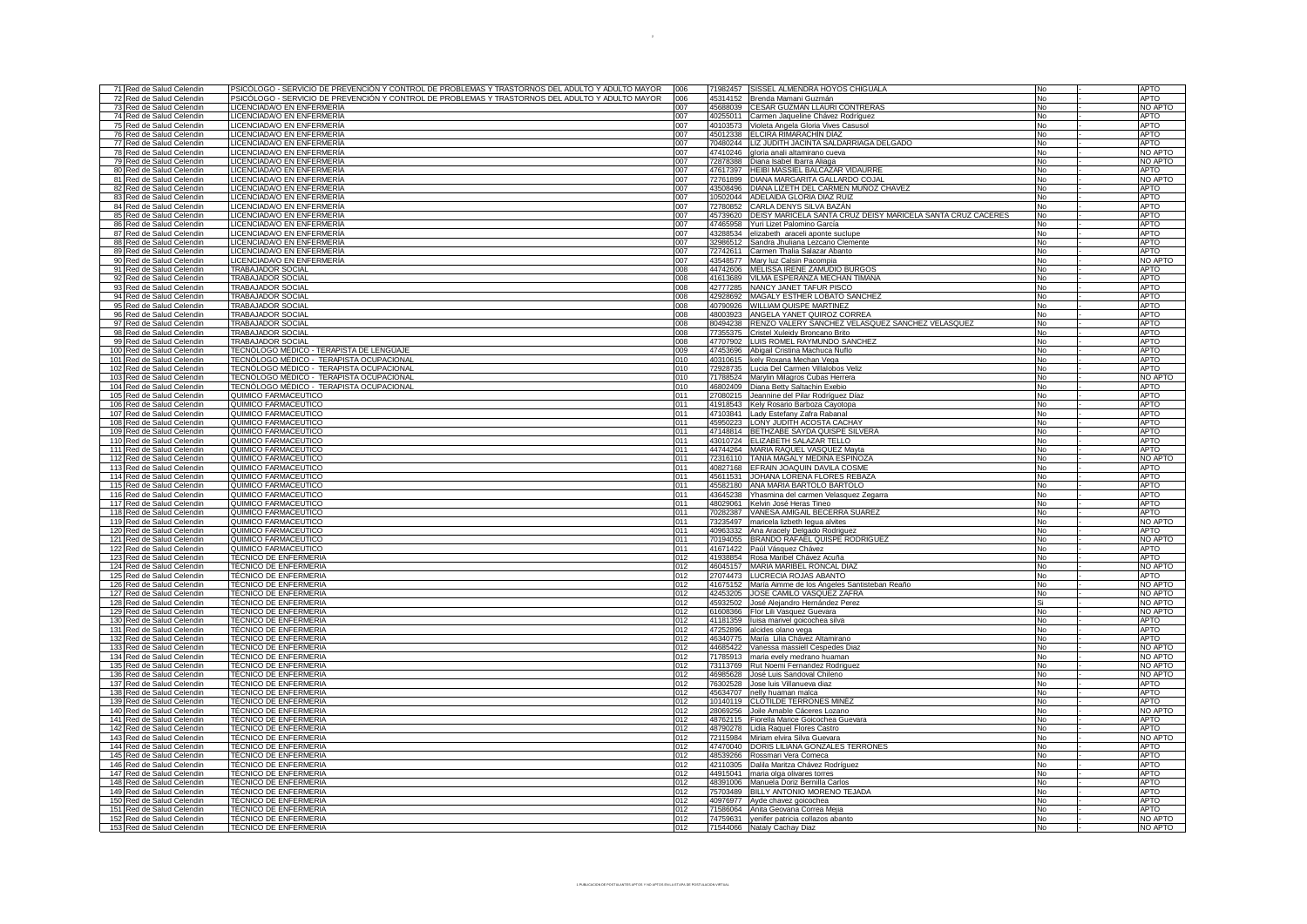| 154 Red de Salud Celendin<br>155 Red de Salud Celendin<br>156 Red de Salud Celendin | <b>TÉCNICO DE ENFERMERIA</b>                     |     |                                                        |           |             |
|-------------------------------------------------------------------------------------|--------------------------------------------------|-----|--------------------------------------------------------|-----------|-------------|
|                                                                                     |                                                  | 012 | 76612379 Sara Jacqueline Aguilar Valera                | <b>No</b> | APTO        |
|                                                                                     | TÉCNICO DE ENFERMERIA                            | 012 | 42604174 Luz Marleni Anticona Chavez                   | No        | NO APTO     |
|                                                                                     |                                                  |     |                                                        |           |             |
|                                                                                     | TÉCNICO DE ENFERMERIA                            | 012 | 46959421 VICENTE ACUÑA LÓPEZ                           | No        | <b>APTO</b> |
| Red de Salud Celendin<br>157                                                        | <b>TÉCNICO DE ENFERMERIA</b>                     | 012 | 41395872 SULY MARILENY ZEGARRA ZEGARRA                 | <b>No</b> | APTO        |
| 158<br>Red de Salud Celendin                                                        | TÉCNICO DE ENFERMERIA                            | 012 | 47560199 Leticia Yuvet León Carbajal                   | <b>No</b> | NO APTO     |
| 159<br>Red de Salud Celendin                                                        | TÉCNICO DE ENFERMERIA                            | 012 | 46705590 GLADIS ELISABET GARCIA BECERRA                | No        | <b>APTO</b> |
|                                                                                     | TÉCNICO DE ENFERMERIA                            | 012 |                                                        | No        | <b>APTO</b> |
| 160 Red de Salud Celendin                                                           |                                                  |     | 70203502 Edwin David Salazar Medina                    |           |             |
| 161 Red de Salud Celendin                                                           | TÉCNICO DE ENFERMERIA                            | 012 | 71817832 Vicky Marisol Medina Abanto                   | No        | <b>APTO</b> |
| 162 Red de Salud Celendin                                                           | <b>TÉCNICO DE ENFERMERIA</b>                     | 012 | 72762747 Analy micaela Garcia Paz                      | No        | NO APTO     |
| 163 Red de Salud Celendin                                                           | TÉCNICO DE ENFERMERIA                            | 012 | 46053894 ELISEO GUEVARA BUSTAMANTE                     | <b>No</b> | APTO        |
| 164 Red de Salud Celendin                                                           | TÉCNICO DE ENFERMERIA                            | 012 | 70252016 Mónica del pilar Quiliche Díaz                | No        | <b>APTO</b> |
|                                                                                     |                                                  |     |                                                        |           |             |
| 165 Red de Salud Celendin                                                           | TÉCNICO DE ENFERMERIA                            | 012 | 44851693 JORGE LUIS TERRONES TERRONES                  | No        | <b>APTO</b> |
| 166 Red de Salud Celendin                                                           | TÉCNICO DE ENFERMERIA                            | 012 | 43671140 Milsen Jhanina Vasquez Rojas                  | No        | <b>APTO</b> |
| 167 Red de Salud Celendin                                                           | <b>TÉCNICO DE ENFERMERIA</b>                     | 012 | 70017427 NOEMI SARA ACOSTA HARO                        | No        | <b>APTO</b> |
| 168                                                                                 | TÉCNICO DE ENFERMERIA                            |     | 77129469 Magneli Goicochea Juárez                      | No        | <b>APTO</b> |
| Red de Salud Celendin                                                               |                                                  | 012 |                                                        |           |             |
| Red de Salud Celendin<br>169                                                        | TÉCNICO DE ENFERMERIA                            | 012 | 42110301 ADELMO CACHAY MEJIA                           | No        | <b>APTO</b> |
| 170 Red de Salud Celendin                                                           | TÉCNICO DE ENFERMERIA                            | 012 | 77165870 ERLITA ESLINDA ZELADA ROJAS                   | No        | <b>APTO</b> |
| 171 Red de Salud Celendin                                                           | TÉCNICO DE ENFERMERIA                            | 012 | 41234711 María Dianira Espinoza Chavarri               | No        | <b>APTO</b> |
|                                                                                     |                                                  |     |                                                        |           |             |
| 172 Red de Salud Celendin                                                           | TÉCNICO DE ENFERMERIA                            | 012 | 40775488 Rosa Miriam Muñoz Ortiz                       | No        | NO APTO     |
| 173 Red de Salud Celendin                                                           | TÉCNICO DE ENFERMERIA                            | 012 | 42067388 ASUNCION YACUPAICO PEREZ                      | No.       | <b>APTO</b> |
| 174 Red de Salud Celendin                                                           | <b>TÉCNICO DE ENFERMERIA</b>                     | 012 | 47213512 BERTILA JANET GUEVARA MENDOZA                 | No        | <b>APTO</b> |
| 175 Red de Salud Celendin                                                           | <b>TÉCNICO DE ENFERMERIA</b>                     | 012 | 43698793 ROSA ESPERANZA CABRERA ARRUE                  | <b>No</b> | NO APTO     |
|                                                                                     |                                                  |     |                                                        |           |             |
| 176 Red de Salud Celendin                                                           | TÉCNICO DE ENFERMERIA                            | 012 | 48016243 CELSO CASTREJON TERAN                         | No        | NO APTO     |
| 177 Red de Salud Celendin                                                           | <b>TÉCNICO DE ENFERMERIA</b>                     | 012 | 47588780 Rudy sthepanie Carhuatanta Palma              | No        | <b>APTO</b> |
| 178 Red de Salud Celendin                                                           | TÉCNICO DE ENFERMERIA                            | 012 | 76142295 Neira sarith aguirre cercado                  | No        | APTO        |
| 179 Red de Salud Celendin                                                           | <b>TÉCNICO DE ENFERMERIA</b>                     | 012 | 46410799 ELVIA NOELLA DEL CARMEN CASTAÑEDA REQUENA     | No        | NO APTO     |
| 180 Red de Salud Celendin                                                           | TÉCNICO DE ENFERMERIA                            | 012 | 45975222 Aide Valdivia Campos                          | <b>No</b> | NO APTO     |
|                                                                                     |                                                  |     |                                                        |           |             |
| 181 Red de Salud Celendin                                                           | TÉCNICO DE ENFERMERIA                            | 012 | 70393952 Angie Loana Cotrina Alvarado                  | No        | APTO        |
| 182 Red de Salud Celendin                                                           | TÉCNICO DE ENFERMERIA                            | 012 | 47073213 edgar zuta zuta                               | l Si      | <b>APTO</b> |
| 183 Red de Salud Celendin                                                           | TÉCNICO DE ENFERMERIA                            | 012 | 74593206 Diana elvira Solano ORTIZ                     | No        | NO APTO     |
|                                                                                     | TÉCNICO DE ENFERMERIA                            | 012 |                                                        |           | <b>APTO</b> |
| 184 Red de Salud Celendin                                                           |                                                  |     | 71827122 Neilit Julca Huaman                           | No        |             |
| 185 Red de Salud Celendin                                                           | TÉCNICO DE ENFERMERIA                            | 012 | 71002975 SANDRA ESMAIDER RODRIGUEZ SANCHEZ             | No        | <b>APTO</b> |
| 186 Red de Salud Celendin                                                           | TÉCNICO DE ENFERMERIA                            | 012 | 48701900 Jesus angel Sangay Ayaipoma                   | No        | <b>APTO</b> |
| 187 Red de Salud Celendin                                                           | TÉCNICO DE ENFERMERIA                            | 012 | 70607770 angellin Jayo Mendoza                         | No        | NO APTO     |
|                                                                                     |                                                  |     |                                                        |           |             |
| 188<br>Red de Salud Celendin                                                        | TÉCNICO DE ENFERMERIA                            | 012 | 75022846 Yulisa Haide Zelada Huaman                    | No        | APTO        |
| 189 Red de Salud Celendin                                                           | TÉCNICO DE ENFERMERIA                            | 012 | 47927982 KAREN JHAMINA SILVA SILVA                     | No        | <b>APTO</b> |
| 190 Red de Salud Celendin                                                           | TÉCNICO DE ENFERMERIA                            | 012 | 26673050 gladys socorro huaripata cortez               | No        | <b>APTO</b> |
| 191 Red de Salud Celendin                                                           | <b>TÉCNICO DE ENFERMERIA</b>                     | 012 | 47331022 BRELLYT LISBETH CORONADO JULCAMORO            | No        | <b>APTO</b> |
|                                                                                     |                                                  |     |                                                        |           |             |
| 192 Red de Salud Celendin                                                           | <b>TÉCNICO DE ENFERMERIA</b>                     | 012 | 76156183 Luz anali Llamoctanta Saucedo                 | No        | NO APTO     |
| 193 Red de Salud Celendin                                                           | TÉCNICO DE ENFERMERIA                            | 012 | 43949136 Olga Marujita Aguirre Bardales                | No        | <b>APTO</b> |
| 194 Red de Salud Celendin                                                           | TÉCNICO DE ENFERMERIA                            | 012 | 76814273 Maria Elita Terrones Cotrina                  | No        | <b>APTO</b> |
| 195 Red de Salud Celendin                                                           | TÉCNICO DE ENFERMERIA                            | 012 | 41554695 MARIA AURORA CHACON RABANAL                   | <b>No</b> | <b>APTO</b> |
|                                                                                     |                                                  |     |                                                        |           |             |
| 196 Red de Salud Celendin                                                           | TÉCNICO DE ENFERMERIA                            | 012 | 47317640 JULER MURAYARI MAITAHUARI                     | Si        | <b>APTO</b> |
|                                                                                     | TÉCNICO DE ENFERMERIA                            | 012 | 45549450 Nataly del Carmen Portal Zelada Portal Zelada | <b>No</b> | <b>APTO</b> |
| 197 Red de Salud Celendin                                                           |                                                  |     |                                                        |           |             |
|                                                                                     |                                                  |     |                                                        |           |             |
| 198<br>Red de Salud Celendin                                                        | TÉCNICO ADMINISTRATIVO                           | 013 | 46902733 VILMA MARIANELA MARIN AGUSTI                  | No        | <b>APTO</b> |
| 199 Red de Salud Celendin                                                           | <b>TÉCNICO ADMINISTRATIVO</b>                    | 013 | 47403839 Luz Merli Alvarado Tauca                      | <b>No</b> | <b>APTO</b> |
| 200 Red de Salud Celendin                                                           | <b>TÉCNICO ADMINISTRATIVO</b>                    | 013 | 76801671 FANNY NOELIA VILLAR BRIONES                   | No        | <b>APTO</b> |
|                                                                                     | TÉCNICO ADMINISTRATIVO                           | 013 |                                                        | No        | <b>APTO</b> |
| 201 Red de Salud Celendin                                                           |                                                  |     | 75017644 JHOISY CLARITA MUÑOZ CHAVEZ MUÑOZ CHAVEZ      |           |             |
| 202 Red de Salud Celendin                                                           | TÉCNICO ADMINISTRATIVO                           | 013 | 75277844 Franquer Vidal Usquiza Abanto                 | No        | NO APTO     |
| Red de Salud Celendin<br>203                                                        | TÉCNICO ADMINISTRATIVO                           | 013 | 71882743 VILMA MARIBEL SOTO RAICO                      | No        | <b>APTO</b> |
| 204 Red de Salud Celendin                                                           | TÉCNICO ADMINISTRATIVO                           | 013 | 44619572 MAURO FERNANDO MENDOZA TORRES                 | No        | NO APTO     |
| 205 Red de Salud Celendin                                                           | TÉCNICO ADMINISTRATIVO                           | 013 | 45719988   IRBIN ORLANDO PEREZ GUTIERREZ               | No        | NO APTO     |
|                                                                                     |                                                  |     |                                                        |           | APTO        |
| 206 Red de Salud Celendin                                                           | TÉCNICO ADMINISTRATIVO                           | 013 | 72131702 Delicia Garcia Valqui                         | No        |             |
| 207 Red de Salud Celendin                                                           | TÉCNICO ADMINISTRATIVO                           | 013 | 47915009 WILDOR GIANFRANCO SANTA CRUZ SANCHEZ          | No        | NO APTO     |
| 208 Red de Salud Celendin                                                           | TÉCNICO ADMINISTRATIVO                           | 013 | 73058827 JHON MARCO TANTA RUDAS                        | No        | APTO        |
| 209 Red de Salud Celendin                                                           | TÉCNICO ADMINISTRATIVO                           | 013 | 46969135 EDITHA VERONICA NOVOA HUARIPATA               | No        | NO APTO     |
|                                                                                     |                                                  |     |                                                        |           |             |
| 210 Red de Salud Celendin                                                           | TÉCNICO ADMINISTRATIVO                           | 013 | 76049022 Victor Raul Tecocha Bustamante                | No        | NO APTO     |
| 211 Red de Salud Celendin                                                           | TÉCNICO ADMINISTRATIVO                           | 013 | 75614969 LAURIE YANINA SANCHEZ CACHO                   | No        | <b>APTO</b> |
| 212 Red de Salud Celendin                                                           | TÉCNICO ADMINISTRATIVO                           | 013 | 72912217 MAYRA JHOSELYN DIAZ DIAZ                      | No.       | APTO        |
| 213 Red de Salud Celendin                                                           | TÉCNICO ADMINISTRATIVO                           | 013 | 45963403 elmer jose gamarra cabanillas                 | No        | <b>APTO</b> |
| 214 Red de Salud Celendin                                                           | TÉCNICO ADMINISTRATIVO                           | 013 |                                                        | No        | <b>APTO</b> |
|                                                                                     |                                                  |     | 71564634 Greysi Abiatar Silva Villegas                 |           |             |
| 215 Red de Salud Celendin                                                           | TÉCNICO ADMINISTRATIVO                           | 013 | 72671965 janeth del carmen sifuentes chavez            | No        | <b>APTO</b> |
| 216 Red de Salud Celendin                                                           | TÉCNICO ADMINISTRATIVO                           | 013 | 72014350 Danicela Elizabeth Zegarra Torres             | No        | NO APTO     |
| 217 Red de Salud Celendin                                                           | TÉCNICO ADMINISTRATIVO                           | 013 | 70050707 Alex Ulises Montoya Chávez                    | No        | APTO        |
| 218 Red de Salud Celendin                                                           | TÉCNICO ADMINISTRATIVO                           | 013 | 75825647 JOSE LUIS REYES VENTURA                       | No        | NO APTO     |
|                                                                                     |                                                  |     |                                                        |           |             |
| 219 Red de Salud Celendin                                                           | TÉCNICO ADMINISTRATIVO                           | 013 | 46817714 JAMERLIN HUAMAN GUEVARA                       | <b>No</b> | <b>APTO</b> |
| 220 Red de Salud Celendin                                                           | TÉCNICO ADMINISTRATIVO                           | 013 | 71776887 Roy Alexander Cubas Chavarry                  | No        | <b>APTO</b> |
| 221 Red de Salud Celendin                                                           | TÉCNICO ADMINISTRATIVO                           | 013 | 71314911 Antonio Aniceto Gavidia Vásquez               | No        | <b>APTO</b> |
| 222 Red de Salud Celendin                                                           | TÉCNICO ADMINISTRATIVO                           | 013 | 73056961 Deisy Natali Quepque Lavado                   | No        | <b>APTO</b> |
| 223                                                                                 | TÉCNICO ADMINISTRATIVO                           | 013 |                                                        |           | <b>APTO</b> |
| Red de Salud Celendin                                                               |                                                  |     | 74300473 Johan Alexander Moreno Aragon                 | No        |             |
| 224 Red de Salud Celendin                                                           | TÉCNICO ADMINISTRATIVO                           | 013 | 70659200 ROBIN MARTIN CALDERON RONCAL                  | No        | <b>APTO</b> |
| 225 Red de Salud Celendin                                                           | TÉCNICO ADMINISTRATIVO                           | 013 | 70005985 PILAR DEL ROCIO IDROGO DÍAZ                   | No        | <b>APTO</b> |
| 226 Red de Salud Celendin                                                           | TÉCNICO ADMINISTRATIVO                           | 013 | 72312716 Vianca saenz ALVAREZ                          | No        | <b>APTO</b> |
|                                                                                     |                                                  |     |                                                        | l No      |             |
| 227 Red de Salud Celendin                                                           |                                                  | 013 | 47699553 Amalia del Pilar Muro Reaño                   |           | <b>APTO</b> |
| 228<br>Red de Salud Celendin                                                        | TÉCNICO ADMINISTRATIVO<br>TÉCNICO ADMINISTRATIVO | 013 | 44221619 PERICLES CICERON CARLOS LEANDRO               | No        | <b>APTO</b> |
| 229 Red de Salud Celendin                                                           | <b>TÉCNICO ADMINISTRATIVO</b>                    | 013 | 43451198 Miguel Humberto Cueva Bernal                  | No        | <b>APTO</b> |
| 230 Red de Salud Celendin                                                           | TÉCNICO ADMINISTRATIVO                           | 013 | 45303532 Armandina Bautista Paredes                    | No        | <b>APTO</b> |
|                                                                                     | <b>TÉCNICO ADMINISTRATIVO</b>                    | 013 |                                                        | No        | NO APTO     |
| 231 Red de Salud Celendin                                                           |                                                  |     | 76746541 Lady Sthefanny Nauto Zamora                   |           |             |
| 232 Red de Salud Celendin                                                           | TÉCNICO ADMINISTRATIVO                           | 013 | 71924702 Jhoana Taíz De la riva Cachay                 | No        | <b>APTO</b> |
| 233 Red de Salud Celendin                                                           | TÉCNICO ADMINISTRATIVO                           | 013 | 45945418 JULIO CESAR VILLAR MIJAHUANCA                 | No        | <b>APTO</b> |
| 234 Red de Salud Celendin                                                           | <b>TÉCNICO ADMINISTRATIVO</b>                    | 013 | 72654814 Lisbet Rabanal Cachay                         | No        | NO APTO     |
| 235 Red de Salud Celendin                                                           | TÉCNICO ADMINISTRATIVO<br>TÉCNICO ADMINISTRATIVO | 013 | 76221912   FIORELA LILETH CHAVEZ VILCHEZ               | No        | NO APTO     |

3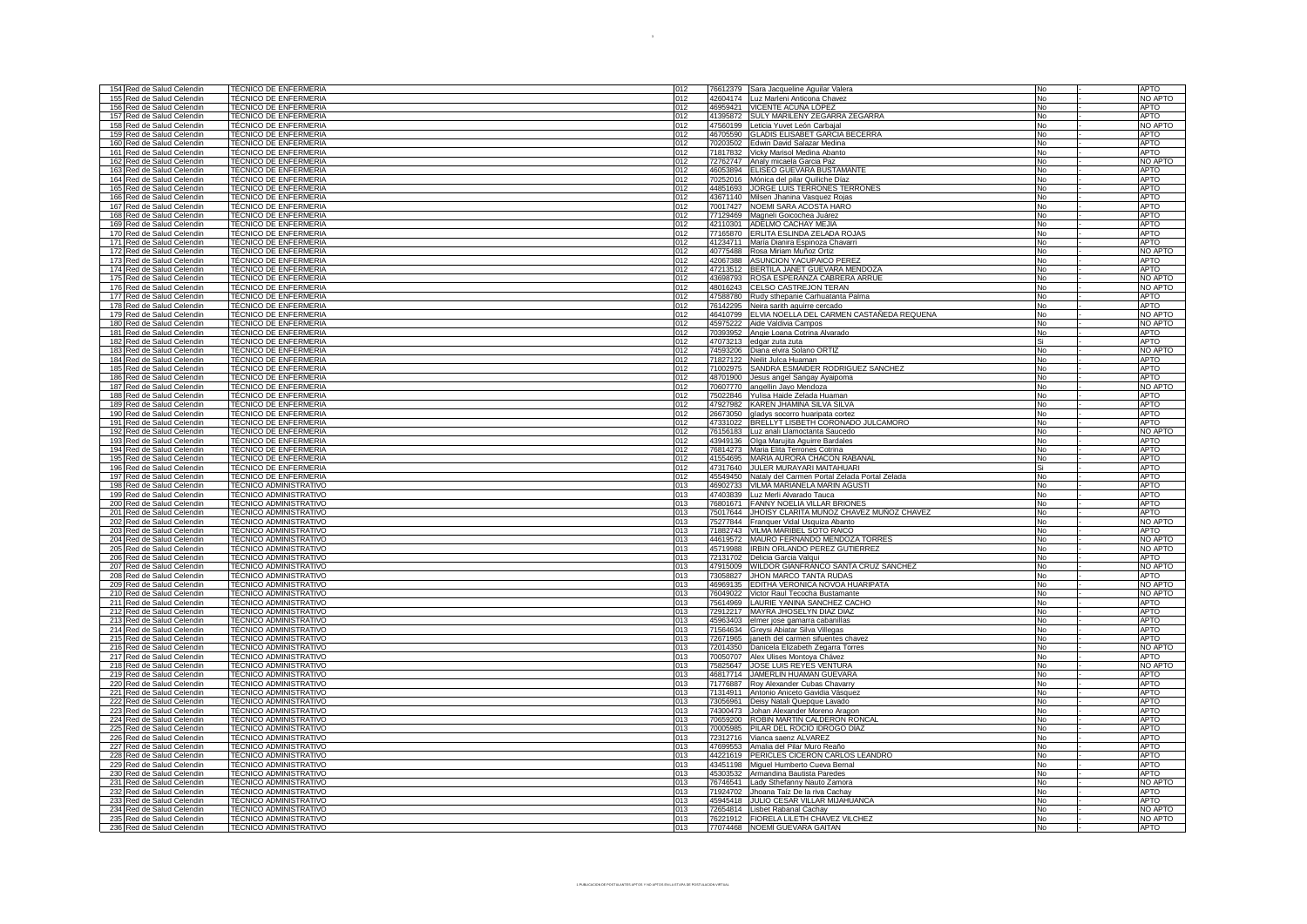| 237 Red de Salud Celendin                              | TÉCNICO ADMINISTRATIVO        | 013 |          | 48624867 Gilmer Gutiérrez Huamán                                                           | No        | NO APTO     |
|--------------------------------------------------------|-------------------------------|-----|----------|--------------------------------------------------------------------------------------------|-----------|-------------|
| 238 Red de Salud Celendin                              | <b>TÉCNICO ADMINISTRATIVO</b> | 013 | 74246908 | Verónica Yamaly Becerra Camacho                                                            | No        | NO APTO     |
| 239 Red de Salud Celendin                              | TÉCNICO ADMINISTRATIVO        | 013 |          | 41462122 Aldo Elio Ricaldi Sarapura                                                        | No.       | <b>APTO</b> |
|                                                        | TÉCNICO ADMINISTRATIVO        | 013 |          |                                                                                            | No        | <b>APTO</b> |
| 240 Red de Salud Celendin                              | TÉCNICO ADMINISTRATIVO        | 013 |          | 46400718 oscar jean pierret balcazar cabos<br>73114092 CINTHIA DEL PILAR RAMOS RIVADENEIRA | No        | <b>APTO</b> |
| 241 Red de Salud Celendin                              |                               |     |          |                                                                                            |           |             |
| 242 Red de Salud Celendin                              | TÉCNICO ADMINISTRATIVO        | 013 |          | 47850629 Emirey Domenica Quevedo Rabanal                                                   | No        | <b>APTO</b> |
| 243 Red de Salud Celendin                              | <b>TÉCNICO ADMINISTRATIVO</b> | 013 |          | 70497199 Jesus alberto Herrera Flores                                                      | No        | <b>APTO</b> |
| 244 Red de Salud Celendin                              | TÉCNICO ADMINISTRATIVO        | 013 |          | 73329282 MARIA ALEXANDRA GOMEZ HELLER                                                      | No        | <b>APTO</b> |
| 245 Red de Salud Celendin                              | <b>TÉCNICO ADMINISTRATIVO</b> | 013 |          | 70039274 Deisy Milagros Méndez Sánchez                                                     | No        | <b>APTO</b> |
| 246 Red de Salud Celendin                              | TÉCNICO ADMINISTRATIVO        | 013 |          | 47740004 Edita Corali Figueroa Diaz                                                        | <b>No</b> | <b>APTO</b> |
| 247 Red de Salud Celendin                              | TÉCNICO ADMINISTRATIVO        | 013 |          | 75552078 ANTONY JESUS BACON POMPA                                                          | No        | NO APTO     |
| 248 Red de Salud Celendin                              | TÉCNICO ADMINISTRATIVO        | 013 |          | 45811488 Lorena Soledad Burga Castillo                                                     | No        | NO APTO     |
| 249 Red de Salud Celendin                              | TÉCNICO ADMINISTRATIVO        | 013 |          | 73702781 Wilton Urrutia Leiva                                                              | No        | NO APTO     |
| 250 Red de Salud Celendin                              | TÉCNICO ADMINISTRATIVO        | 013 |          | 45938701 Edinson Rafael Sánchez Montenegro                                                 | Si        | APTO        |
| 251 Red de Salud Celendin                              | TÉCNICO ADMINISTRATIVO        | 013 |          | 47264032 ELIAS ISAAC RAFAEL INFANTE                                                        | No        | NO APTO     |
| 252 Red de Salud Celendin                              | TÉCNICO ADMINISTRATIVO        | 013 |          | 48019906 JUDITH SARITA VÁSQUEZ VÁSQUEZ                                                     | No        | <b>APTO</b> |
|                                                        | TÉCNICO ADMINISTRATIVO        |     |          |                                                                                            |           |             |
| 253 Red de Salud Celendin                              |                               | 013 |          | 76271897 Jhularica Silva Reyes                                                             | No        | <b>APTO</b> |
| 254 Red de Salud Celendin                              | TÉCNICO ADMINISTRATIVO        | 013 |          | 45555608 Rosmery Portilla Huamán                                                           | No        | <b>APTO</b> |
| 255 Red de Salud Celendin                              | <b>TÉCNICO ADMINISTRATIVO</b> | 013 |          | 45003362 elvis cieza galvez                                                                | No        | <b>APTO</b> |
| 256 Red de Salud Celendin                              | TÉCNICO ADMINISTRATIVO        | 013 |          | 48712532 Isabel Belermina Ramirez Ocón                                                     | <b>No</b> | NO APTO     |
| 257 Red de Salud Celendin                              | TÉCNICO ADMINISTRATIVO        | 013 |          | 48199596 ELVIA BECERRA COTRINA                                                             | No        | <b>APTO</b> |
| 258 Red de Salud Celendin                              | <b>TÉCNICO ADMINISTRATIVO</b> | 013 |          | 76519667 Sheyla Merlyn Consuelo Peralta Ayala                                              | <b>No</b> | <b>APTO</b> |
| 259 Red de Salud Celendin                              | TÉCNICO ADMINISTRATIVO        | 013 |          | 78201316 ANHY NATALY SALAZAR PORTAL                                                        | No        | <b>APTO</b> |
| 260 Red de Salud Celendin                              | <b>TÉCNICO ADMINISTRATIVO</b> | 013 |          | 43344093 SANDRA YANINA MESTANZA QUIROZ                                                     | No        | <b>APTO</b> |
| 261 Red de Salud Celendin                              | TÉCNICO ADMINISTRATIVO        | 013 |          | 71993358 Esau Ruitón Tanta                                                                 | No        | <b>APTO</b> |
| 262 Red de Salud Celendin                              | <b>TÉCNICO ADMINISTRATIVO</b> | 013 |          | 42886835 escoia jovita tirado vasquez                                                      | No        | <b>APTO</b> |
| 263 Red de Salud Celendin                              | TÉCNICO ADMINISTRATIVO        | 013 |          | 46154952 RONAL GUERRERO OLANO                                                              | <b>No</b> | <b>APTO</b> |
| 264 Red de Salud Celendin                              | TÉCNICO ADMINISTRATIVO        | 013 |          | 45647595 JHON DEYVI CABRERA TAFUR                                                          | No        | <b>APTO</b> |
|                                                        | <b>TÉCNICO ADMINISTRATIVO</b> |     |          |                                                                                            |           | <b>APTO</b> |
| 265 Red de Salud Celendin                              |                               | 013 |          | 10644744 José Antonio Mendoza Ramos                                                        | No        |             |
| 266 Red de Salud Celendin                              | TÉCNICO ADMINISTRATIVO        | 013 |          | 46445699 miguel angel izquierdo alvarado                                                   | No        | <b>APTO</b> |
| 267 Red de Salud Celendin                              | TÉCNICO ADMINISTRATIVO        | 013 |          | 73620449   Deicy yojani Rodriguez Chuquipura                                               | No        | NO APTO     |
| 268 Red de Salud Celendin                              | TÉCNICO ADMINISTRATIVO        | 013 |          | 26732185 AMELIA DALILA SANCHEZ CHAVEZ                                                      | No        | <b>APTO</b> |
| 269 Red de Salud Celendin                              | TÉCNICO ADMINISTRATIVO        | 013 |          | 46635438 Magaly del Carmen Ludeña Pereyra                                                  | No        | NO APTO     |
| 270 Red de Salud Celendin                              | TÉCNICO ADMINISTRATIVO        | 013 |          | 46473585 GIMBLER EDINSON DÍAZ DÍAZ                                                         | <b>No</b> | NO APTO     |
| 271 Red de Salud Celendin                              | TÉCNICO ADMINISTRATIVO        | 013 |          | 70018525 GLEEN IGOR CHÁVEZ VILLAR                                                          | No        | <b>APTO</b> |
| 272 Red de Salud Celendin                              | TÉCNICO ADMINISTRATIVO        | 013 |          | 72622621 Máximo Alexander Poma Cueva                                                       | No        | <b>APTO</b> |
| 273 Red de Salud Celendin                              | TÉCNICO ADMINISTRATIVO        | 013 |          | 41659300 MARIA NATIVIDAD CABRERA ARRUE                                                     | <b>No</b> | <b>APTO</b> |
|                                                        |                               |     |          |                                                                                            |           |             |
| 274 Red de Salud Celendin                              | TÉCNICO ADMINISTRATIVO        | 013 |          | 77239552 Jhonny Bazan Cerdan                                                               | No        | NO APTO     |
| 275 Red de Salud Celendin                              | <b>TÉCNICO ADMINISTRATIVO</b> | 013 |          | 74405167 WILMER RONAL GOICOCHEA ESPINOZA                                                   | No        | <b>APTO</b> |
| 276 Red de Salud Celendin                              | TÉCNICO ADMINISTRATIVO        | 013 |          | 46941918 ROMAIN IRIGOIN MEGO                                                               | No        | <b>APTO</b> |
| 277 Red de Salud Celendin                              | TÉCNICO ADMINISTRATIVO        | 013 |          | 75850493 LUZ ELENA CERQUIN HUARIPATA                                                       | No        | <b>APTO</b> |
| 278 Red de Salud Celendin                              | TÉCNICO ADMINISTRATIVO        | 013 |          | 72796672 Jannette Jamaly Chuquimango Calua                                                 | No        | NO APTO     |
| 279 Red de Salud Celendin                              | TÉCNICO ADMINISTRATIVO        | 013 |          | 71981111 Marco Edwin Alva Miranda                                                          | No        | NO APTO     |
| 280 Red de Salud Celendin                              | TÉCNICO ADMINISTRATIVO        | 013 |          | 74378803 FLORMILDA mariñas aliaga                                                          | <b>No</b> | NO APTO     |
| 281 Red de Salud Celendin                              | TÉCNICO ADMINISTRATIVO        | 013 |          | 72228558 LESLY JHAJAIRA ORTIZ ATALAYA                                                      | No        | <b>APTO</b> |
| 282 Red de Salud Celendin                              | <b>TÉCNICO ADMINISTRATIVO</b> | 013 |          | 73656857 Karen Yolanda Silva Marín                                                         | No        | NO APTO     |
| 283 Red de Salud Celendin                              | TÉCNICO ADMINISTRATIVO        | 013 |          | 71653778 Diego Armando Gaona Linares                                                       | No        | NO APTO     |
| 284 Red de Salud Celendin                              | TÉCNICO ADMINISTRATIVO        | 013 |          | 77385253 JULIO CESAR PRETEL LLANOS                                                         | No        | <b>APTO</b> |
|                                                        | TÉCNICO ADMINISTRATIVO        | 013 |          |                                                                                            |           | <b>APTO</b> |
| 285 Red de Salud Celendin                              |                               |     |          | 46614065 Frank jonathan Diaz Cabellos                                                      | No        |             |
| 286 Red de Salud Celendin                              | TÉCNICO ADMINISTRATIVO        | 013 |          | 76944344 EUDER LEONEL SEGURA SÁNCHEZ                                                       | No        | NO APTO     |
| 287 Red de Salud Celendin                              | <b>TÉCNICO ADMINISTRATIVO</b> | 013 |          | 71757855 Ever Ronaldo Chiquez Medina                                                       | Si        | <b>APTO</b> |
| 288 Red de Salud Celendin                              | TÉCNICO ADMINISTRATIVO        | 013 |          | 71508753 Vanessa Lourdes Sigüenza Horna                                                    | No        | <b>APTO</b> |
| 289 Red de Salud Celendin                              | TÉCNICO ADMINISTRATIVO        | 013 |          | 70762661 JULIA ROSA GARCÍA TAVARES                                                         | No        | NO APTO     |
| 290 Red de Salud Celendin                              | TÉCNICO ADMINISTRATIVO        | 013 |          | 73064573 César Helí Meléndez Calderón                                                      | <b>No</b> | <b>APTO</b> |
| 291 Red de Salud Celendin                              | TÉCNICO ADMINISTRATIVO        | 013 |          | 44200532 WILFREDO OMAR REYES BAZAN                                                         | No        | <b>APTO</b> |
| 292 Red de Salud Celendin                              | TÉCNICO ADMINISTRATIVO        | 013 |          | 73372031 ANDERSON NIKOL REY PLASENCIA                                                      | No        | <b>APTO</b> |
| 293 Red de Salud Celendin                              | TÉCNICO ADMINISTRATIVO        | 013 |          | 75208922 DIANA KATERINE POEMAPE CARRERA                                                    | No        | <b>APTO</b> |
| 294 Red de Salud Celendin                              | TÉCNICO ADMINISTRATIVO        | 013 |          | 71593746   MARIA NATALI ACUÑA MEJIA                                                        | No        | <b>APTO</b> |
| 295 Red de Salud Celendin                              | TÉCNICO ADMINISTRATIVO        | 013 |          | 70199524 Carlos Alberto Chuquiruna Pérez                                                   | No        | <b>APTO</b> |
| 296 Red de Salud Celendin                              | TÉCNICO ADMINISTRATIVO        | 013 |          | 45781447 DENYCE KARYN MURRUGARRA VARGAS                                                    | No        | <b>APTO</b> |
| 297 Red de Salud Celendin                              | TÉCNICO ADMINISTRATIVO        | 013 |          | 70853642 KATTIA MARICRUZ TENORIO VALLEJOS                                                  | No        | <b>APTO</b> |
| 298 Red de Salud Celendin                              | TÉCNICO ADMINISTRATIVO        | 013 |          | 46122503 CRISTIAN PUENTE CENTENO                                                           | No        | <b>APTO</b> |
|                                                        | TÉCNICO ADMINISTRATIVO        |     |          |                                                                                            |           |             |
| 299 Red de Salud Celendin                              |                               | 013 |          | 40935998 Mabel Ofelia Zurita Jiménez                                                       | No        | NO APTO     |
| 300 Red de Salud Celendin                              | TÉCNICO ADMINISTRATIVO        | 013 |          | 41276250 LILIAN YANET INFANTE MANCILLA                                                     | <b>No</b> | NO APTO     |
| 301 Red de Salud Celendin                              | TÉCNICO ADMINISTRATIVO        | 013 |          | 26709999 MISAEL JOEL PEREZ VARGAS                                                          | No        | NO APTO     |
| 302 Red de Salud Celendin                              | TÉCNICO ADMINISTRATIVO        | 013 |          | 72637525 Jeanfranco Xavier Cubas Angulo                                                    | No        | APTO        |
| 303 Red de Salud Celendin                              | TÉCNICO ADMINISTRATIVO        | 013 |          | 78635518 Leaa Jimena Vásquez Huancacuri                                                    | No        | NO APTO     |
| 304 Red de Salud Celendin                              | TÉCNICO ADMINISTRATIVO        | 013 |          | 43203122 Ana Esther Ramos Bautista                                                         | No        | <b>APTO</b> |
| 305 Red de Salud Celendin                              | TÉCNICO ADMINISTRATIVO        | 013 |          | 41641586 virginia coronado tenorio                                                         | No        | <b>APTO</b> |
| 306 Red de Salud Celendin                              | TÉCNICO ADMINISTRATIVO        | 013 |          | 70212831 Julián Banda Calderón                                                             | No        | <b>APTO</b> |
| 307 Red de Salud Celendin                              | <b>TÉCNICO ADMINISTRATIVO</b> | 013 |          | 70927713 Christian Ricardo Ludeña Vargas                                                   | No        | NO APTO     |
| 308 Red de Salud Celendin                              | TECNICO EN FARMACIA           | 014 |          | 71076073 Marlen Venecia Huamán Piscoya                                                     | No        | <b>APTO</b> |
| 309 Red de Salud Celendin                              | TECNICO EN FARMACIA           | 014 |          | 27075730 Edgar Antonio Muñoz Alvarado                                                      | No        | NO APTO     |
|                                                        | <b>TECNICO EN FARMACIA</b>    | 014 |          |                                                                                            |           | <b>APTO</b> |
| 310 Red de Salud Celendin                              |                               |     |          | 47416364 Sandra Noelia Mendoza Chero                                                       | No        | <b>APTO</b> |
| 311 Red de Salud Celendin<br>312 Red de Salud Celendin | TECNICO EN FARMACIA           | 014 |          | 43617442 Roger Fernando Chávez Oyarce                                                      | Si        |             |
|                                                        | <b>TECNICO EN FARMACIA</b>    | 014 |          | 46538300 Lesly yanina Criollo Romero                                                       | No        | <b>APTO</b> |
|                                                        | TECNICO EN FARMACIA           | 014 |          | 76952344 Ghina del Carmen Villar Silva                                                     | No        | <b>APTO</b> |
| 313 Red de Salud Celendin                              |                               |     |          |                                                                                            |           |             |
| 314 Red de Salud Celendin                              | TECNICO EN FARMACIA           | 014 |          | 45051232 Giovana Aguilar Arana                                                             | <b>No</b> | NO APTO     |
| 315 Red de Salud Celendin                              | TECNICO EN FARMACIA           | 014 |          | 42745355 Liliana del Carmen Oyarce Cueva                                                   | No        | <b>APTO</b> |
| 316 Red de Salud Celendin                              | TECNICO EN FARMACIA           | 014 |          | 43936399 NOLVERTO HOYOS RUIZ                                                               | No        | <b>APTO</b> |
| 317 Red de Salud Celendin                              | <b>TECNICO EN FARMACIA</b>    | 014 |          | 73830523 NATALY KASANDRA JOIS LOPEZ YARLEQUE                                               | <b>No</b> | <b>APTO</b> |
| 318 Red de Salud Celendin                              | TECNICO EN FARMACIA           | 014 |          | 45328947 VIVIANA ROSMERI SILVA ORTIZ                                                       | <b>No</b> | NO APTO     |

 $\mathcal{A}=\mathcal{A}+\mathcal{A}+\mathcal{A}+\mathcal{A}+\mathcal{A}+\mathcal{A}+\mathcal{A}+\mathcal{A}+\mathcal{A}+\mathcal{A}+\mathcal{A}+\mathcal{A}+\mathcal{A}+\mathcal{A}+\mathcal{A}+\mathcal{A}+\mathcal{A}+\mathcal{A}+\mathcal{A}+\mathcal{A}+\mathcal{A}+\mathcal{A}+\mathcal{A}+\mathcal{A}+\mathcal{A}+\mathcal{A}+\mathcal{A}+\mathcal{A}+\mathcal{A}+\mathcal{A}+\mathcal{A}+\mathcal{A}+\mathcal{A}+\mathcal{A}+\mathcal{A}+\mathcal{$